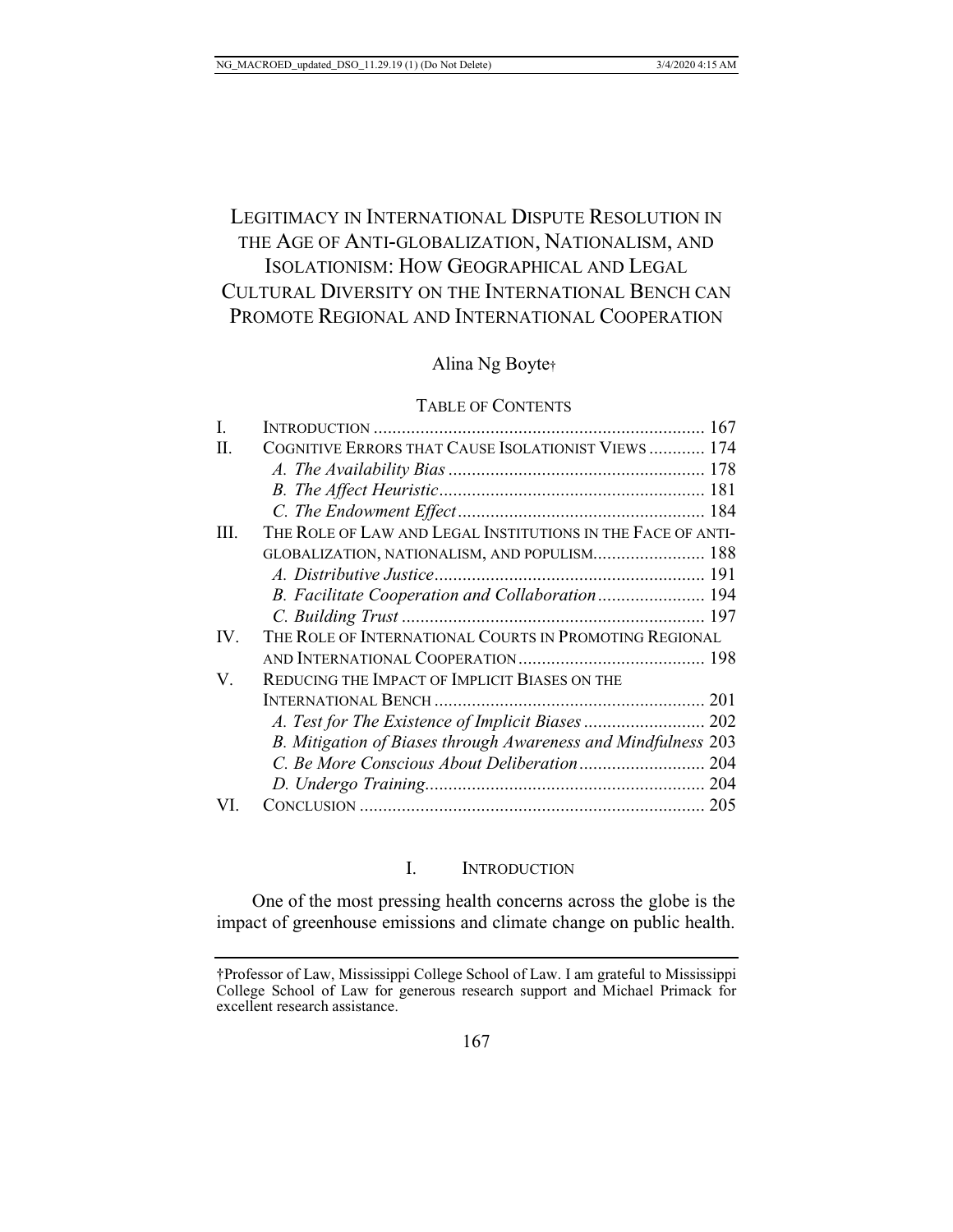Low income and marginalized populations are among those most affected by toxic exposures and pollutants, and young children and developing fetuses are the most vulnerable—biologically and psychologically—to the adverse effects of fossil fuel combustion.1 Some evidence indicates that air pollutants produced by these combustions can cause high infant mortality, low birth weight, allergies, asthma, neurodevelopmental disorders, and potential cancer.2 Given the health impacts of global climate change on the most vulnerable among us, the need for international cooperation and agreement on limiting and regulating carbon emissions globally is dire.3 Yet on June 1, 2017, President Trump announced that the United States would be withdrawing from the Paris Climate Accord because "the [Paris] agreement is a massive redistribution of United States wealth to other countries"4 which "undermines the economy" and "weakens our sovereignty."5 President Trump saw the withdrawal from the Paris Climate Accord as both "a reassertion of America's sovereignty" and a protection from "future intrusions on [that] sovereignty,"<sup>6</sup> and instead contended that strengthening political boundaries favored national economies.

The desire to withdraw from regional and international cooperation and refocus on national priorities appears to be widespread in recent times. For example, in an April 2016 survey, the Pew Research Center found that 57% of Americans wanted the United States to deal with its own problems while leaving other countries to take care of themselves to the best of their abilities.7 Only 37% of Americans believe that the United States should help other countries with their problems, and 49% say that the United States involvement

<sup>6</sup> *Id.*

<sup>1</sup> *Frederica P. Perera, Multiple Threats to Child Health from Fossil Fuel Combustion: Impacts of Air Pollution and Climate Change*, 125 ENVTL. HEALTH PERSP. 141, 142 (2017).

<sup>2</sup> *Id.* at 142-43.

<sup>3</sup> *Id.* at 145-46 (laying out the cost of not limiting or regulating greenhouse gasses and air pollution on governments and nation states).

<sup>4</sup> Donald J. Trump, President of the United States, Statement on the Paris mate Accord (June 1, 2017) (transcript available at Climate Accord (June 1, 2017) (transcript available at https://www.whitehouse.gov/briefings-statements/statement-president-trump-parisclimate-accord/) (last accessed Aug. 21, 2019).

<sup>5</sup> *Id.*

<sup>7</sup> *Public Uncertain, Divided over America's Place in the World: Growing Support for Increased Defense Spending*, PEW RES. CTR. 3 (May 5, 2016), http://assets.pewresearch.org/wp-content/uploads/sites/5/2016/05/05-05-2016- Foreign-policy-APW-release.pdf.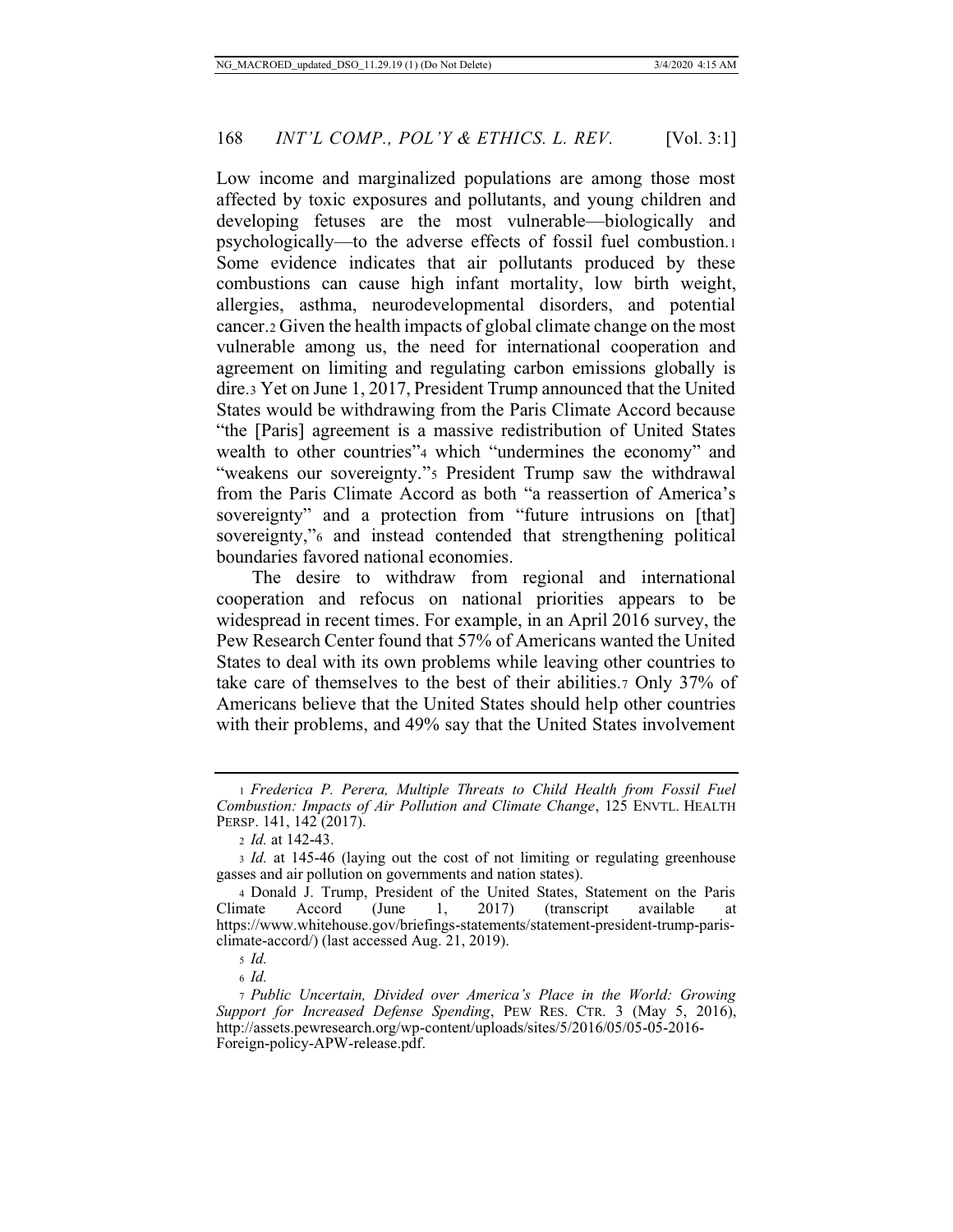with global economy is a bad thing because it lowers wages and costs jobs.8 The general tendency against internationalism is not only startling as a demonstration of public attitude towards United States foreign policy, but also in representing a resurgent isolationist worldview that short-term self-interest and preservation are more important than long-term collaboration among nations towards mutually beneficial global goals.9 The successful campaign that led to the Brexit referendum vote to leave the European Union also ran on a similar political desire to "take back" control of national, legal, and trade borders after more than four decades of United Kingdom membership in the European Union and its single market.10

Ideologies centering on nationalism and isolationism as political world-views assume that the global problems we see today can be contained within geographical, political, and physical boundaries. However, this assumption is deeply erroneous because specific issues affecting particular economic sectors within national economies are becoming increasingly global in nature.11 For example, global health epidemics are neither limited by geography nor region and require international collaboration to overcome.12 National policies based on autarky, nationalism, or isolationism do not protect other countries from the spillover effects of activities and decisions undertaken under the aegis of these policies. Economic policies supporting local manufacturers, for example, encourage home-grown production, build local economics, and increase jobs to benefit national economies. However, without international consensus based on shared global values to regulate the emission of greenhouse gasses, equivalent antipollution measures to safeguard the interests of global population will not be put in place by national governments to contain pollutants

<sup>8</sup> *Id.*

<sup>9</sup> Bret Stephens, AMERICA IN RETREAT: THE NEW ISOLATIONISM AND THE COMING GLOBAL DISORDER 18-21 (Sentinel 2015).

<sup>10</sup> Kenneth A. Armstrong, BREXIT TIME: LEAVING THE EU - WHY, HOW AND WHEN? 3 (Cambridge Univ. Press 2017).

<sup>11</sup> Jagadeesh Gokhale, *Globalization: Curse or Cure?, Policies to Harness Global Economic Integration to Solve Our Economic Challenge*, CATO INSTITUTE POLICY ANALYSIS, No. 659 (2010).

 $12$  Take, for example, the recent Ebola outbreak in 2014 starting with patient zero suspected to be from West Africa and infecting an American doctor, who worked for Doctors Without Borders, and healthcare workers, who treated him and an individual who travelled to Liberia and back to the United States. *See* CENTERS FOR DISEASE CONTROL AND PREVENTION, *Cases of Ebola Diagnosed in the United States,* https://www.cdc.gov/vhf/ebola/outbreaks/2014-west-africa/united-statesimported-case.html (last visited Mar. 31, 2018).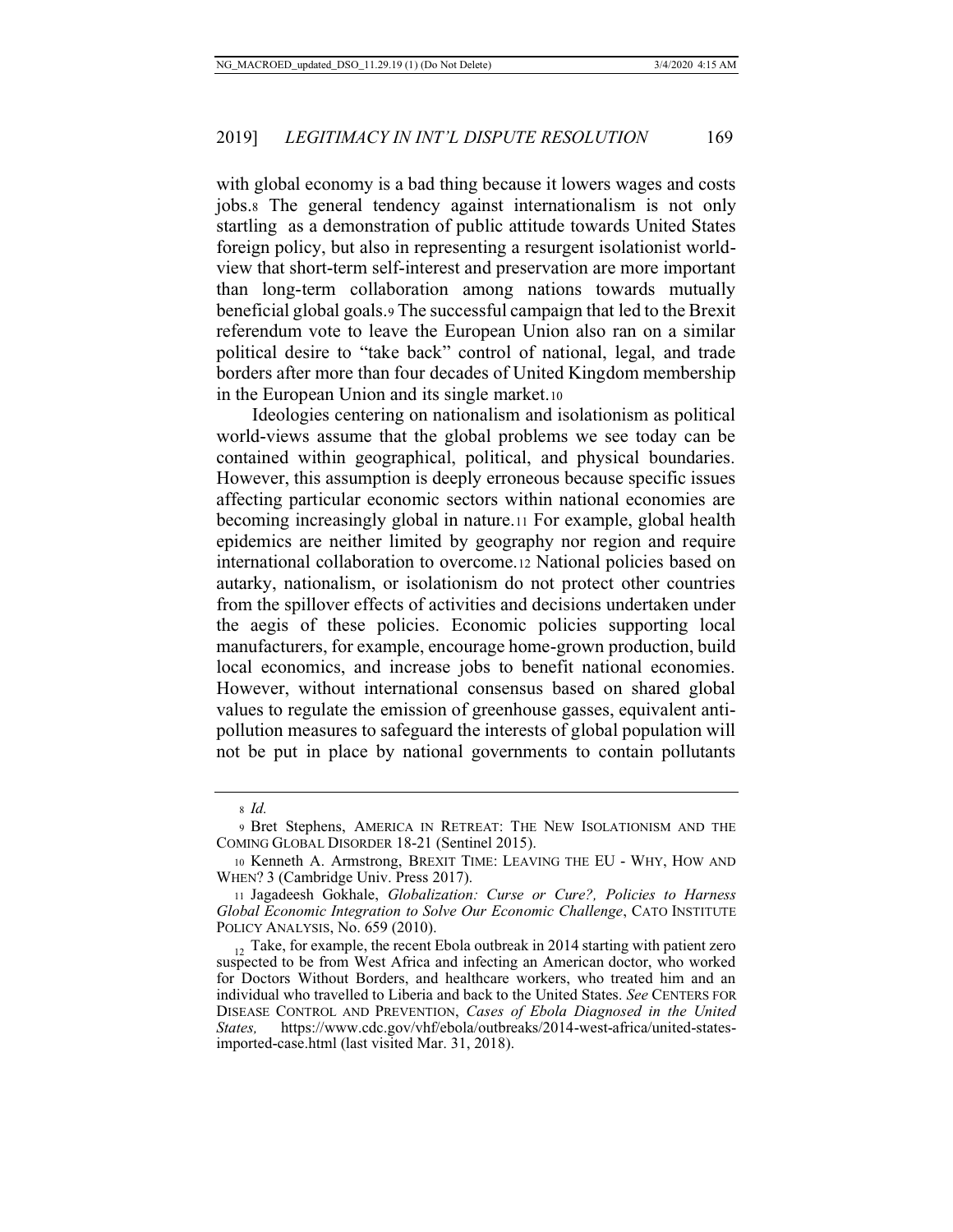produced by these local economies. Governments may reduce the release of pollutants into the environment through regulatory action,13 but given the difficulty of funding, producing, distributing, and employing technologies that reduce or eliminate the release of pollutants into the environment, it would be nearly impossible to physically contain the release of pollutants within any country's political and geographical borders so as not to affect the environment on a more global scale.14 Today, the spillover effects and negative externalities of national economic activity on other countries and the environment is significant.15 To ensure the preservation, protection, and health of the international community, governments will need to consider the impact of national economic policies on global welfare and surrender some degree of political autonomy to implement policies from the international community which may prioritize longterm global well-being over immediate national interests.16

Yet, nations do not always choose to cooperate and collaborate. Instead, nations tend to form alliances, engendering distrust among nation states as others are seen as the "enemy."17 Coalitional biases divide the world we live into coalitions, alliances, and groups while separating ourselves from others whom we consider to hold different beliefs and ideas from us.18 The bases for societal division into an "us" and "them" scenario vary. Age, sex, or any third variable category—

<sup>13</sup> *See, e.g.*, *Pollution Prevention Law and Policies*, U.S. ENVTL. PROT. AGENCY, https://www.epa.gov/p2/pollution-prevention-law-and-policies (last visited Oct. 18, 2019) (noting that regulations passed by Congress empower the Environmental Protection Agency to "reduc[e] or eliminat[e] waste at the source by modifying production processes, promoting the use of nontoxic or less toxic substances, implementing conservation techniques, and reusing materials rather than putting them into the waste stream.").

<sup>14</sup> *See* Richard Howard, *6 New Technologies Which Could Improve Urban Air Quality*, POL'Y EXCH. (May 5, 2016), https://policyexchange.org.uk/6-newtechnologies-which-could-improve-urban-air-quality/.

<sup>15</sup> David M. Konisky & Neal D. Woods, *Exporting Air Pollution? Regulatory Enforcement and Environmental Free Riding in the United States*, 63 POL. RES. Q. 771 (2010).

<sup>16</sup> Alan O. Sykes, *The Inaugural Robert A. Kindler Professorship of Law Lecture: When is International Law Useful?*, 45 N.Y.U. J. INT'L L. & POL'Y 787, 797 (2013).

<sup>17</sup> Ronald J. Fisher, Herbert C. Kelman & Susan Allen Nan, *Conflict Analysis and Resolution*, *in* THE OXFORD HANDBOOK OF POLITICAL PSYCHOLOGY 494 (Leonie Huddy, David O. Sears & Jack S. Levy eds., 2013).

<sup>18</sup> Melissa M. McDonald, Carlos David Navarrete & Mark Van Vugt, *Evolution and the Psychology of Intergroup Conflict: The Male Warrior Hypothesis*, 367 PHIL. TRANSACTIONS ROYAL SOC'Y B: BIOLOGICAL SCI. 670 (2012) (describing intergroup conflict and hypothesizing male coalitional aggression as its source).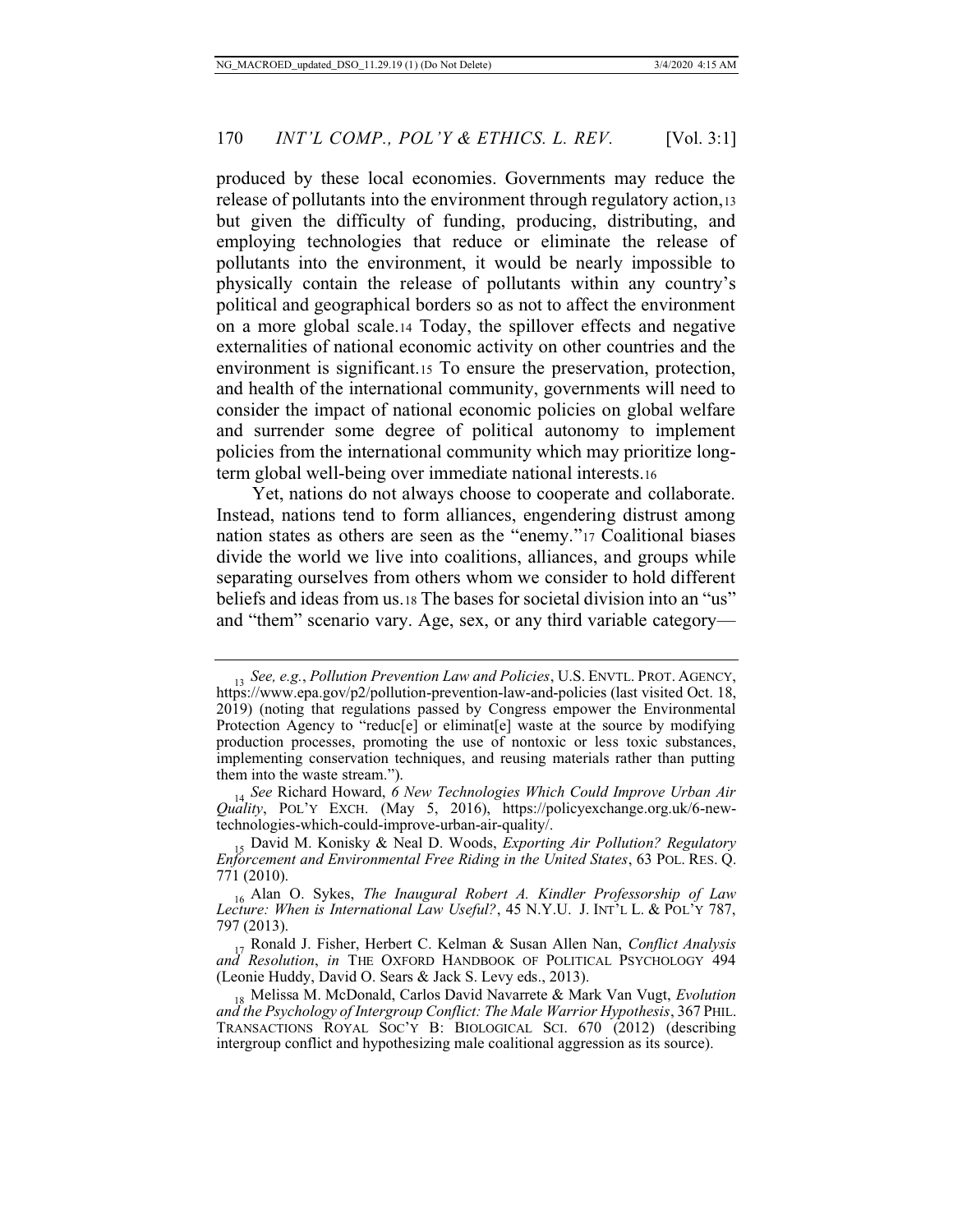such as race, religion, ethnicity, clan, or other social factors—justify our division of society into groups with which we form alliances and groups of others whom we oppose.19 Paradoxically, comradeship or fraternity among people with some commonality is what generates group loyalty, builds communities, and allows large scale societies, such as nations and international communities, to form.20 But the forces of anti-globalization, nationalism, and populism based on these implicit biases against the "other" work, at best, to produce dissociations in the international community and, at worst, result in outright discrimination based on race, national origin, or geographical location. Academics such as Linda Hamilton Krieger pointed out that discriminatory practices in intergroup relations are seldom based on an outright intention to discriminate and differentiate with prejudicial intent, but instead are a result of our implicit, but entirely normal, inclination to think in terms of categories and to label others who do not fit into certain acceptable categories set by our minds as different and untrustworthy.21 Other types of implicit biases, such as the endowment effect, status quo bias, and loss aversion,22 contribute towards public sentiments of anti-globalization, nationalism, and isolationism.23

This paper argues that, by being aware of these implicit biases, the international legal system will able to address national practices that affect international well-being in a more effective manner. International law and dispute resolution mechanisms can do a lot to

<sup>19</sup> FELICIA PRATTO & JIM SIDANIUS, SOCIAL DOMINANCE: AN INTERGROUP THEORY OF SOCIAL HIERARCHY AND OPPRESSION (1999); Felicia Pratto, Jim Sidanius & Shana Levin, *Social Dominance Theory and the Dynamics of Intergroup Relations: Taking Stock and Looking Forward*, 17 EUR. REV. SOC. PSYCHOL. 271- 320 (2006).

<sup>&</sup>lt;sup>20</sup> See generally BENEDICT ANDERSON, IMAGINED COMMUNITIES (Verso 1991).

<sup>21</sup> Linda Hamilton Krieger, *The Content of Our Categories: A Cognitive Bias Approach to Discrimination and Equal Employment Opportunity*, 47 STAN. L. REV. 1161 (1995) (arguing that courts need to develop jurisprudence that also addresses discriminatory acts that result from cognitive biases and errors in judgment that are actually normal in human cognition and not just discrimination that is clearly motivated by prejudicial intent).

<sup>22</sup> Daniel Kahneman, Jack L. Knetsch & Richard H. Thaler, *Anomalies: The Endowment Effect, Loss Aversion, and Status Quo Bias*, *in* CHOICES, VALUES, AND FRAMES 159-70 (Daniel Kahneman & Amos Tversky eds., 2000) [hereinafter Kahneman et al., *Anomalies in* CHOICES, VALUES, AND FRAMES].

<sup>23</sup> Eyal Zamir, *Loss Aversion and the Law*, 65 VAND. L. REV. 829 (2012) (discussing how notions of reference points and loss aversion shapes the law). *See also* Simon Kemp, *Psychology and Opposition to Free Trade*, 6 WORLD TRADE REV. 25, 35 (2007) (discussing loss aversion and its impact on international trade).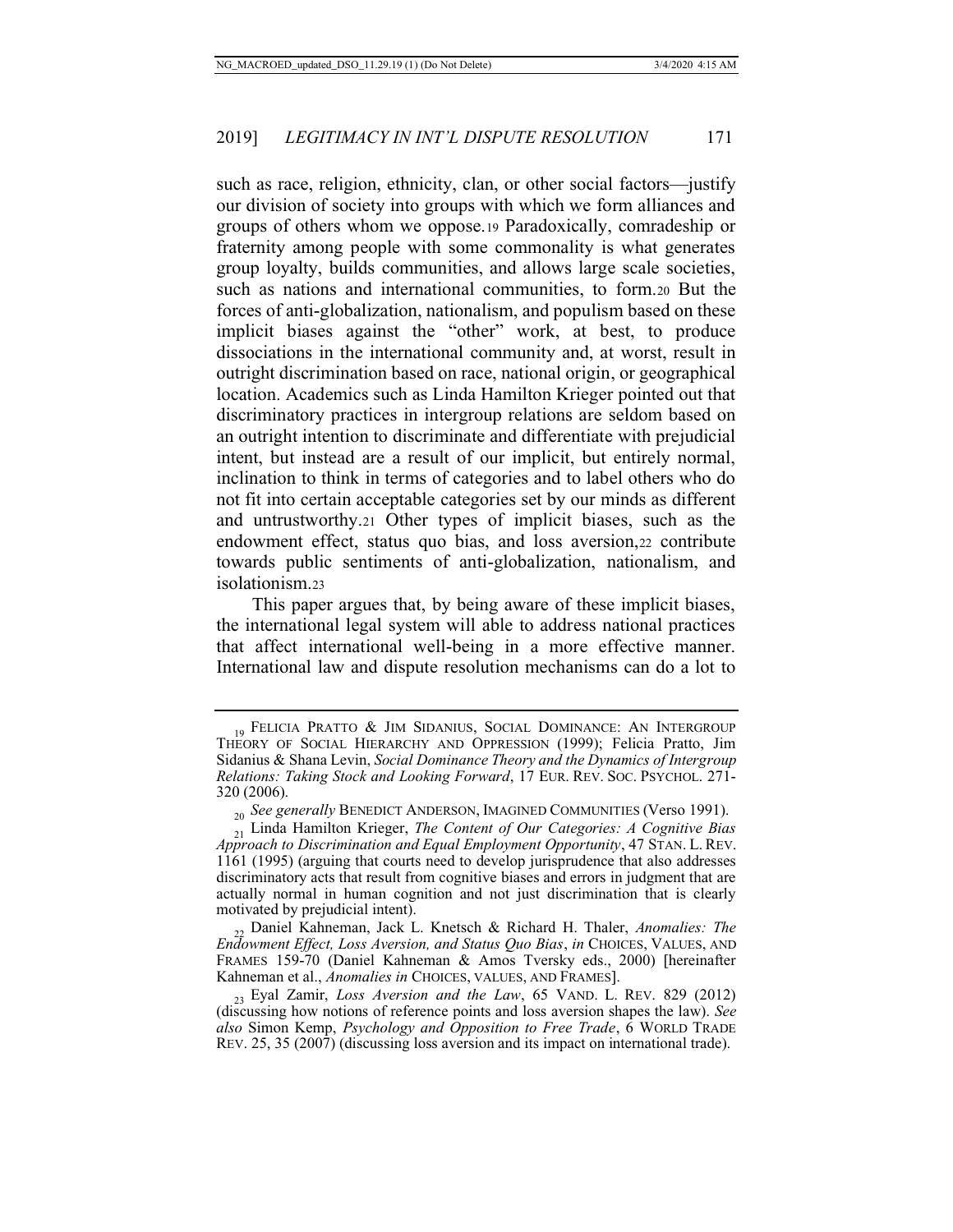promote cooperation and build trust among nation-states by addressing and correcting implicit biases and cognitive errors that lead to global problems instead of believing that globalization and market forces are the primary contributors to these challenges. International legal systems can be the mechanism through which the international community creates conditions that facilitate international cooperation and collaboration. However, clear legal rules that set the framework for multinational and international cooperation may have to be introduced and implemented.24 While international courts and tribunals can promote multilateral and international cooperation by acknowledging and speaking about implicit biases and cognitive errors, it is also important that they be perceived to be socially and normatively legitimate and effective.25 Courts that interpret and apply international law must show their ability to address and correct implicit biases in nation-states that contribute towards antiglobalization, nationalism, and isolationism effectively. These institutions must be ultimately accountable to their larger regional and global community in order to establish legitimacy as international dispute-resolution bodies with jurisdiction over nation-states.

Part II of this paper shows how implicit cognitive biases and heuristics cause governments to espouse isolationist policies resulting in anti-globalization, nationalism, and populism. Systematic errors in judgment caused by natural human cognitive shortcuts and implicit biases make individuals—including those running national governments—believe, mistakenly, that global problems such as

 $_{24}$  Besides law, social norms can also promote and encourage international cooperation.

<sup>25</sup> Harlan Grant Cohen, Andreas Follesdal, Nienke Grossman & Geir Ulfstein, *Legitimacy and International Courts – A Framework*, *in* LEGITIMACY AND INTERNATIONAL COURTS 2 (Harlan Grant Cohen, Andreas Follesdal, Nienke Grossman & Geir Ulfstein eds., Cambridge Univ. Press 2018).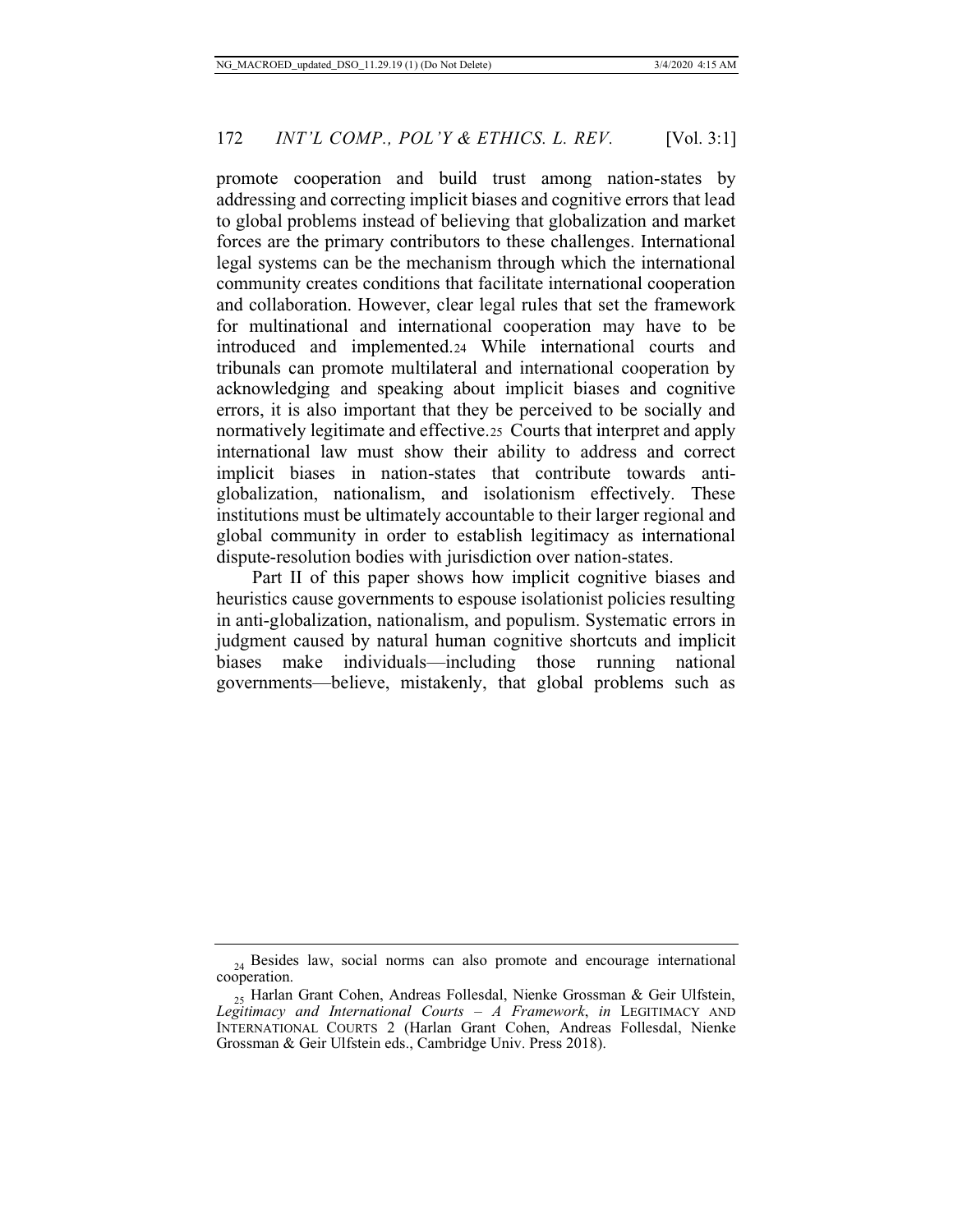poverty,26 economic disparity,27 and environmental degradation28 are exacerbated by globalization. The availability bias, affect heuristic, and endowment effect are implicit biases that specifically produce cognitive errors, making it difficult for governments to see that collaboration and cooperation towards a common international goal would be the most rational and productive course of action to resolve these challenges.

Part III of this paper identifies the role of international institutions in promoting cooperation. International legal systems bear the task of conveying to national governments and actors that the root cause for global problems lies less in market forces that are paving the way for a globalized economy and instead rests on the lack of cooperative and collaborative effort by national and regional governments to commit to mutually beneficial common goals for people in the international community who may be beyond their political reach.29 As these errors in human cognition are prevalent in how we think, isolationist view points and national policies that are more insular in nature would tend to be the norm; thus, international law and international legal systems must take a more deliberative role in engaging multiple constituencies and stakeholders in coming up with just solutions; or, in the alternative, in otherwise proposing fair and transparent methods for arrival at just solutions to global problems.

Part IV of this paper shows that diversity in geography and in the legal culture of adjudicatory bodies increases their perceived legitimacy and persuasiveness and, in turn, promotes regional and international cooperation by creating an environment where nation states' implicit biases can be addressed and corrected through

<sup>26</sup> Pranab Bardhan, *Does Globalization Help or Hurt the World's Poor?: Overview/Globalization and Poverty,* SCIENTIFIC AM. (Mar. 26, 2006), https://www.scientificamerican.com/article/does-globalization-help-o-2006-04/.

*See also* Arie M. Kacowicz*, Globalization, Poverty, and the North-South Divide*, 9 INT'L STUD. REV. 565, 565-80 (2007) (discussing the link between globalization and poverty).

<sup>&</sup>lt;sup>27</sup> Nahuel Berger, *Theorist Eric Maskin: Globalization Is Increasing Inequality*,<br>WORLD BANK (June 23, <sup>2014</sup>), WORLD BANK (June 23, 2014), http://www.worldbank.org/en/news/feature/2014/06/23/theorist-eric-maskinglobalization-is-increasing-inequality.

<sup>28</sup> Pankaj Ghemawat, *Globalization Plays a Bit Part in Environmental Issues*, HARV.BUS.REV. (May 25, 2012), https://hbr.org/2012/05/globalization-plays-a-bitpart.

<sup>29</sup> Stephen J. Kobrin, *MNCs, the Protest Movement, and the Future of Global Governance*, *in* LEVIATHANS: MULTINATIONAL CORPORATIONS AND THE NEW GLOBAL HISTORY 229 (Alfred D. Chandler Jr. & Bruce Mazlish eds., 2005).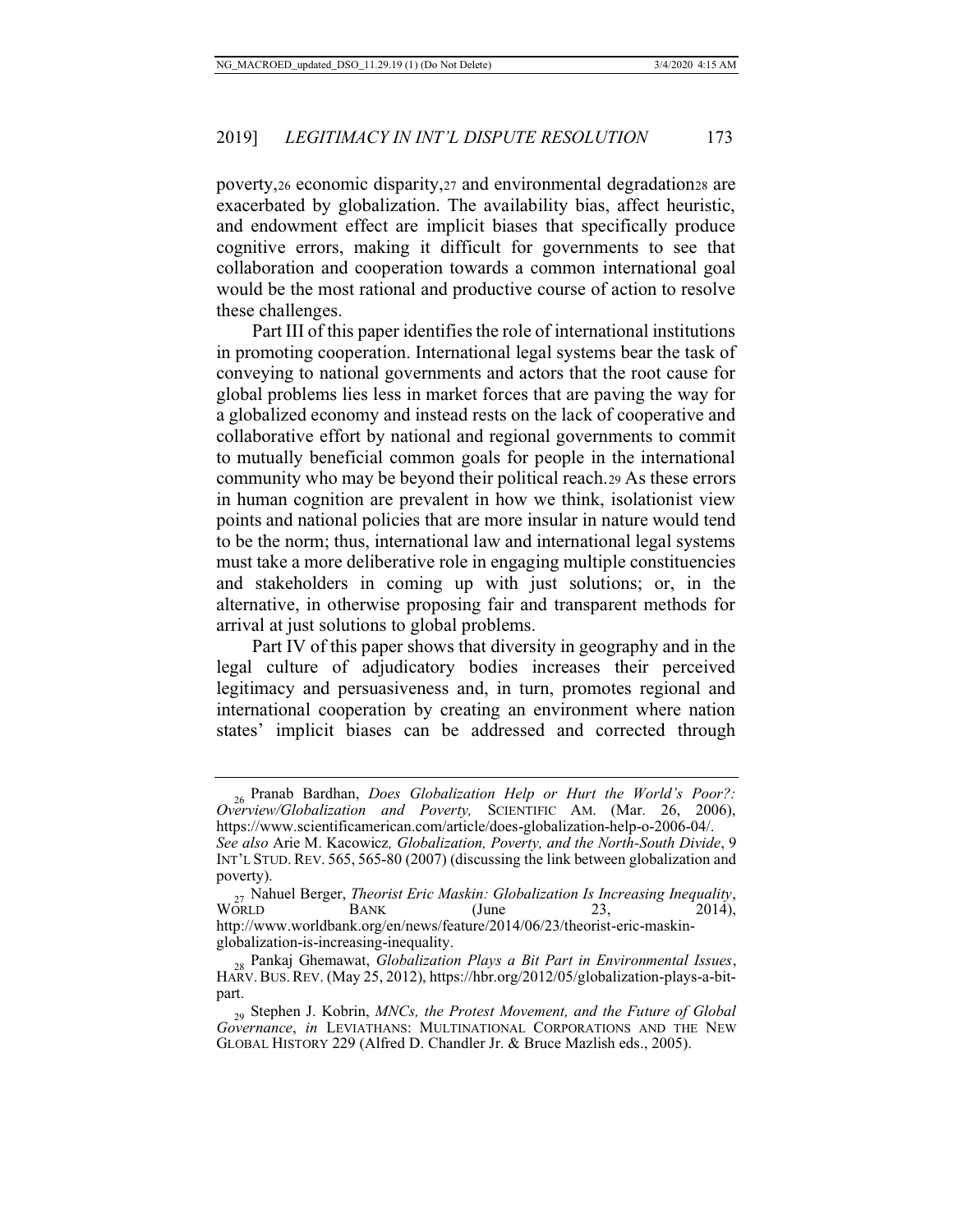decisions, adjudication, and rulemaking that promotes the common good. International courts and dispute resolution authorities have a large role to play in facilitating cooperation and collaboration among nation states, yet their success is highly dependent on how the international community views them. There will be a need to show that international legal systems are legitimate and their decisions highly persuasive. As international dispute resolution systems try to encourage cooperation by showing that implicit biases in human cognition work to isolate nations and lessen the desire to collaborate, they will face increasing pressure to establish legitimacy in order to be effective. These international dispute resolution systems must be capable of managing and correcting implicit biases in nation states that contribute towards anti-globalization, nationalism, and isolationism. It is equally important that such international dispute resolution systems are observed to be capable of managing and correcting implicit biases by the international community to build legitimacy capital.30 The more legitimacy capital that international legal systems and adjudicatory bodies have, the more persuasive they will become and the more influence they will impart on nation-states and their willingness to cooperate in the pursuit of goals for the greater good. Conversely, where there is a deficit in legitimacy—whether that deficit is real or perceived—the less persuasive and influential the international legal system and adjudicatory body becomes. However, increasing diversity in geographical and legal culture in adjudicatory bodies presents unique challenges of its own; one such challenge is that judges and adjudicators who are tasked with managing implicit biases in nation states to create a cooperative environment often carry with them their own implicit biases which may cloud their judgement. This paper proposes steps that judges and adjudicators can take to reduce the impact of cognitive errors and implicit biases in Part V.

## II. COGNITIVE ERRORS THAT CAUSE ISOLATIONIST VIEWS

Proxies such as race, skin color, jersey color, accents, or other group-identifying factors are often used to separate ourselves from others and create social divisions because they are the simplest and easiest cues to help us determine whether another person belongs to a different group than we do. These proxies, or heuristics, that today produce anti-globalization and nationalist sentiments around the

<sup>30</sup> Cohen et al., *supra* note 25, at 5 (identifying "external legitimacy" as "the belief of outsiders, or constituencies beyond the institution itself.").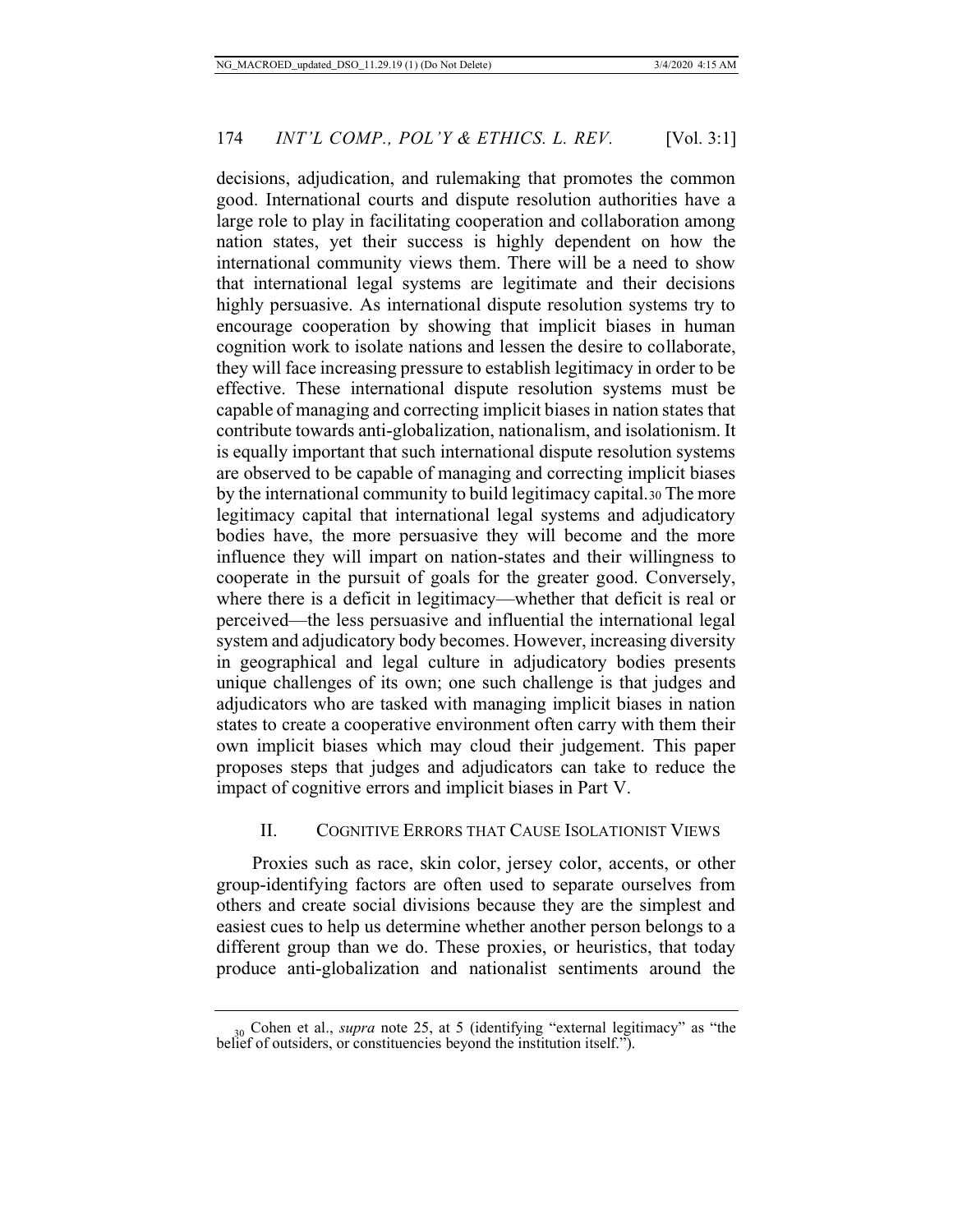globe, may have evolved from cognitive mechanisms in our ancestors to help them quickly deal with conflicts when they ran into other social groups, to characterize and determine how to deal with other hominid species that they may have encountered in the wild, and to identify those who were kin to them.31 The ability to make quick judgments about the "other" and the potential threat they posed ensured species survival.32 However, heuristics and adaptive biases that we may have inherited through evolution to quickly identify groups to which we are loyal and those to which we are opposed may today cause us to bypass more complex cognitive tasks of assessing probabilities and predicting values when making judgments about the best course of action. These heuristics, while "quite useful," can, as psychologists Amos Tversky and Daniel Kahneman point out, "lead to severe and systematic errors" in judgement.33

Cognitive errors occur because "people rely on a limited number of heuristics principles which reduce the complex tasks of assessing probabilities and predicting values to simpler judgmental operations."34 These heuristics, while useful in helping the mind make quick intuitive judgments, are often based on data of limited validity, such as a generalized rule that comparable and familiar characteristics are representative of a different and separate class of subjects of similar characteristics (the "representativeness heuristic").35 As an illustration, Tversky and Kahneman offer the following scenario: consider an individual, Steve, who is "very shy and withdrawn, invariably helpful, but with little interest in people, or in the world of reality. A meek and tidy soul, he has a need for order and structure, and a passion for detail."36 When people were asked to assess the probability that Steve is engaged in a particular occupation (for example, as a farmer, salesman, airline pilot, librarian, or physician) from most to least likely, people ranked Steve as more likely to be a librarian than a farmer. The reason is because the probability that Steve would be a librarian is assessed by the degree to which his

<sup>31</sup> Mark Schaller & Steven Neuberg, *Intergroup Prejudices and Intergroup Conflict*, *in* FOUNDATIONS OF EVOLUTIONARY PSYCHOLOGY 401-02 (Charles Crawford & Dennis Krebs eds., 2008).

<sup>&</sup>lt;sub>32</sub> Id. at 403 (describing social categorization of people as "us" and "them" as effortless).

<sup>&</sup>lt;sup>33</sup> AMOS TVERSKY & DANIEL KAHNEMAN, JUDGMENT UNDER UNCERTAINTY: HEURISTIC AND BIASES 3 (Daniel Kahneman et al. eds., 1982).

<sup>34</sup> *Id.*

<sup>35</sup> *Id.* at 4.

<sup>36</sup> *Id.*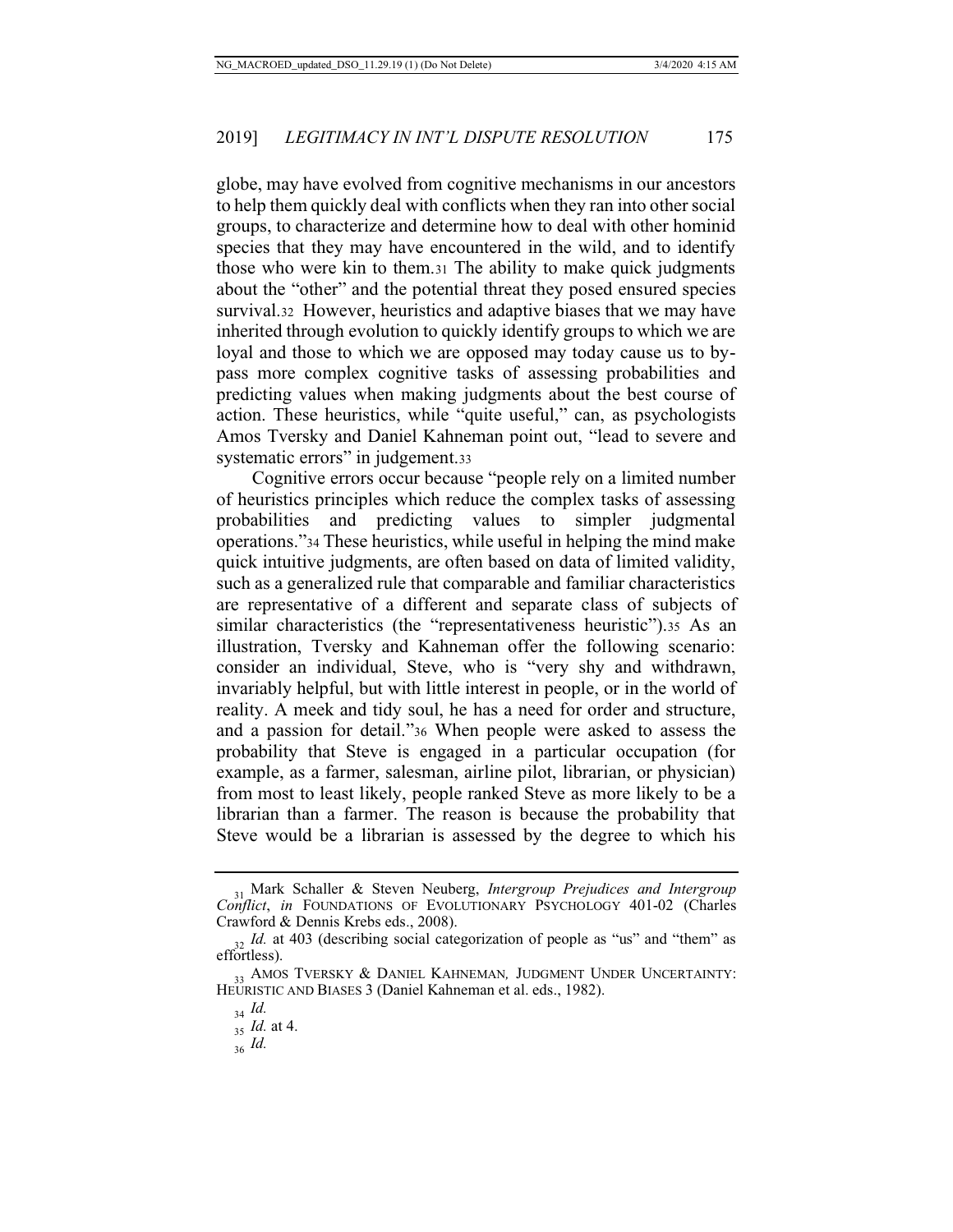characteristics and description matches the stereotype of a librarian.37 However, the likelihood of Steve being a farmer is more likely because farmers make up a much larger portion of the population than librarians.38 The probability that Steve might be a farmer is not taken into account in the reasonable estimate that Steve is a librarian rather than a farmer. The representative heuristic, for example, might cause a consumer to infer that a generic product will perform as well as a brand name product if its packaging is designed to resemble the brand name product.39 But in reality, a product package characteristic has very little correlation to product performance.

Often, when people have to make judgements under conditions where the outcome is uncertain, that judgement often "rests on a limited number of simplifying heuristics rather than extensive algorithmic processing."40 These heuristics facilitate intuitive judgements that are "categorically different in kind" than the models of clear unbounded rationality advanced by economists and philosophers and are "simple and efficient because they piggybacked on basic computations that the mind had evolved to make."41 In his book, *Thinking Fast and Slow,* Kahneman termed these quick intuitive modes of thinking "System 1" and "System 2," System 1 "operating with systematically and quickly with little or no effect and no sense of voluntary control,"42 in contrast with System 2, which is a slower, more deliberative, and exact mental process that "allocates attention to the effortful mental activities that demand it, including complex computation" and which is often "associated with the subjective experience of agency, choice, and concentration."43 In assessing probabilities of uncertain events or estimating values of an uncertain quantity, the mind's intuitive System 1 usually works quickly through a limited number of heuristic principles to reduce the more complex cognitive tasks of System 2 to simpler thought processes which help

<sup>37</sup> *Id.*

<sup>38</sup> *Id.*

<sup>39</sup> Frank R. Kardes et al., *Consumer Inference: A Review of Processes, Bases, and Judgment Contexts*, 14 J. CONSUMER PSYCHOL. 230, 237 (2004).

 $_{40}$  Thomas Gilovich & Dale Griffin, Heuristics and Biases: The PSYCHOLOGY OF INTUITIVE JUDGEMENT 1 (Thomas Gilovich et al. eds., 2013).

<sup>41</sup> *Id.* at 3.

<sup>&</sup>lt;sub>42</sub> DANIEL KAHNEMAN, THINKING, FAST AND SLOW 20 (2011) [hereinafter KAHNEMAN, THINKING, FAST AND SLOW].

<sup>43</sup> *Id.* at 21.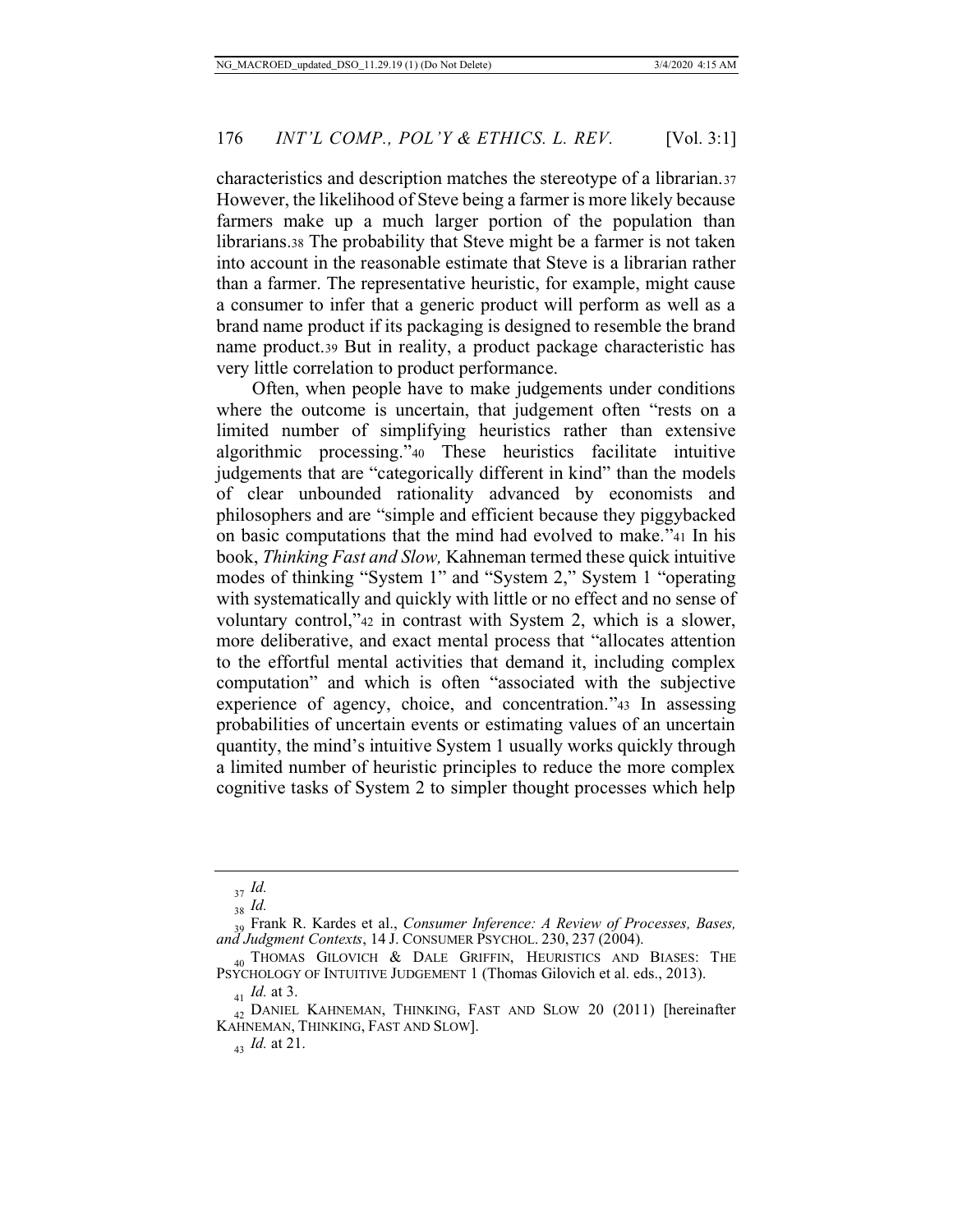the mind make quick judgments, but because of their dependency on data of limited validity, can lead to systematic errors.44

Unilateral decisions made by state actors in a globalized economy are often based on these heuristics that obscure the real issues that state actors must address for the international community to mutually benefit from national policies.45 To bring common benefit to the international community, nation states must engage in more deliberate thinking and negotiations as they surrender some of their sovereignty over a particular matter and submit to an external source of authority.46 However, international negotiations for mutual benefit or common good and the cooperative infrastructure that emerges as a result of these negotiations sometimes breaks down or fails because of errors in judgement caused by heuristics and biases.47 Many environmental agreements to commit national governments to reduce greenhouse gases and manage climate change, for example, have been unsuccessful, despite scientific consensus and the costs of inaction<sub>48</sub> because each nation state's conception of fairness and equity differs from the next.49 In the judgement of what would be a fair expectation in emissions reduction, state actors would be influenced by heuristics and biases that would sway their decision.50 An appropriate yardstick to use in the emissions standards debate is the amount of emissions released per capita nationally,51 and while the United States releases twice as much emissions per capita compared to China,52 public opinion in Europe and the United States maintains that China needs to

<sup>44</sup> *Id.* at 21-22.

<sup>45</sup> Kemp, *supra* note 23, at 30-33 (discussing the existence of bias in international trade policy making).

 $_{46}$  Joseph F. Morrissey & Jack M. Graves, International Sales Law and ARBITRATION: PROBLEMS, CASES AND COMMENTARY 27 (2008).

<sup>47</sup> Russell Korobkin & Chris Guthrie, *Heuristics: Heuristics and Biases at the Bargaining Table*, 87 MARQ. L. REV. 795, 798-99 (2004) (discussing how some heuristics "prove to be poor substitute for more complex reasoning and result in negotiator decisions that fail to serve the negotiator's interest.").

<sup>48</sup> Emily O'Brien & Richard Gowan, *What Makes International Agreements Work: Defining Factors for Success*, N.Y.U. CTR. INT'L COOPERATION 10 (Sept. 2012), *available at* https://www.odi.org/sites/odi.org.uk/files/odiassets/publications-opinion-files/7839.pdf.

<sup>49</sup> *Id.* at 11.

<sup>50</sup> *Id.* (discussing how the international community believes that since China's absolute level of emissions ranks first among all countries, it should cut back on environmental emissions more quickly than others).

<sup>51</sup> *Id.*

<sup>52</sup> FRANCES BEINECKE, THE WORLD WE CREATE: A MESSAGE OF HOPE FOR A PLANET IN PERIL 106 (2014).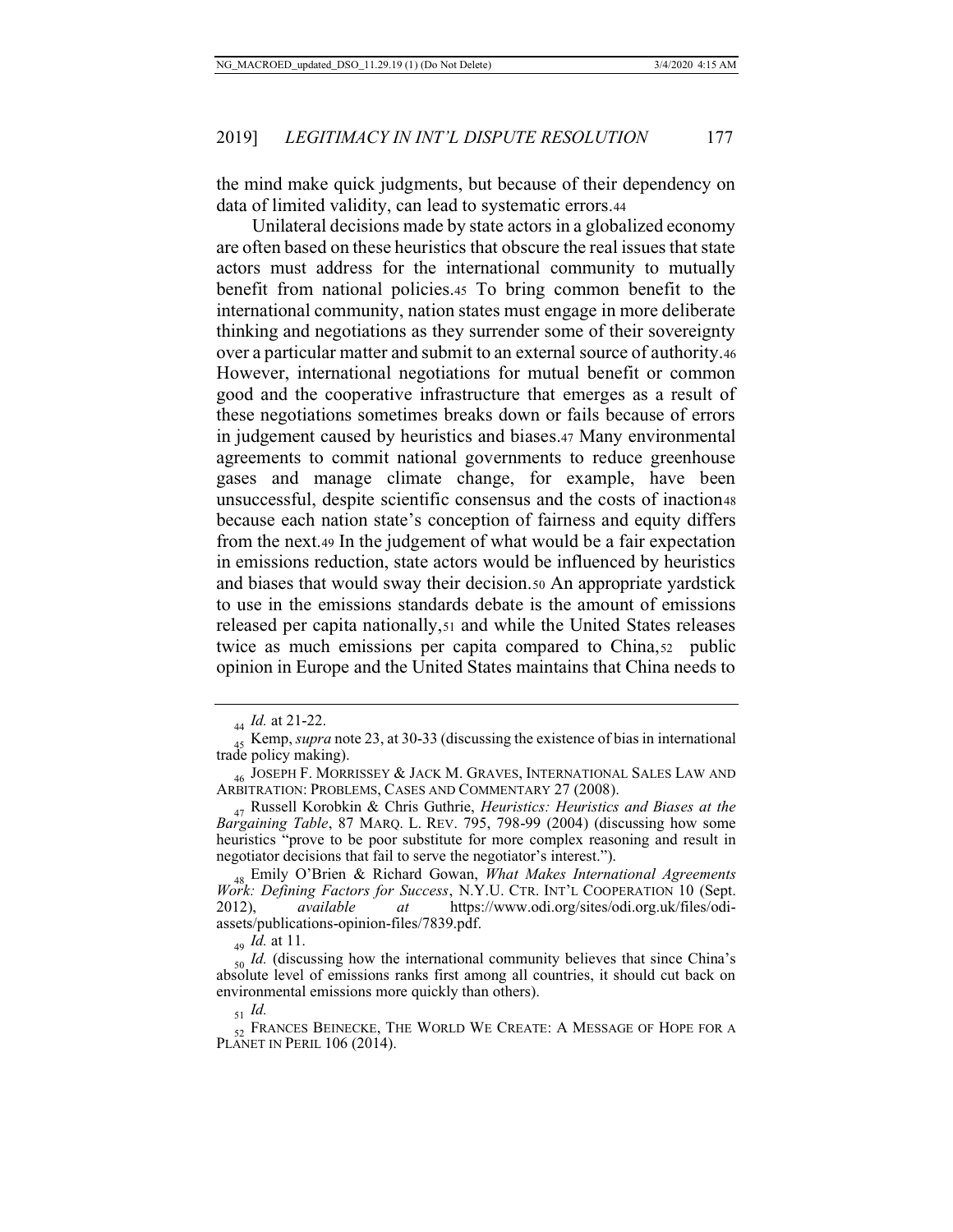reduce emissions more quickly than other countries—including the United States—because China's absolute level of emissions is highest among all countries.53 The availability bias, a result of the availability heuristic (defined as "the process of judging frequency 'by the ease with which instances come to mind" 54), is at play here. Other heuristics that cause errors in judgement in a globalized economy are the affect heuristicss and endowment effect, so which are discussed in turn.

#### *A. The Availability Bias*

The availability bias causes people to think that the easier an image or thing comes to mind (or becomes cognitively available), the more representative it is of the question at hand.57 Thus, there is a tendency to believe that Hollywood divorces and political scandals are more frequent than for non-celebrities and non-politicians because divorces among Hollywood celebrities and sex scandals among politicians are reported more frequently by news and tabloids.58 Or we believe that it is less safe to fly in airplanes after a horrific plane crash is reported because the reporting of a dramatic event temporarily

<sup>53</sup> O'Brien & Gowan, *supra* note 48, at 11.

<sup>54</sup> KAHNEMAN, THINKING, FAST AND SLOW, *supra* note 42, at 129.

 $55$  The affect heuristic influences judgment and processing strategies by inducing certain decisions based on how one feels about (or is affected by) the issues involved. Evaluative judgments drawing from our feelings about the stimulus tend to be influenced by the affect heuristic. Norbert Schwartz, *Feelings as Information: Moods Influence Judgments and Processing Strategies*, *in* HEURISTICS AND BIASES: THE PSYCHOLOGY OF INTUITIVE JUDGMENT 534, 536 (Thomas Gilovich et al. eds., 2002).

 $_{56}$  The endowment effect relates closely to loss aversion, the tendency to prefer to avoid losses than acquire commensurate gains. Tversky and Kahneman explain: "An immediate consequence of loss aversion is that the loss of utility associated with giving up a valued good is greater than the utility gain associated with receiving it. Thaler [1980] labeled this discrepancy the endowment effect, because value appears to be change when a good is incorporated into one's endowment." Amos Tversky & Daniel Kahneman, *Loss Aversion in Riskless Choice: A Reference-Dependent Model*, *in* CHOICES, VALUES, AND FRAMES 143, 145 (Daniel Kahneman & Amos Tversky eds. 2000).

<sup>57</sup> Amos Tversky & Daniel Kahneman*, Availability: A Heuristic or Judging Frequency and Probability*, *in* JUDGEMENT UNDER UNCERTAINTY: HEURISTICS AND BIASES 163-65 (Daniel Kahneman, Paul Slovic & Amos Tversky eds., 1982).

<sup>58</sup> Norbert Schwartz & Leigh Ann Vaughn, *The Availability Heuristic Revisited: Ease of Recall and Content of Recall as Distinct Sources of Information*, *in*  HEURISTICS AND BIASES: THE PSYCHOLOGY OF INTUITIVE JUDGMENT 103 (Thomas Gilovich et al. eds., 2002).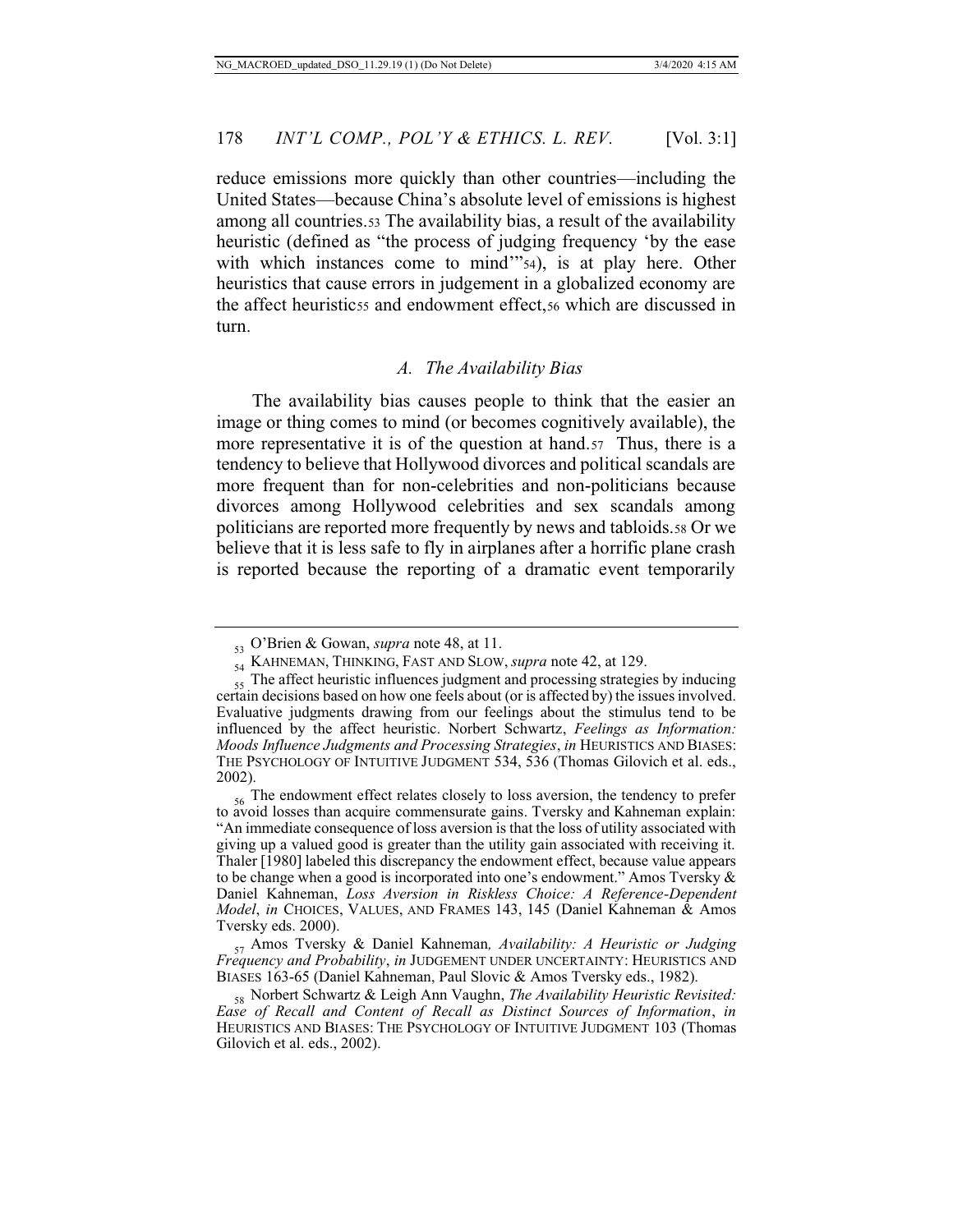increases the availability of its category in our mind.59 The probability of an event happening is greatly exaggerated in our mind when it is easy to recall instances of the event occurring because of the availability bias. Conversely, hypothetical events that are not conjured up as easily in the mind are thought to be less probable,60 such as when subjects to a psychological experiment who were asked to imagine vague symptoms of diseases—such as disorientation, malfunctioning nervous system, and an inflamed liver<sub>61</sub>—judged themselves to be less likely to contract the disease than other groups who were asked to imagine more easily imaginable symptoms (such as low energy level, muscle aches, and frequent severe headaches).62 When an availability bias is produced, the actual question of estimating the size of a category or the frequency of an event is substituted with the impression of how easily specific instances come to mind.63 Those specific instances are reported as the answer to the question and are not valid responses because cognitive reliance on the availability heuristic obscures the real question and prevents deliberate analysis and search for the correct answer.64

Opposition to unbridled capitalism, multinational corporations ("MNCs"), and corporate interests prevailing over the wellbeing of society central to the anti-globalization movement may be exacerbated by the availability bias. The psychology of availability draws on wellreported instances where MNCs and unbridled corporate power have ignored social welfare and the interests and well-being of local communities to lead to an erroneous conclusion that deregulated markets and globalized trade per se are the causes of such problems of globalization as income inequality,65 environmental decline,66 and

<sup>59</sup> *Id.*

<sup>60</sup> Sherman et al., *Imagining Can Heighten or Lower the Perceived Likelihood of Contracting a Disease: The Mediating Effect of Ease of Imagery*, *in* HEURISTICS AND BIASES:THE PSYCHOLOGY OF INTUITIVE JUDGMENT 98 (Thomas Gilovich et al. eds., 2002).

<sup>61</sup> *Id.* at 99.

<sup>62</sup> *Id.* at 101.

<sup>63</sup> KAHNEMAN, THINKING, FAST AND SLOW, *supra* note 42, at 130.

<sup>64</sup> *Id.*

<sup>65</sup> Kacowicz, *supra* note 26, at 565-80.

<sup>&</sup>lt;sub>66</sub> COREY L. LOFDAHL, ENVIRONMENTAL IMPACTS OF GLOBALIZATION AND TRADE: A SYSTEMS STUDY 2-3 (Mass. Institute of Technology ed., 2002).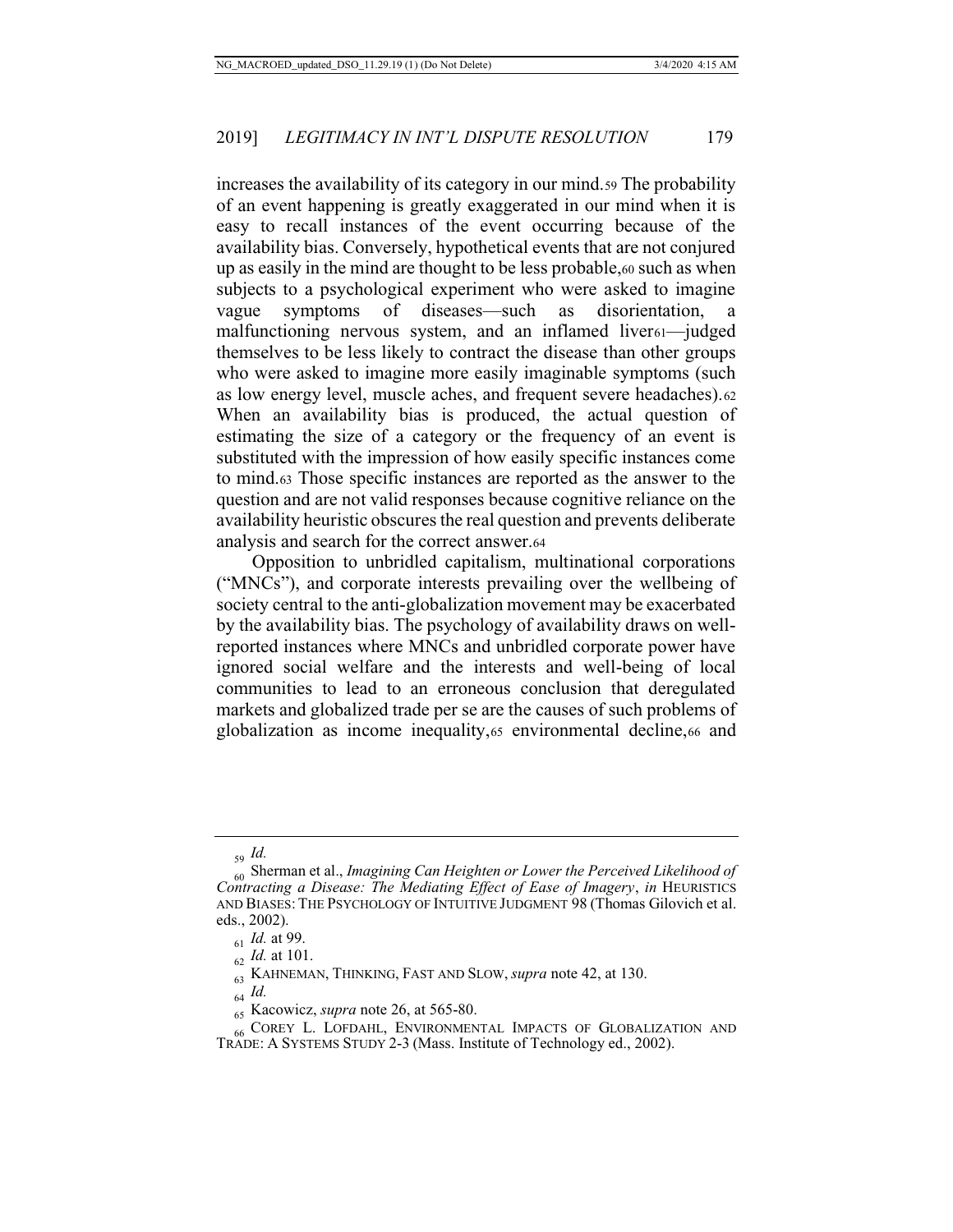cultural imperialism67 and misappropriation of cultural heritage.68 The fire that killed more than 101 factory workers at the Tarzeen Fashions factory in Bangladesh on November 24, 2012,69 and the collapse of a building housing several clothing factories in Dhaka, Bangladesh, that killed 134 and injured more than 1,000 workers,70 for instance, drew worldwide attention to the spillover effects or negative externalities that are produced and transferred to developing countries from globalized trade activities.71 In both cases, the factories were producing garments for major American and European clothing brands.72 Reports of child labor in cocoa farms in West Africa73 and deforestation in the developing world74 also draw attention to the spillover effects of globalized trade. The ease of recalling instances where globalized trade has had a negative effect on local economies, culture, and the environment contributes to the view that globalization as a whole is problematic and should be opposed.

However, many instances of global cooperation and aid are not as widely reported in the news and media as the failures of globalization, or worse still, fabricated stories disguised as news.75 News, including stories liked, shared, and disseminated through social media in the digital age, tends to be a consistent update every few

<sup>70</sup> Julfikar Ali Manik & Jim Yardley, *Building Collapse in Bangladesh Leaves Scores Dead*, N.Y. TIMES (Apr. 24, 2013), https://nyti.ms/XVXkDk.

<sup>71</sup> *Id. See also* Alexandra Rose Caleca, *The Effects of Globalization on Bangladesh's Ready-Made Garment Industry: The High Cost of Cheap Clothing,* 40 BROOK. J. INT'L L. 279 (2014).

<sup>72</sup> Manik & Yardley, *supra* note 70.

<sup>73</sup> Susan Ariel Aaronson, *Child Labor: The Cause Can Also be a Cure*, YALEGLOBAL ONLINE (Mar. 13, 2007), https://yaleglobal.yale.edu/content/childlabor-cause-can-also-be-cure.

<sup>74</sup> Nayan Chanda, *The Double Edge of Globalization,* YALEGLOBAL ONLINE (June 28, 2007), https://yaleglobal.yale.edu/content/double-edge-globalization.

<sup>75</sup> *See, e.g*., Michael Barthel, Amy Mitchell & Jesse Holcomb, *Many Americans Believe Fake News Is Sowing Confusion*, PEW RESEARCH CTR. (Dec. 15, 2016), https://www.journalism.org/2016/12/15/many-americans-believe-fake-news-is-

sowing-confusion/ (32% of adults in the United States say that they encounter fake political news online while nearly a quarter of Americans surveyed admit to sharing fake political news online).

<sup>67</sup> John Carlos Rowe, *Culture, US Imperialism, and Globalization,* 16 AM. LITERARY HIST. 575 (2004).

<sup>68</sup> Daniel Wuger, *Prevention of Misappropriation of Intangible Cultural Heritage Through Intellectual Property Laws*, *in* POOR PEOPLE'S KNOWLEDGE: PROMOTING INTELLECTUAL PROPERTY IN DEVELOPING COUNTRIES 183-84 (J. Michael Finger & Philip Schuler eds., 2004).

<sup>69</sup> Vikas Bajaj, *Fatal Fire in Bangladesh Highlights the Dangers Facing Garment Workers,* N.Y. TIMES (Nov. 25, 2012), https://nyti.ms/2jO1M9c.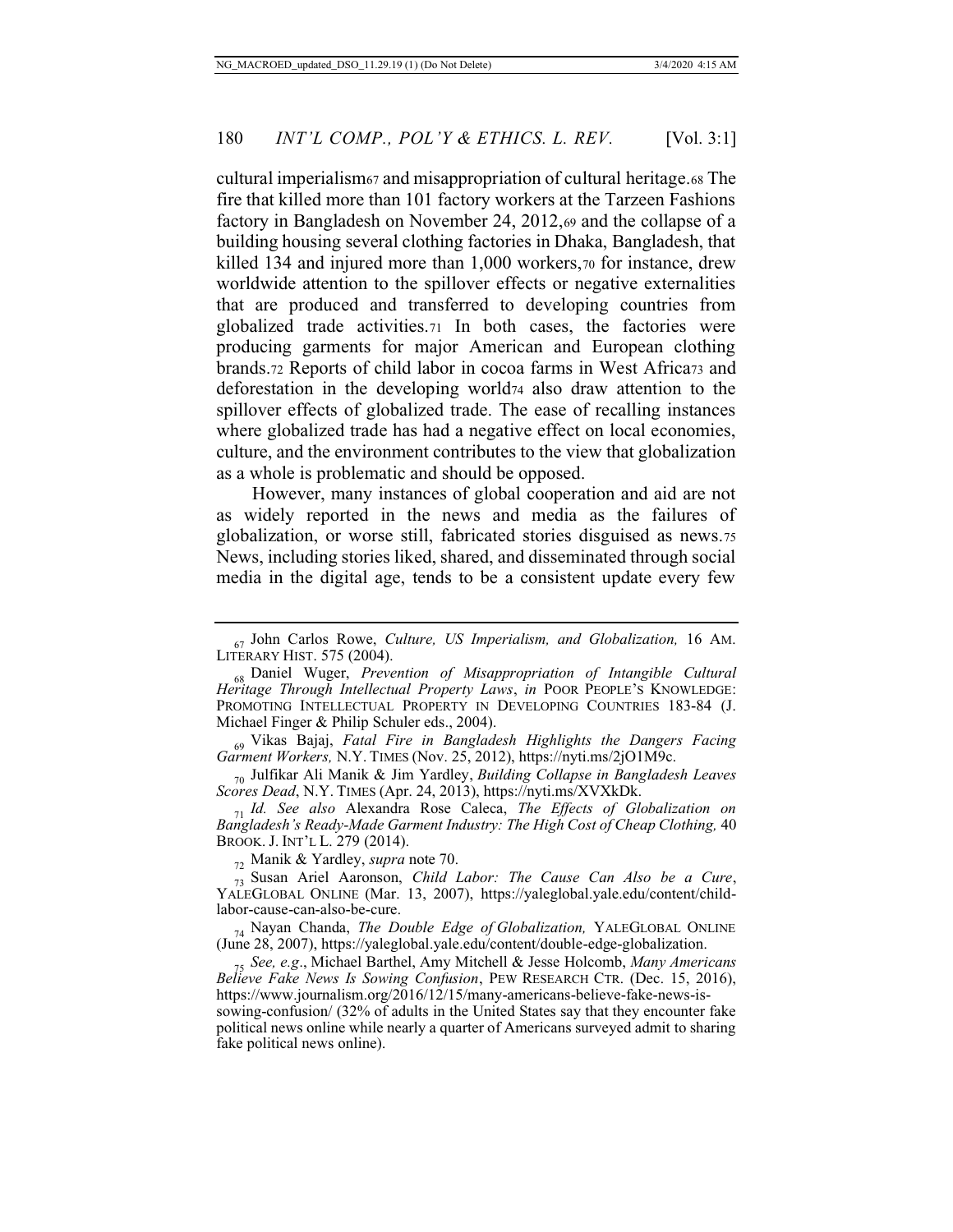minutes on events that are happening in real time with a high level of focus on the dramatic, upsetting, unsettling, and provocative. And bad events, like a plane crash or a factory burning down, happen very quickly with a lot of pain and emotional turmoil that tends to stay in a person's memory for an extended period of time. In contrast, good events such as the global aid that was given to Japan during the 2011 earthquake and tsunami by ninety-one countries around the globe, including Pakistan and Bolivia who were recovering from their own natural disasters,76 tend to be quietly forgotten because these events engender "feel-good feelings" that are more ambiguous and difficult to pinpoint and less provocative or tangible. News reporting tilt towards the negative and generate more negative feelings than may be warranted by the global state of affairs. As Harvard cognitive scientist, experimental psychologist, and linguist Steven Pinker points out in an article:

[i]t's easy to see how the Availability heuristic, stoked by the news policy "If it bleeds, it leads," could induce a sense of gloom about the state of the world. Media scholars who tally news stories of different kinds, or present editors with a menu of possible stories and see which they pick and how they display them, have confirmed that the gatekeepers prefer negative to positive coverage, holding the events constant.77

That in turn provides an easy formula for pessimists on the editorial page: make a list of all the worst things that are happening anywhere on the planet that week, and you have an impressive-sounding—but ultimately irrational—case that civilization has never faced greater peril.78

#### *B. The Affect Heuristic*

The affect heuristic creates errors in human judgement because of the role emotions play in navigating through uncertainty and risks.

<sup>76</sup> Liz Ford & Claire Provost, *Japan Earthquake: Aid Flows in From Across the World,* THE GUARDIAN (Mar. 14, 2011, 9:03 AM), https://www.theguardian.com/global-development/2011/mar/14/japan-earthquaketsunami-aid-relief-world.

<sup>77</sup> Steven Pinker, *The Media Exaggerates Negative News. This Distortion Has Consequences,* https://www.theguardian.com/commentisfree/2018/feb/17/steven-pinker-medianegative-news.

<sup>78</sup> *Id.*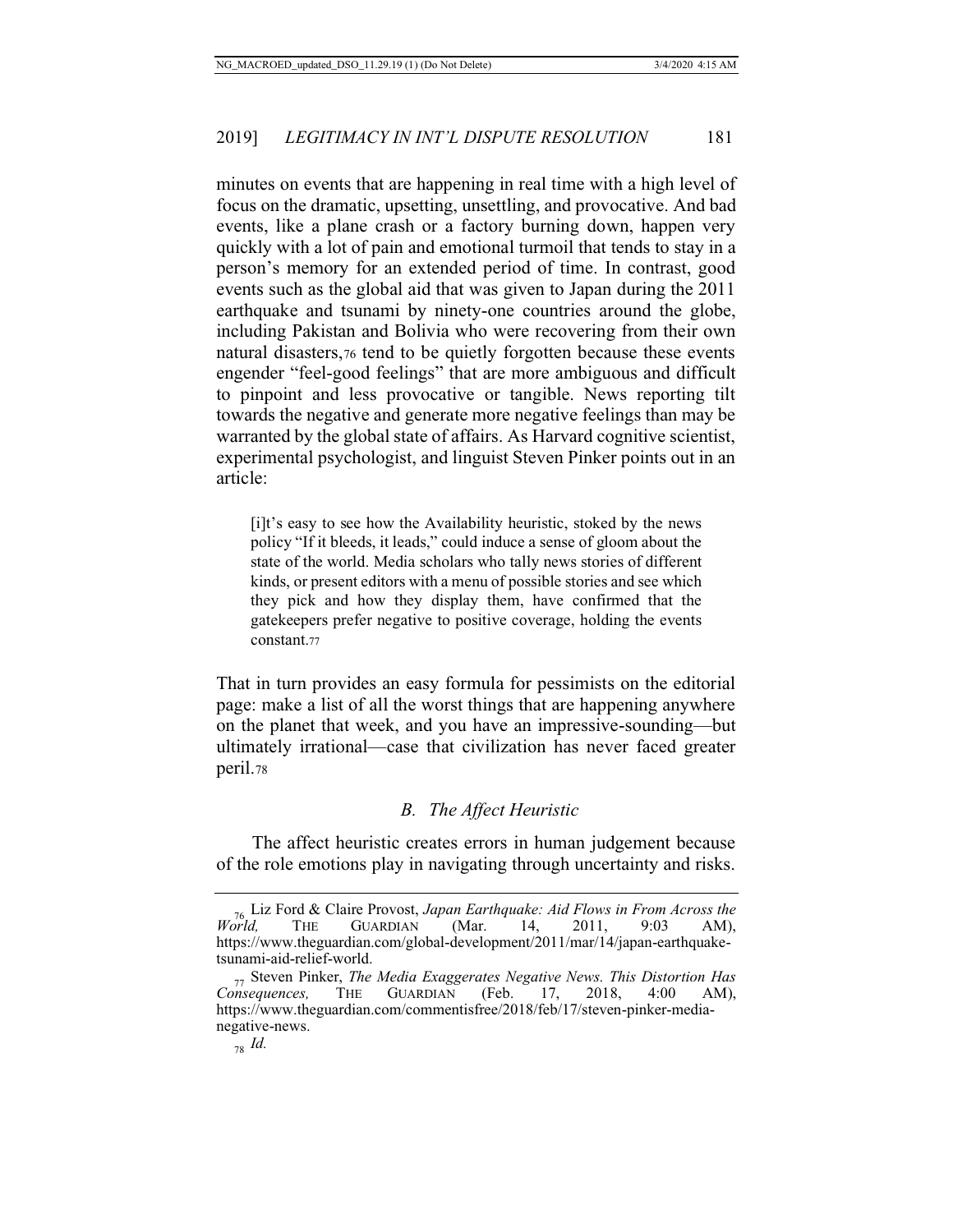Human emotions attribute specific qualities of good and bad to stimuli we encounter. The human tendency to rely on these emotions, rather than cognitive functionality, in decision-making and judgments is called the affect heuristic.79 The affect a particular outcome has on us and the emotions which that affect evokes will influence how we view external stimuli, such as the forces of globalization and its effect on global and local issues as we make determinations about whether to get involved with or stay away from global affairs.80 Neurologist Antonio Damasio found that individuals who appear to be fully functional in the requisite attention, memory, linguistic skills, and analytical functions needed for day-to-day activity, may suffer from a latent kind of sociopathy if they are not able to feel emotions.81 Damasio studied patients who suffered damage to the ventromedial frontal cortex of the brain—the part of the brain that controls emotional responses to stimuli—and discovered that these patients were unable to make rational decisions that were in their best interest, and their reasoning about their social surroundings were fundamentally flawed.82 Damasio found that positive and negative feelings generated by "images, broadly construed to include sounds, smells, real or imagined visual impressions, ideas, and words" become "connected, by learning, to predicted future outcomes of certain scenarios," and a disconnect between these affective feelings and decision-making causes a person to make irrational decisions.83 Negative feelings that are linked to an image of a future outcome sounds an alarm and, in contrast, positive feelings that are linked with an image of a future outcome creates incentives. Thus, feelings "increase the accuracy and efficiency of the decision process, and their absence degrades decision performance."84

Subsequent studies on the affect heuristic have shown that affectladen imagery, whether positive or negative, can evoke such clear emotions that it is possible to predict, with some degree of certainty, how a person will make a decision depending on how good or bad he or she feels about the decision, such as whether to invest in a new

<sup>79</sup> Paul Slovic et al., *The Affect Heuristic*, *in* HEURISTICS AND BIASES: THE PSYCHOLOGY OF INTUITIVE JUDGMENT 397, 399 (Thomas Gilovich, Dale W. Griffin & Daniel Kahneman eds., 2002).

<sup>80</sup> *Id.* at 398.

<sup>81</sup> *Id.* at 399.

<sup>82</sup> *Id.* at 399.

<sup>&</sup>lt;sup>83</sup> *Id.* at 399 (emphasis in original).

<sup>84</sup> *Id.* at 399.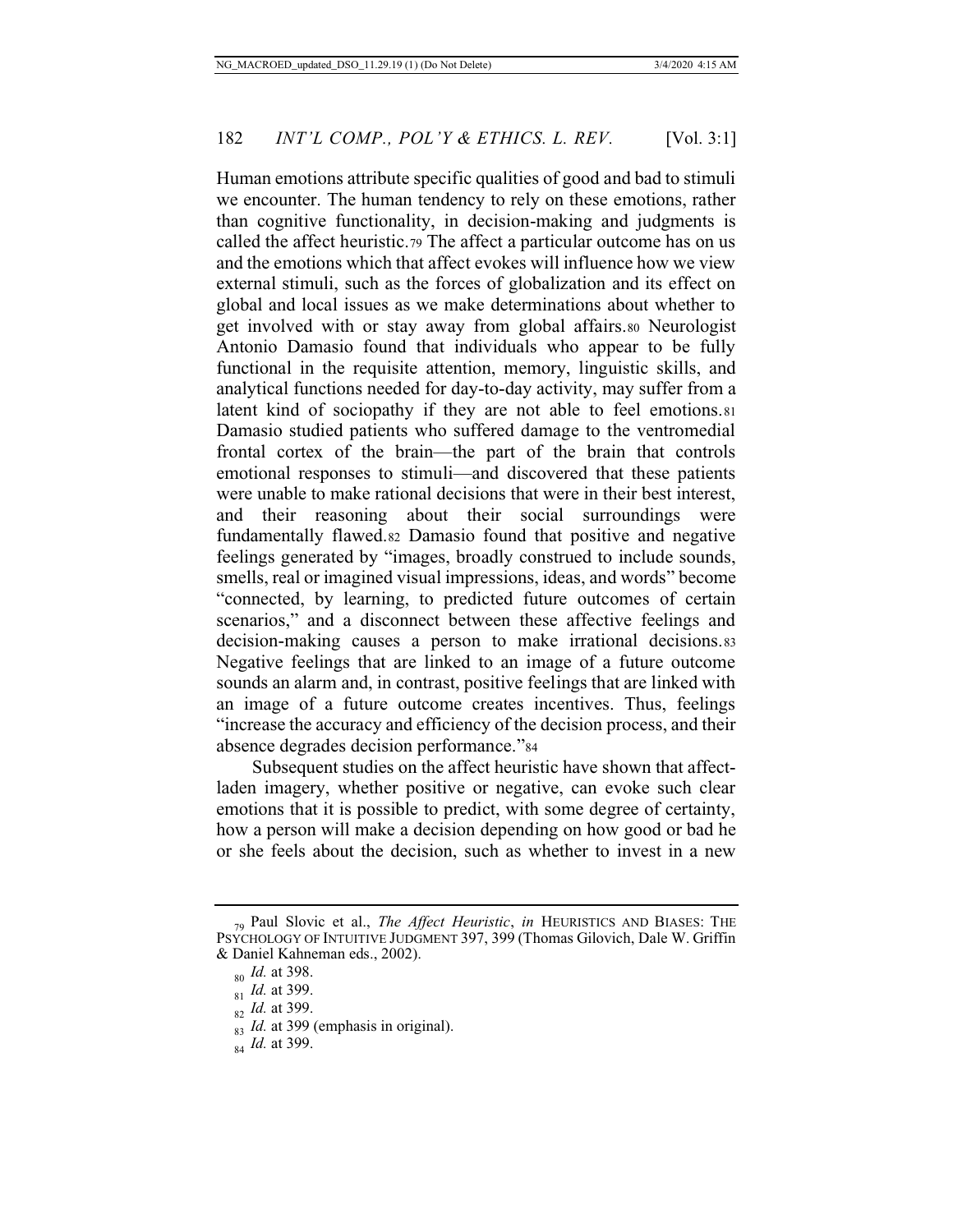company in the stock market or not.85 With an understanding of the affect heuristic, it is also possible to predict an adolescent's decision about whether to take part in health-threatening behaviors, such as smoking, or health-enhancing behaviors, such as regular exercise.86 Furthermore, a study on the affect heuristic showed that judgments of risk and benefit are negatively correlated—that for many hazards, the greater one perceives a benefit, the lower the perceived risk, and vice versa.87 Since people base a lot of their judgement on what they think and *feel* about the risk and the potential outcome of the risk, when people like an activity they are more likely to judge the risks as low and the benefits as high; conversely, when people dislike an activity they are more likely to judge it as being high risk and yielding very little benefit.88 This is so even if activity and its benefits are "distinct and qualitatively different from the risks."<sup>89</sup>

Because the affect heuristic creates cognitive errors that result in poorer judgments, both proponents and opponents of a globalized economy will perceive the benefits and risks from free trade, the international movement of goods, services, and people, and the blending of distinct cultures that characterize a globalized economy in a distorted way based on how they feel about the matter. Imagery of a child working in a cocoa plantation that produces cocoa, which is then exported to developed countries, will evoke negative feelings of injustice and immorality and cause people to believe that globalization as a whole is unjust and immoral and the sole cause of child labor in developing countries because of the feelings the image of child labor evokes.90 These people oppose globalization, although there is a myriad of causes of child labor unrelated to the globalization of local markets.91

In another example, during the United Kingdom's 2016 referendum on whether to remain or to leave the European Union, the "Vote Leave" campaign hired buses to go around London claiming

<sup>85</sup> Solvic et al., *supra* note 79, at 404.

<sup>86</sup> *Id.* 

<sup>87</sup> *See id.* at 410.

<sup>88</sup> *See id.* at 410-11.

<sup>89</sup> *See id.* at 410.

<sup>90</sup> Aaronson, *supra* note 73.

<sup>91</sup> Madeleine Grey Bullard, *Child Labor Prohibitions are Universal, Binding, and Obligatory Law: The Evolving State of Customary International Law Concerning the Unempowered Child Laborer*, 24 HOUS. J. INT'L L. 139, 147-56 (2001) (laying out the different contributors to the problem of child labor, including globalization).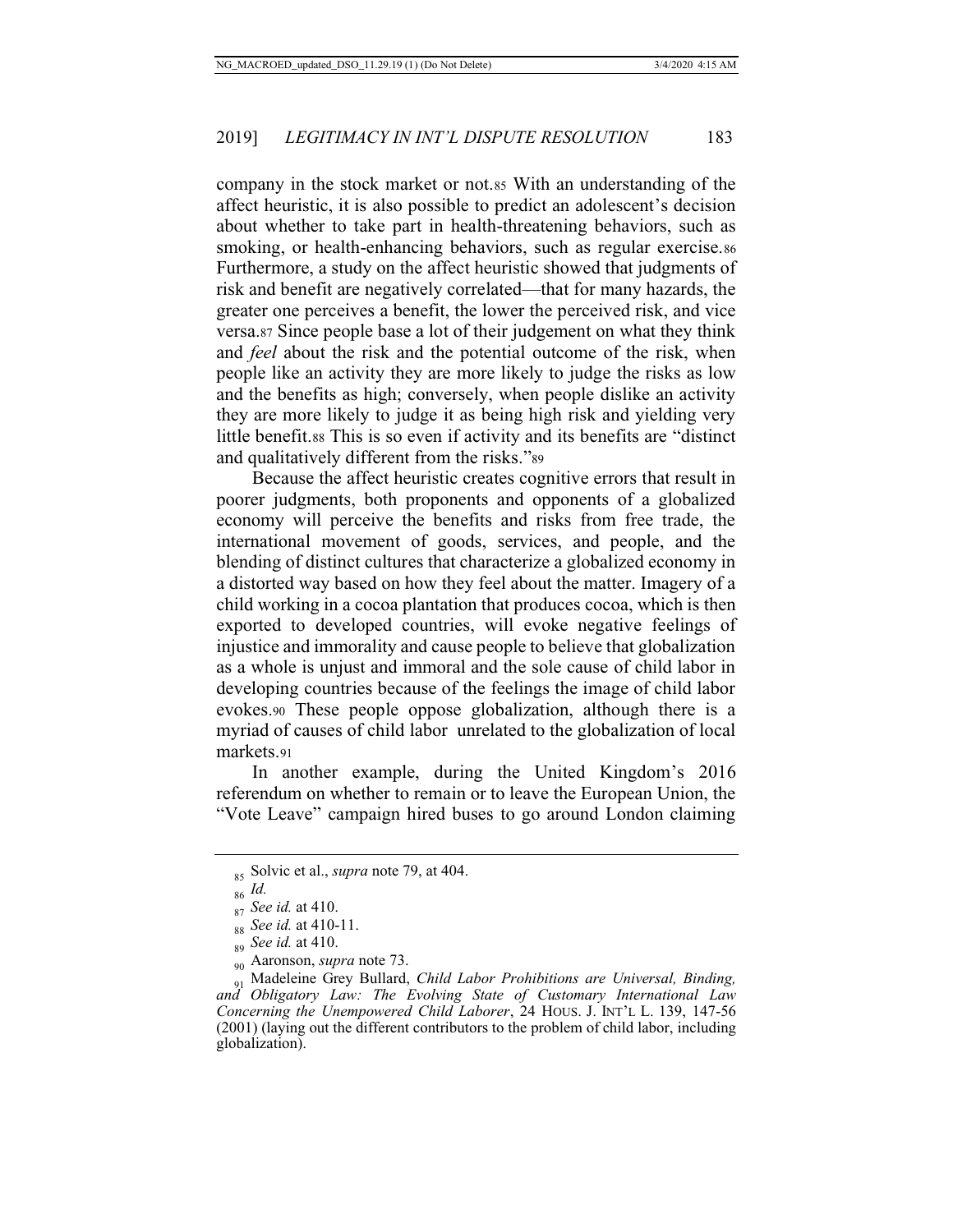that the United Kingdom sends the European Union £350 million a week, which could be used to fund the National Health Service if the United Kingdom left the European Union.92 That purported claim is staggering and is believed to have been influential in swinging the referendum vote in favor of leaving the European Union.93 However, Britain contributed only £9.4 billion to the European Union in 2016, about £180 million a week.94 Moreover, once rebates and credits that the United Kingdom receives in return from the European Union such as a £5 billion rebate and £4.4 billion in public-sector credits such as payments via the European Regional Development Fund and the Agricultural Guarantee Fund as well as research grants to British universities—are taken into account, the country's net contribution averaged just £8.1 billion between 2012 and 2016.95 Here, the negative feelings associated with spending that was diverted from national health services may have affected how people saw and thought about membership in the European Union and influenced their final decision on whether to stay in or leave the European Union during the referendum more than the actual monetary data presented, whereas a fact-based understanding or analysis would evoke less emotions or affective impressions that would sway judgment and decision-making in favor of leaving the European Union.96 Attitudes and impressions about an issue sometimes matter more than the economic value of a decision.97

## *C. The Endowment Effect*

The "endowment effect," a term coined by Richard Thaler, an economist at the University of Chicago, to describe a bias towards the status quo (or "status quo" bias),98 occurs when people overvalue a good or entitlement that they currently possess far more than what it

<sup>92</sup> Andrew Atkinson & Lucy Meakin, *U.K. Contribution to EU Was About Half What Brexit Supporters Claimed,* BLOOMBERG POLITICS (Oct. 31, 2017), https://www.bloomberg.com/news/articles/2017-10-31/u-k-contribution-to-eu-halfamount-claimed-by-brexit-campaign.

<sup>93</sup> *Id.*

 <sup>94</sup> *Id.*

<sup>95</sup> *Id.*

<sup>96</sup> Slovic et al., *supra* note 79, at 404.

<sup>97</sup> *See id.* at 415 (referring to literature suggesting that willingness to pay for a public good or the award of punitive damages in a personal injury lawsuit are "derived from attitudes based on emotion rather than indicators of economic value").

<sup>98</sup> Kahneman et al., *Anomalies in* CHOICES, VALUES, AND FRAMES, *supra* note 22, at 163.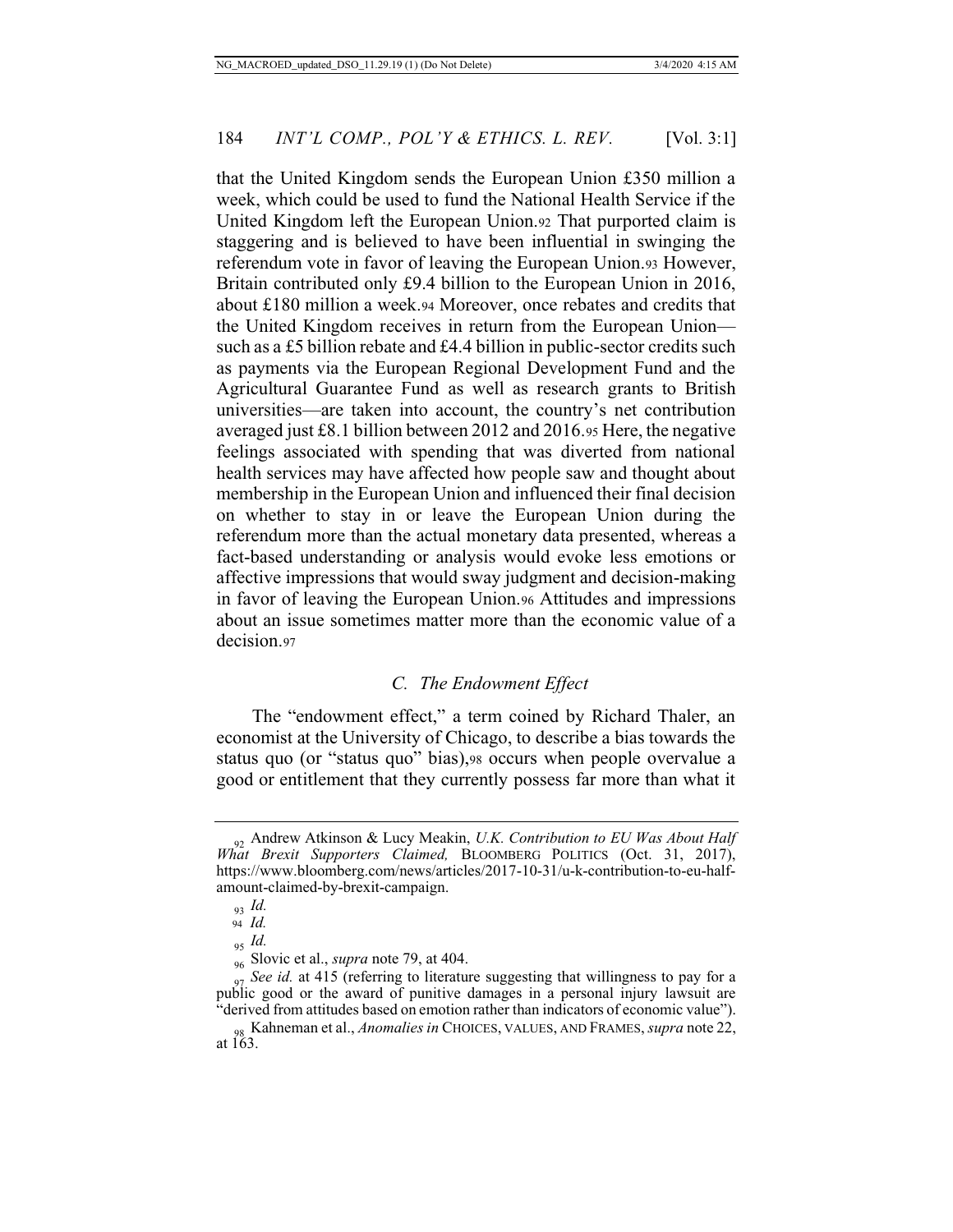is actually worth in the market and what they think it would be worth if it was not already in their possession.99 The human mind works from a reference point or an internal repository of assets which splits the outcomes of actions or decisions into losses or gains.100 A shift in this reference point would make a receipt of an asset a "gain" and, vice versa, the surrender of an asset a "loss." The endowment effect starts at the current wealth point, where assets are accounted for and owners of resources or things ascribe value to them.101 When the endowment effect is at play, people value what they have, or their "endowment," much more than what it is actually worth and are not be willing to pay as much for the exact same resource or thing or the equivalent to acquire it.102 From this point, "losses . . . are systematically valued far more than commensurate gains," and the "minimum compensation people demand to give up a good has been found to be several times larger than the maximum amount they are willing to pay for a commensurate entitlement."<sup>103</sup>

The endowment effect, and the observation that people would demand much more to give up an object or entitlement than they would be willing to pay to acquire the same object or entitlement, creates a gap between a person's buy and sell price with respect a specific good or resource. If the amount they are willing to accept ("WTA") in order to part with the thing or resource exceeds what others are willing to pay ("WTP") to acquire it, a situation arises where goods or resources will remain where it is, even when its current owner is not able to make the best use of said good or resource or even if someone else is able to make better use of the good or resource or put it to its most efficient and economic use.104 The belief that a "bird in the hand is worth two in the bush" causes people to hold on to objects, rights, or entitlements, even when offered an amount that is more than

<sup>99</sup> KAHNEMAN, THINKING, FAST AND SLOW, *supra* note 42, at 290.

<sup>100</sup> *Id.* at 293.

<sup>101</sup> *Id.* at 290-91.

<sup>102</sup> *Id.* at 293.

<sup>103</sup> Jack L. Knetsch, *The Endowment Effect and Evidence of Nonreversible Indifference Curves*, *in* CHOICES, VALUES, AND FRAMES 171 (Kahneman et al. eds., 2000).

<sup>104</sup> KAHNEMAN, THINKING, FAST AND SLOW, *supra* note 42, at 295 (describing an experiment where students, who were given mugs at random to sell, and other students who were tasked with buying those mugs could not enter into exchange because "the average selling price was about double the average buying price, and the observed number of trades was less than half the number predicted by standard theory").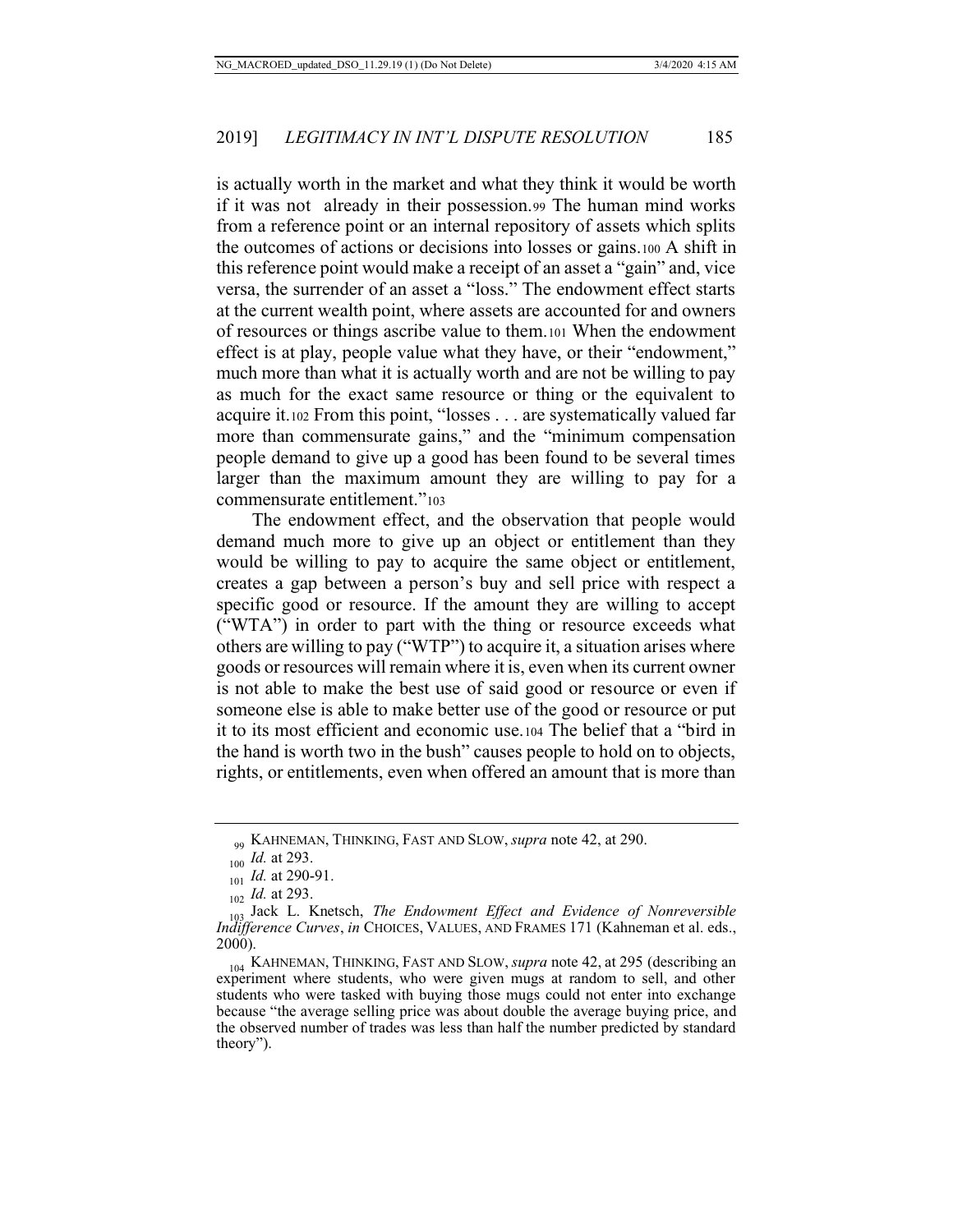the lowest selling price.105 People who own an object, right, or entitlement attribute more value to it than it actually is worth, but this attribution of higher worth has little to do with the inherent value of the object, right, or entitlement and rather has more to do with pain of giving up that object, right, or entitlement.106

The endowment effect is grounded in Kahneman and Tversky's "prospect theory," which posits that a person's willingness to sell or buy a good depends on the person's reference point.107 If that person owns the good, he considers the *pain of giving it up*; yet if he does not own it, he considers the *pleasure of receiving it*.108 The pain of giving something up—known as "loss aversion"109—is usually more than the pleasure of receiving it,110 causing a disparity between the WTA and WTP amounts. One who does not have the object, right, or entitlement to begin with would not be willing to spend as much to acquire it because the disadvantage of parting with the money (or any other measurement of value such as political autonomy or national sovereignty) to acquire the object, right, or entitlement outweighs any benefit of acquiring them, exhibiting "the status quo bias."111 The endowment effect plays out in reality by making people hold on to objects, rights, or entitlements because errors in our cognitive processes make us believe something we possess is actually more valuable than it actually is on the market.112 In fact, the worth people erroneously place on an object, right, or entitlement bears little relation to its inherent value per se.113

Status quo bias and loss aversion represent anomalies to the economic assumption that human behavior can be best explained by

<sup>105</sup> KAHNEMAN, THINKING, FAST AND SLOW, *supra* note 42, at 292-93.

<sup>106</sup> KAHNEMAN, THINKING, FAST AND SLOW, *supra* note 42, at 296 ("The high price that Sellers set reflects the reluctance to give up an object they already own, a reluctance that is seen in babies who hold on fiercely to a toy and show great agitation when it is taken away.").

<sup>107</sup> KAHNEMAN, THINKING, FAST AND SLOW, *supra* note 42, at 293.

 $_{108}$  *Id.* 

<sup>109</sup> *See id.* at 283-84.

<sup>110</sup> *See id.*

<sup>&</sup>lt;sup>111</sup> Kahneman et al., *Anomalies in* CHOICES, VALUES, AND FRAMES, *supra* note 22, at 163 (describing an experiment by Samuelson and Zeckhauser in 1988 which demonstrated that "individuals have a strong tendency to remain at the status quo, because the disadvantages of leaving it loom larger than [the] advantages," terming this "the status quo bias").

<sup>112</sup> *Id.*

<sup>&</sup>lt;sup>113</sup><sub>113</sub> *Id.* at 163 ("the main effect of endowment is not to enhance the appeal of the good one owns, only the pain of giving it up.").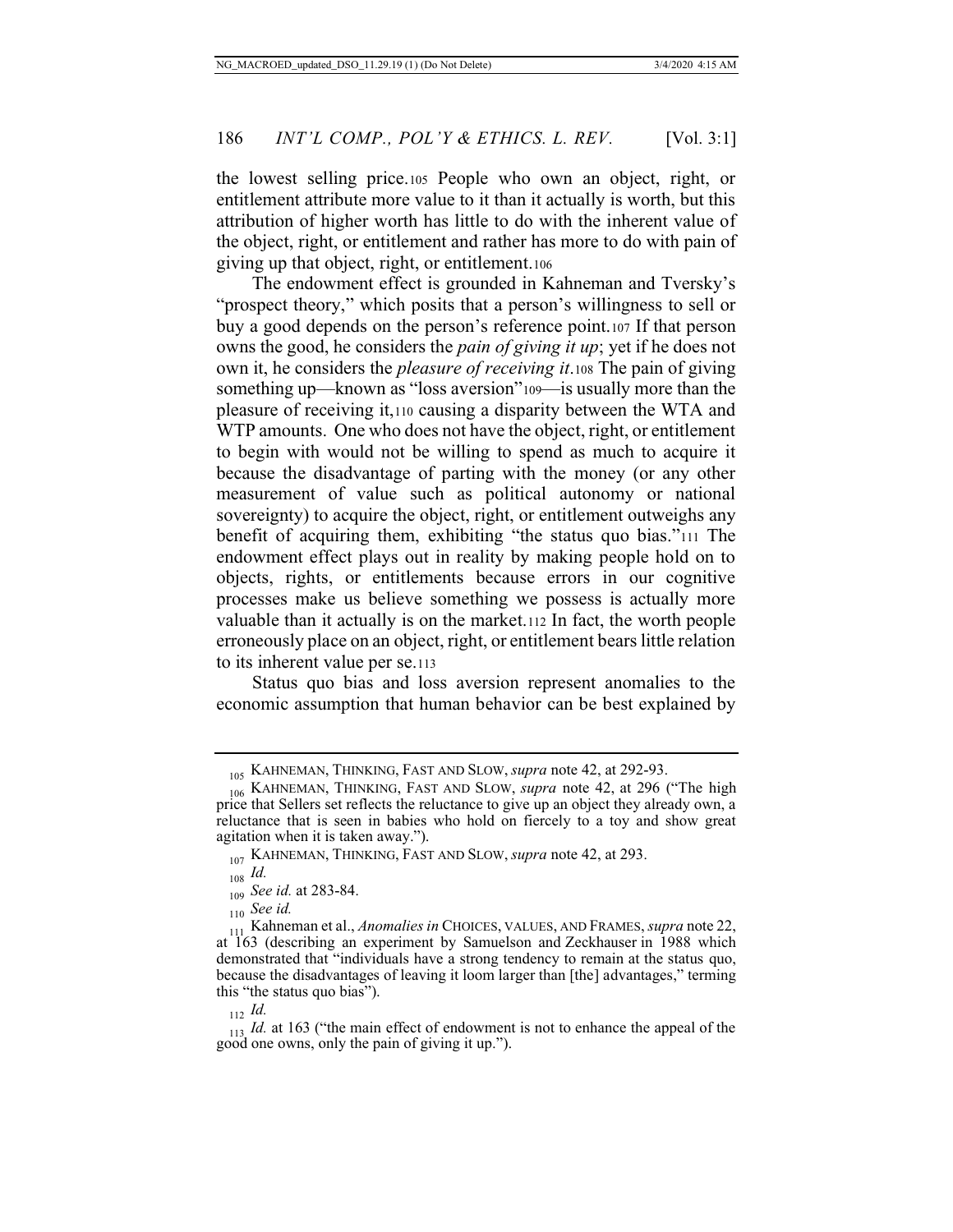rational choice theory, which assumes "that [economic] agents have stable, well defined preferences and [that they] make rational choices consistent with those preferences in markets that (eventually) clear."114 When status quo bias and loss aversion are present, however, people overvalue their entitlements and are less likely to part with them even when the entitlement may not be as economically valuable to them as is would be to another person.115 But the transfer of entitlement does not take place according to conventional economic understanding because of the disparity between WTP and WTA.116

In international negotiations with a view towards collaboration and cooperation for a common goal, loss aversions and status quo biases make it difficult for state actors to reach an agreement in an environment where resources are scarce because collaboration and cooperation towards a common-goal necessitates some surrender of an entitlement or expectation to the benefit of another nation state. The country that must give up the entitlement is going to place more value on the entitlement than countries who are "buying" it for the sake of collaboration. For example, the ongoing Brexit negotiations between the United Kingdom and the European Union illustrate the implications of the endowment effect, status quo bias, and loss aversion as the European Union holds on to its own rules regarding the single market and customs union, while the United Kingdom negotiates for the type of economic and political relationship that is most favorable to it.117 From the United Kingdom's perspective, giving up sovereign control of national borders and the movement of

<sup>114</sup> *Id.* at 159.

 <sup>115</sup> *See* Daniel Kahneman, Jack L. Knetsch & Richard H. Thaler*, Anomalies: The Endowment Effect, Loss Aversion, and Status Quo Bias,* 5 J. ECON. PERSP. 193 (1991).

<sup>&</sup>lt;sub>116</sub> In law, most entitlement to property is absolute and protected by injunctions against trespass and intrusions unless there exists justification for the right to be protected by the award of damages allowing the trespass and intrusion to continue for a "fee." The general assumption is that the person who values the entitlement more will eventually bargain for and acquire it and if there is no one in the market who values the entitlement more, the entitlement stays where it is. According to Ronald Coase, it does not matter how the law allocates the initial entitlement. In the absence of transaction costs, the entitlement will shift to the party who values it more. The endowment effect varies the application of the Coase theorem because entitlements tend to stay where they were initially placed because of the disparity between WTA and WTP. *See* Jeffrey J. Rachlinski & Forest Jourden, *Remedies and the Psychology of Ownership*, 51 VAND. L. REV. 1541 (1998).

<sup>&</sup>lt;sup>117</sup> Simon Fraser, *The Real Brexit Challenges Facing the UK in 2018*, FIN. TIMES<br>(Dec. 30, 2017), https://www.ft.com/content/b0d8039e-ec8b-11e7-b4d1https://www.ft.com/content/b0d8039e-ec8b-11e7-b4d1b2f78612cc4a.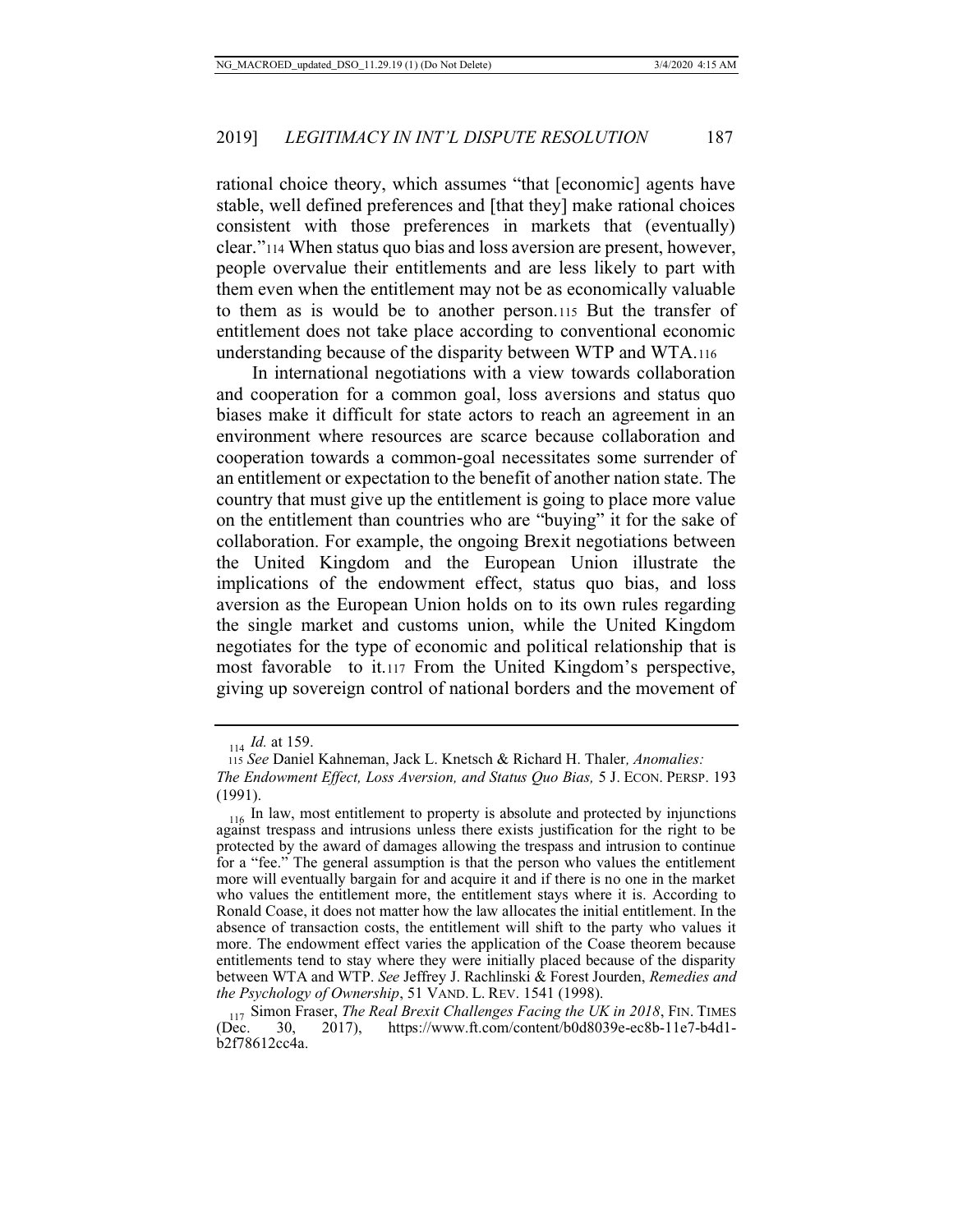peoples into the country, even if that means that the country can have access to the single market of the European Union, will trigger aversions to perceived losses.118 Negotiations have not been easy and will not be easy moving forward due to the disparity in opinion among parties at the negotiation table about the value of a particular right or entitlement, especially when the entitlement does not have a dollar value but is valued with a more amorphous benchmark such as liberty, autonomy, and freedom. As Kahneman explains:

Loss aversion creates an asymmetry that makes agreements difficult to reach. The concessions you make to me are my gains but they are your losses; they cause you much more pain than they give me pleasure. Inevitably, you will place a higher value on them than I do. The same is true, of course, of the very painful concessions you demand from me, which you do not appear to value sufficiently! Negotiations over a shrinking pie are especially difficult because they require an allocation of losses. People tend to be much more easygoing when they bargain over an expanding pie.119

#### III. THE ROLE OF LAW AND LEGAL INSTITUTIONS IN THE FACE OF ANTI-GLOBALIZATION, NATIONALISM, AND POPULISM

A greater awareness of how heuristics and biases cause errors in human judgment that lead to questionable choices and decisions help us see more clearly how the law and legal institutions can respond to the forces of anti-globalization, nationalism, and populism grow in today's economy and socio-political landscape. Concerns expressed by those opposed to a globalized economy are valid concerns, although whether the problems highlighted by these groups can be really attributed to globalization per se—and whether national sovereignty and autonomy should be returned to the nation state to address these problems—is highly debatable.120 The role of law and legal institutions in this new environment—where globalization can represent economic progress, prosperity, and democracy, while simultaneously representing environmental degradation, exploitation of the developing world, and disregard for human life—should be a

<sup>118</sup> *See* Delphine Strauss, *Brexit Explainer: What's at Stake for EU Single Market and Customs Union* FIN. TIMES (Oct. 9, 2018), https://www.ft.com/content/1688d0e4-15ef-11e6-b197-a4af20d5575e.

<sup>119</sup> KAHNEMAN, THINKING, FAST AND SLOW, *supra* note 42, at 304.

<sup>120</sup> *See* Rana Dasgupta, *The Demise of The Nation State,* THE GUARDIAN (Apr. 5, 2018), https://www.theguardian.com/news/2018/apr/05/demise-of-the-nation-staterana-dasgupta.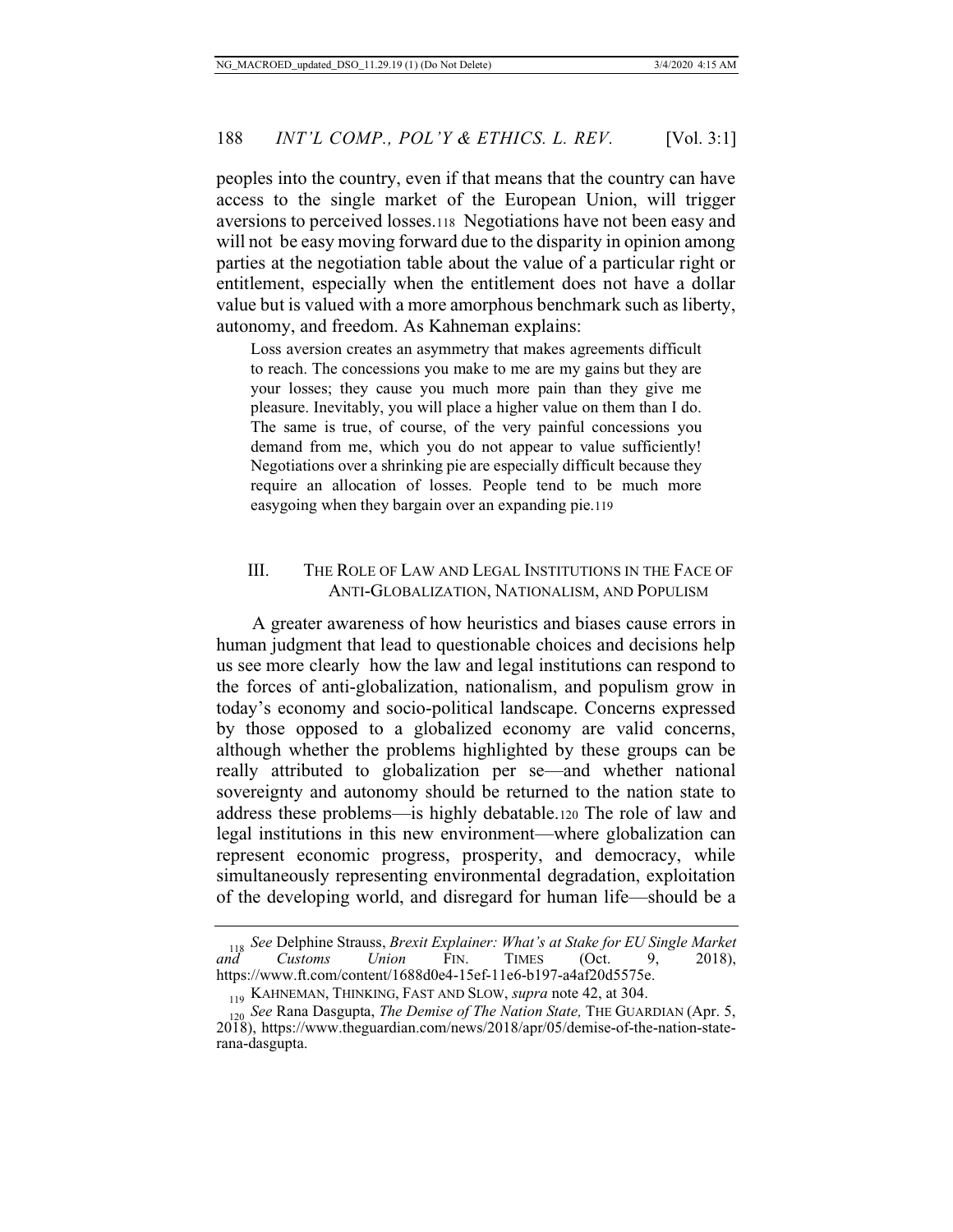moral arbiter of both viewpoints, finding just solutions, encouraging open collaboration among different stakeholders, and building trust.

International collaboration among countries on certain issues has reached great strides on some fronts. With the problem of child labor, for example, international collaboration has worked to significantly reduce the pervasiveness of child workers in many parts of the world, including sub-Saharan Africa and Asia.121 Over the period of twelve years from 2000-2012, the global child labor figure had substantially declined by almost a third, and the number of children involved with hazardous work—which directly endangers child health, safety, and moral development—declined by half.122 The International Labor Organization ("ILO") took the initiative in leading a collaboration among the international community to put an end to child labor through multilateral agreements that set minimum general labor standards, improved understanding of conditions that contribute to child labor, and in creating global strategies that place the primary responsibility of eliminating child labor on national governments.123 These international strategies required national governments to work with international organizations, businesses, educational institutions, law enforcement, and child protection services in supporting roles.124 The ILO and supporting organizations managed to gather international help in a relatively short time because they focused on a very specific issue—child labor—and a very specific goal—its elimination.125

The specificity in aim allowed the ILO to deal with the heuristics and biases that prevent international cooperation and overcome them. By raising funds, generating awareness, and having discussions about the issue at regional and international conferences, the ILO and its

<sup>121</sup> Constance Thomas, *Addressing Child Labor in Agricultural Supply Chains Within the Global Fight Against Child Labor,* 21 U.C. DAVIS J. INT'L L. & POL'Y 131, 133 (2014).

 $122$  *Id.* at 133-34. The global fight against child labor is still ongoing and there is a long road ahead despite these statistics. Today, 152 million children around the world are working so that they and their families can survive, and 73 million of those children are engaged in hazardous jobs. *See* Tomoko Nishimoto, ILO Regional Director for Asia and the Pacific, *We Have Seven Years Left to Keep Our Commitment to the End of Child Labor*, Remarks to Malaysia's World Day against Child Labor 2018 (Sept. 13, 2018), https://www.ilo.org/asia/mediacentre/statements-and-speeches/WCMS\_644773/lang——en/index.htm.

<sup>123</sup> Thomas, *supra* note 121, at 136-38.

<sup>124</sup> *Id.* at 138-41.

<sup>125</sup> *Id.* at 141 ("The extensive amount of international and national discussions, projects, surveys and research have produced a wealth of knowledge and lessons learned in how to effectively tackle and eliminate child labor generally, and in specific settings.").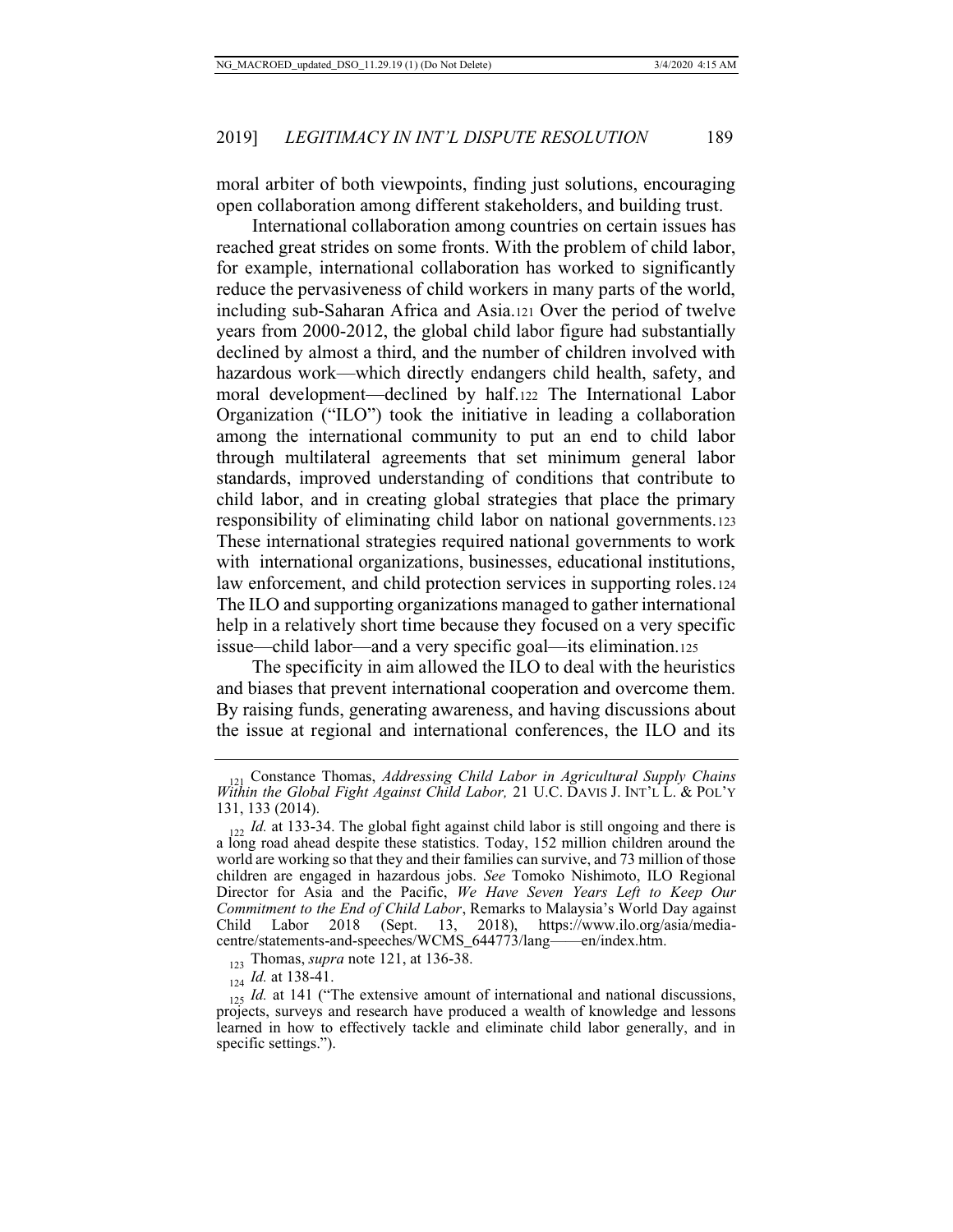counterparts made governments aware of the problem. When the problem became "available" to their mind and captured their attention, the availability heuristic worked to make the problem more significant and requiring more immediate attention.126 Furthermore, a strategy that places the primary responsibility on governments to eliminate child labor by calling on governments to "assess the impact of relevant policies on child labor, to put in place preventive and time bound measures, and to make adequate resources available to fight the worst forms of child labor" might provoke feelings of fear, inhumaneness, or carelessness, that would have an "effect" on national governments pushing them to make a change for the better.127 Finally, the ILO-led initiative recognized the "fact that the needs of countries and regions differ and that there is no single policy that by itself will end the worst forms of child labor . . . emphasiz[ing] the importance of taking a strategic integrated approach to eradicate child labor."128 By acknowledging the different needs of each country and focusing on the problem of child labor itself, the initiative effectively dealt with the endowment effect because a country is not made to give up an entitlement but rather to move towards solving an important global problem. The discrepancy between WTA and WTP does not exist here, as countries are not trading entitlements, creating "losses and gains," but are rather moving forward to reach a common goal of eliminating child labor. As the Hague Roadmap of 2010, which sets out this strategy, stresses:

[T]he importance of moving forward simultaneously on all four of the following priority areas: 1) Ensuring enactment and enforcement of adequate laws and regulations; 2) Promoting decent employment of adults and young persons—including the protection of fundamental principles and rights at work, fair wages, and occupational safety and health; 3) Improving and extending social protection to guard against economic and social risks and lack of income; and 4) Providing

<sup>126</sup> Before these efforts, "many governments denied they had a child labor problem or that child labor should even be a problem." Thomas, *supra* note 121, at 135. After these efforts, Ms. Thomas explained that "child labor is no longer considered to be an 'unmentionable' topic nor an acceptable practice in most parts of the world. Most national leaders, Ministers of Labor, government officials, trade unionists along with some business leaders and corporate executives now recognize that child labor exists in their countries or supply chains and that it must be addressed. Overall, there is greater public awareness which has led to 'the invisible' largely becoming visible." Thomas, *supra* note 121, at 136.

<sup>127</sup> Thomas, *supra* note 121, at 138.

<sup>128</sup> *See id.* at 138.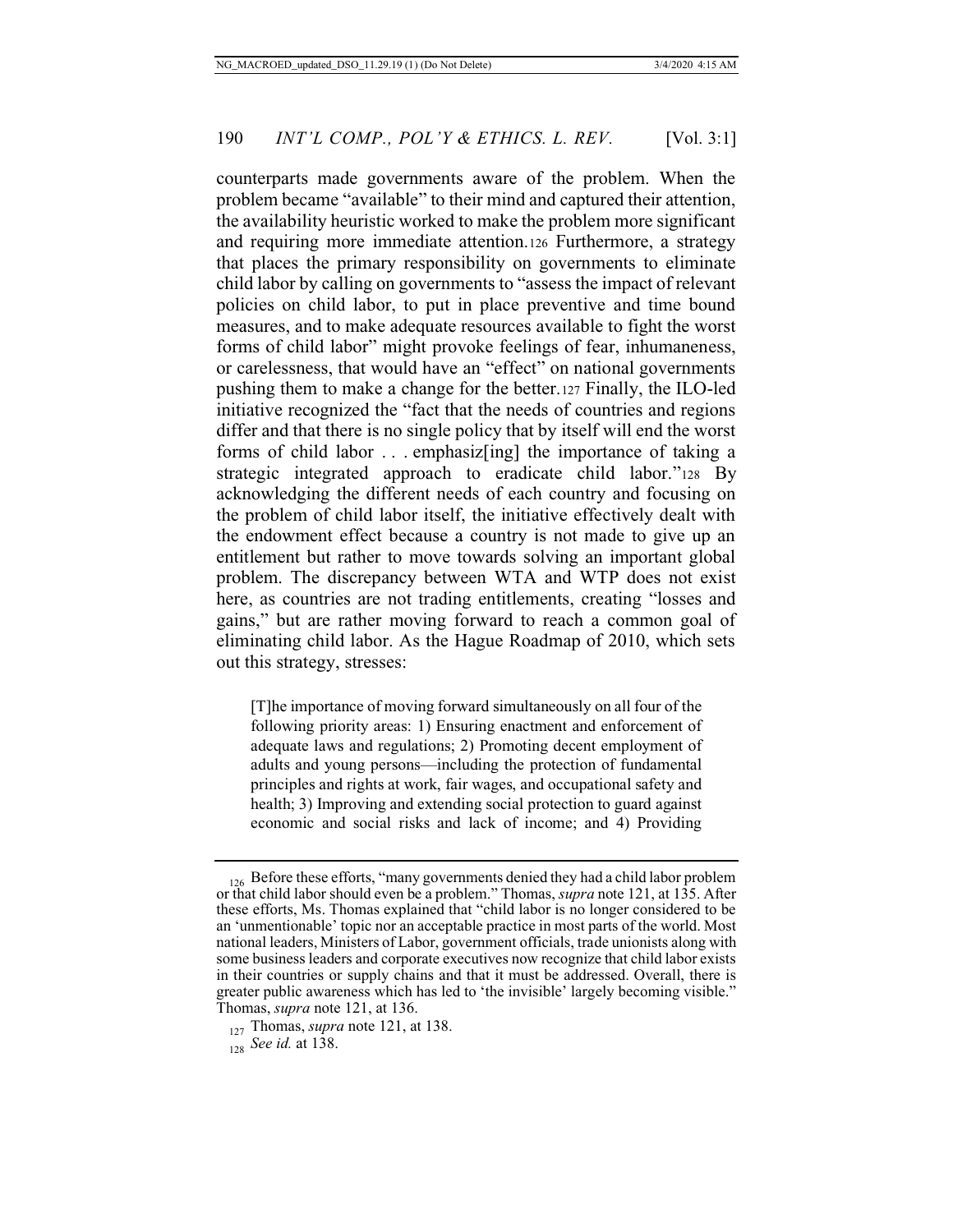accessible, affordable, quality education or skill training for all children.129

This approach was reaffirmed in the Brasilia Declaration of 2013130 that was a result of the third Global Conference on Child Labor, gathered in Brasilia, Brazil, from October 8 to 10, 2013, where representatives of governments and employers' and workers' organizations, together with Non-Governmental Organizations ("NGOs"), other civil society actors as well as regional and international organizations, who participated in the Conference committed to "assess [the] remaining obstacles and to agree on measures to strengthen [their] actions to eliminate the worst forms of child labor by 2016, as well as to eradicate all forms of child labor."<sup>131</sup>

#### *A. Distributive Justice*

When dealing with global problems—such as poverty, access to education and healthcare, access to natural resources, and economic disparity—the law's normative role should be to work towards building a socially just form of resource allocation for its communities.132 With countries around the globe in different economic, social, and political developmental stages, it is necessary for laws and legal institutions to find a way to distribute limited resources in a way that does not cause one party to be worse off after another party is given an additional benefit so that the endowment effect is not triggered. Laws, if necessary, should facilitate tradeoffs among multiple stakeholders until an economic equilibrium is achieved where no further changes in the global economy can be made to make one country better off without at the same time making another worse off. Pareto optimality may be used as a measure to successfully distribute entitlements and scarce resources in a global economy.133 However, Pareto optimal distribution of resources and

<sup>129</sup> *See id.* at 138.

<sup>130</sup> *See id.*

<sup>131</sup> INT'L LABOUR ORGANIZATION, *Third Global Conference on Child Labour—*  $Declaration$ https://www.ilo.org/ipec/Informationresources/WCMS\_IPEC\_PUB\_23480/lang— —en/index.htm

<sup>132</sup> *See, e.g.*, JOHN RAWLS, A THEORY OF JUSTICE 275-76 (1971).

<sup>133</sup> JOHN DOUGLAS BISHOP,ETHICS AND CAPITALISM 11-12 (John Douglas Bishop ed., 2000) ("A Pareto optimal distribution means only that no one can be made better off without someone else being made worse off.").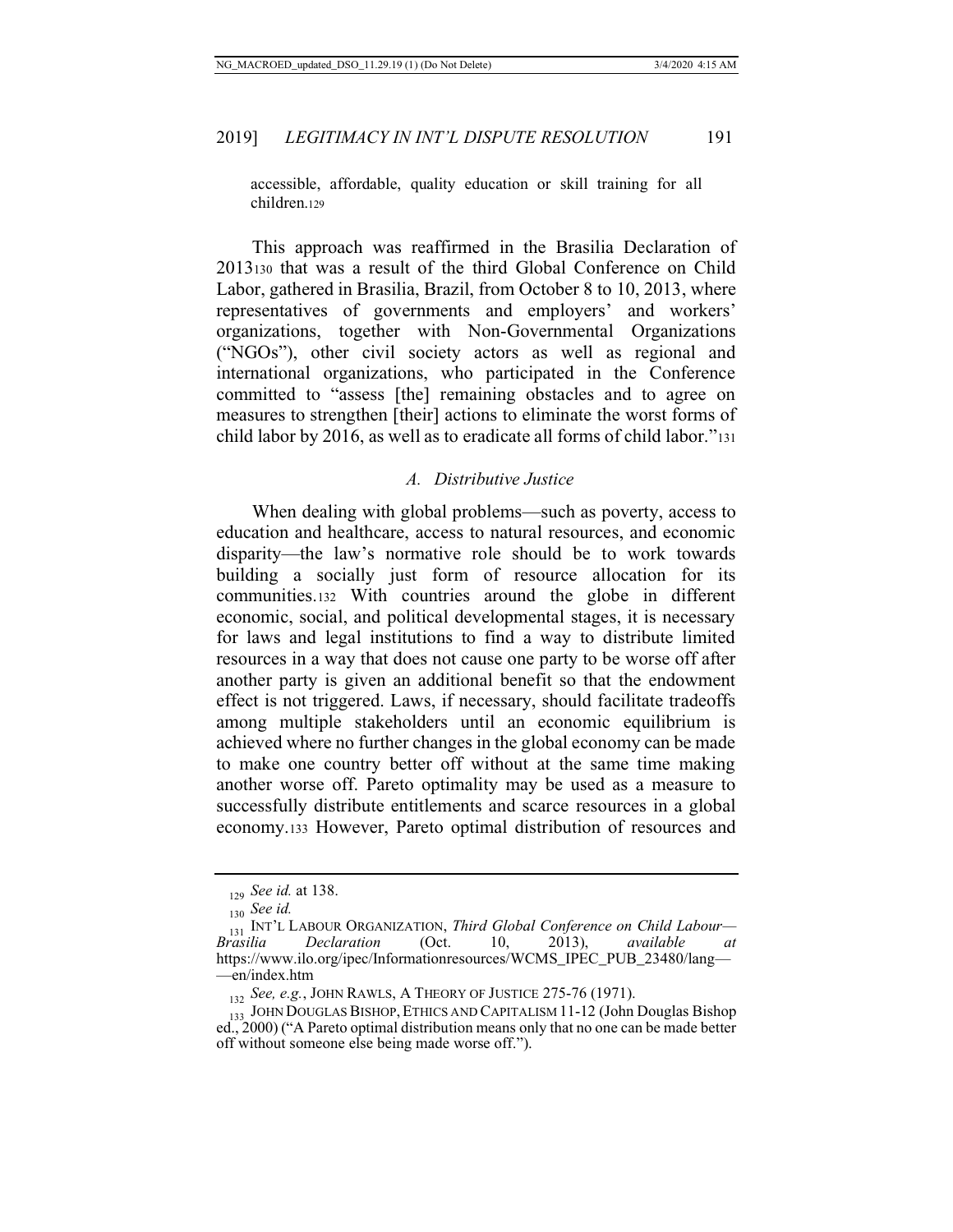goods purports to ensure only human utility (the total satisfaction from consuming a good or resource) and not the common good, justice, or human welfare.134

To be just in the distribution of entitlements and resources, the law and legal institutions must consider a nation state's reference point against which the grant or removal of an entitlement or resource will be seen as a loss or gain because loss aversions, status quo biases, and endowment effects will determine whether a distribution of a resource will be considered just or unfair.<sup>135</sup> Brain research has shown that retaliating against a stranger for an unfair imposition of loss on another stranger triggers the "pleasure centers of the brain," and Kahneman points out that "maintaining the social order and the rules of fairness [by retaliating against the imposition of unfair losses]in this fashion is its own reward."136 The retaliation against economic globalization that we see today could be attributable to the initial focus of the proponents of globalization on its benefits—e.g., shared prosperity, economic growth, and democratic governance (which are valued significantly less)—without giving adequate consideration to the losses globalization might bring—e.g., loss of local jobs due to immigration, loss of culture due to the importation of foreign culture, the degradation of forests and natural resources (which are valued significantly more), etc. In fact, Kahneman remarks that "our brains are not designed to reward generosity as reliably as they punish meanness."<sup>137</sup>

To be fair in the distribution of scarce resources on a global scale, with the knowledge that people (and state actors) consider the cost of losing an entitlement or good much more than gaining the same entitlement or good, laws and legal institutions must begin with a basic social structure for the international community and commit to fundamental principles of justice. The way to avoid loss aversion, status quo bias, and the endowment effect in the allocation of entitlements and resources to the international community is to begin from a reference point that is clean or blank—i.e., to imagine that the particular nation state does not have any entitlement to begin with, and that any allocation of an entitlement will amount to the receipt of a benefit and not the reallocation (and therefore the loss) of goods or entitlements. In *A Theory of Justice,* John Rawls calls this blank state

<sup>134</sup> *Id.*

<sup>135</sup> KAHNEMAN, THINKING, FAST AND SLOW, *supra* note 42, at 308.

<sup>136</sup> *See id.*

<sup>137</sup> *See id.*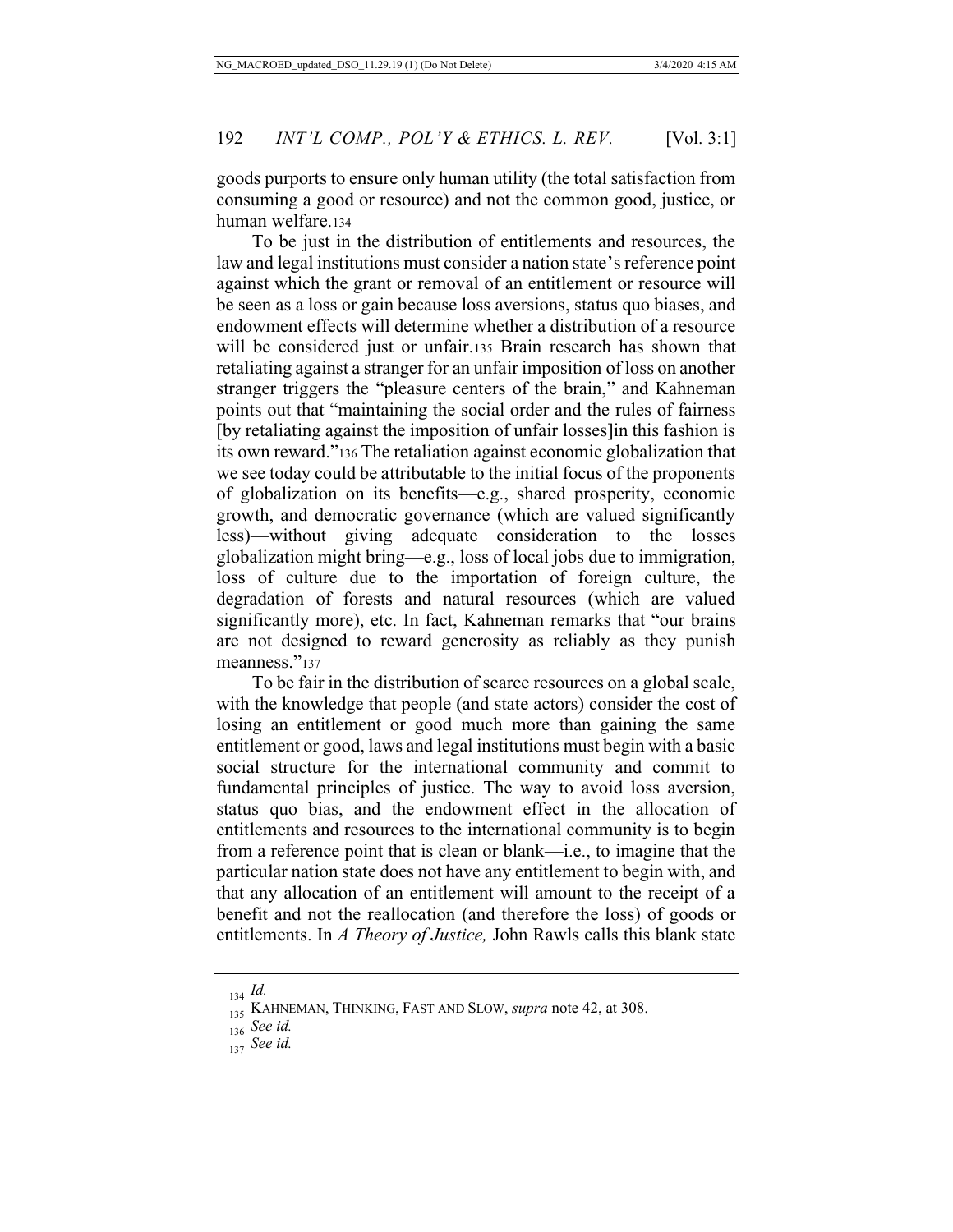reference point the "original position," where certain things, such as personal beliefs and interests of the parties making distributive decisions; their relationship with one another; and "the alternatives between which they are to choose, the procedure whereby they make up their minds,"138 are treated as irrelevant from the standpoint of justice. Parties distributing resources at the negotiation table must be deprived of information that would cause them to decide that particular distributive measures are unfair or unjust. Thus, by excluding "the knowledge of those contingencies which sets men at odds and allows them to be guided by their prejudices,"139 parties involved with the distribution of resources and entitlements in the international community make distributive decisions behind a "veil of ignorance"140 without the prejudices and biases that make international negotiations difficult.

While this sounds ideal on a theoretical level, allocating scarce resources behind Rawls's "veil of ignorance" may be difficult on a practical level, especially if the global community attempts to reallocate resources through international organizations. One of the difficulties with Rawls's Pareto optimal method of redistributing resources is the notion that building social order on the intuitive idea that those who are wealthy should not be able to hold on to their wealth as long as there are others who are less fortunate would create disincentives for individual people or countries to take the initiative to succeed.<sup>141</sup> Without the incentive of being able to benefit from one's own labor, effort, and business acumen, there is nothing to encourage individuals to provide value to society and accumulate wealth from engaging in commercially productive activity. It will also be difficult to determine when Pareto equilibrium is attained. How do we decide when taking from countries who are resource rich and distributing those resources to poorer countries has reached its optimal level, and taking any more from the rich would make the poor worse off? The optimal distribution level is difficult to assess, and leaving the question open might create a reverse problem where taking from the wealthy to support the less fortunate creates a disincentive for wealth creation to the point where socially and economically productive activities such as capital investments, entrepreneurship, and research

<sup>138</sup> RAWLS, *supra* note 132, at 15-16.

<sup>139</sup> *Id*. at 17.

<sup>140</sup> *Id.*

<sup>&</sup>lt;sup>111</sup> Anthony D'Amato, *International Law and Rawls' Theory of Justice*, 5 DENV.

J. INT'L L. & POL'Y 525, 527 (1975).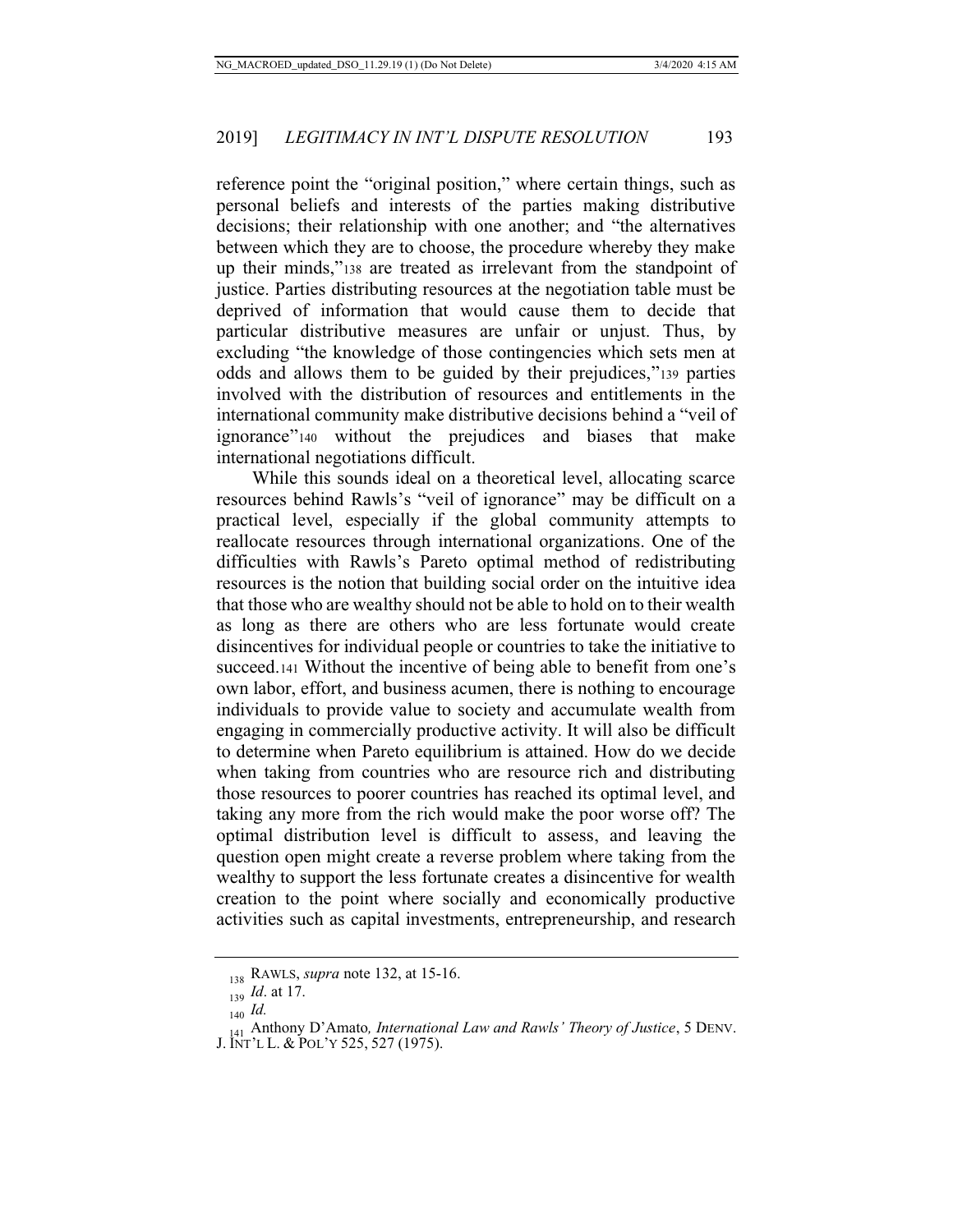and development start decline. As Professor D'Amato asked a few years after *A Theory of Justice* was published: "Would we wait for rich persons to quit their corporate jobs and make public statements that they are not any longer able to keep enough after taxes to make it desirable for them to put in another day's work?"142 D'Amato goes on to state that the application of Rawls' theory to cross-border questions of wealth distribution poses a series of other questions:

Yet, even if this principle is operationalized within a society, can it apply across societies? Should there be enormous taxes upon the incomes of rich persons in industrialized societies so that the money can be paid over to masses that are near starvation in India, China, and other populous and developing nations? Should there be an "excess profits" tax levied upon individuals and corporations for this purpose? To some extent, of course, the "have-not" nations are making this claim today; it takes the form of demands upon limited United Nations resources and capital, explanations for expropriation of foreign-owned industries, justifications for exploiting oceanic resources, and so forth. The "relative deprivation" sensed by disadvantaged nations is itself put forward as a justification for international measures designed to reduce the disparity of wealth between rich and poor nations. Rawls' book would probably provide an ethical basis for such claims, assuming that his scheme can transcend social boundaries.143

#### *B. Facilitate Cooperation and Collaboration*

Many of the severe problems that we as a humanity face today— "global warming, acid rain, AIDS, drug trafficking," nuclear proliferation, and the lack of world peace—are inherently international in scope and cannot be resolved at a national level despite calls from isolationists and populists to return sovereignty and autonomy back to the nation state.144 Nation states must cooperate to address these problems through bilateral or multilateral agreements with the help of international institutions.145 A world without international institutions lacks a system to deescalate tensions and conflict that might threaten world peace and security. For example, the League of Nations and Treaty of Versailles was intended "to promote

<sup>142</sup> *Id.*

<sup>143</sup> *Id.* at 527.

<sup>144</sup> Kobrin, *supra* note 29, at 229.

<sup>145</sup> *See id.*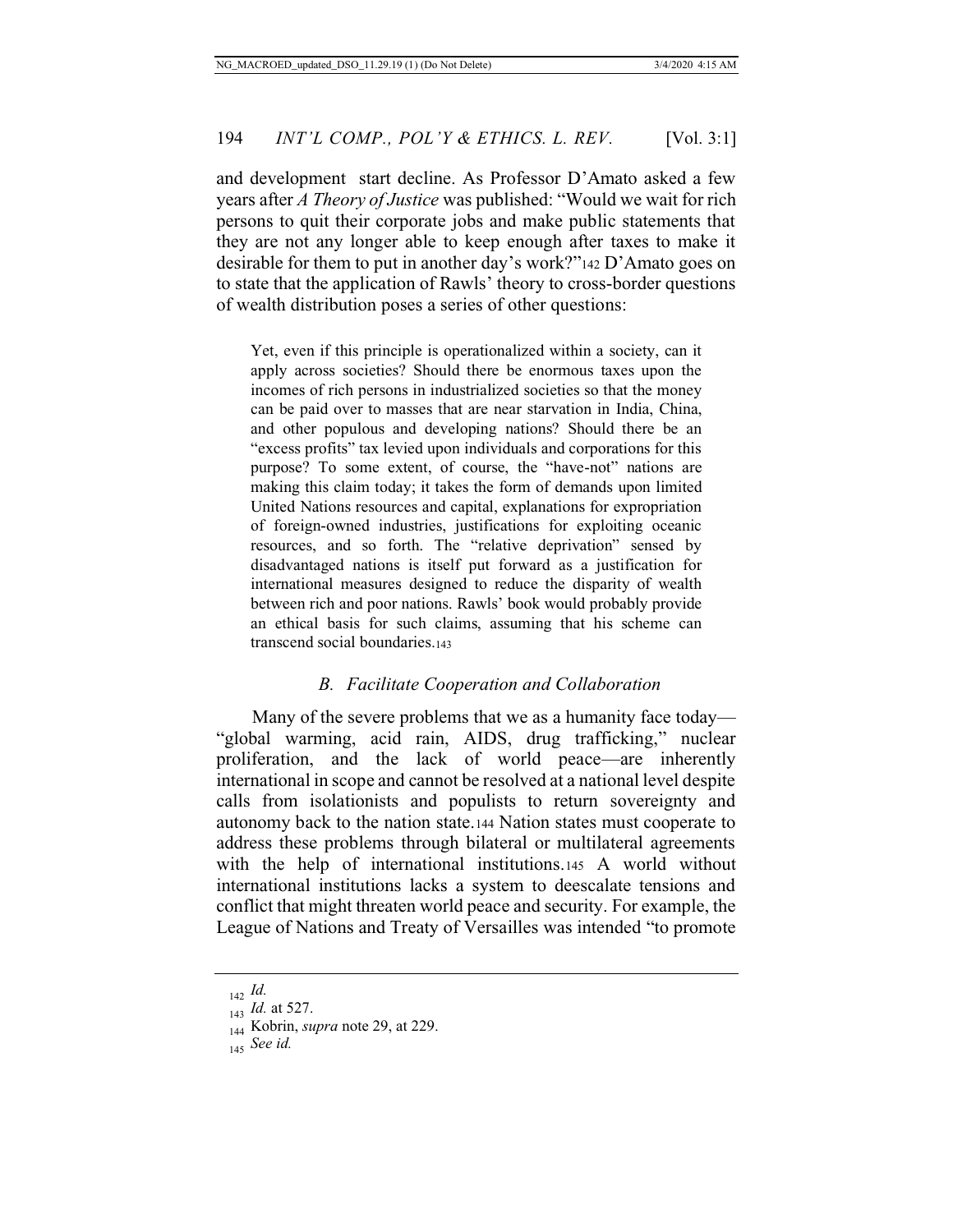international cooperation and to achieve peace and security" after the First World War.146 The United Nations was formed at the end of the Second World War to maintain peace at an international level and operate as a forum for conflict resolution between nations after the League of Nations failed to prevent the outbreak of the War.147 At the center of the United Nations operations today is the rule of law.148 With immense disparities in terms of economic status, political power, and social stability among nation states in the international arena, the need for mechanisms to prevent gross abuses of power among nation states is significant. The rule of law, which was originally developed to protect "the less powerful in an organized hierarchy and [ ] invoked to challenge arbitrary misuse of power by the state,"149 introduced "basic norms enabling equal and fair treatment of citizens, accountability to the law, access to justice, legal certainty, and transparency, as well as institutions that would faithfully implement these norms."<sup>150</sup>

In international relations—where hierarchical structures produce divisions of power, haves and have nots, and economic divides—there is a significant necessity for the rule of law to protect not only individuals, but also less powerful or wealthy states and organizations from arbitrary decisions of individuals, nation states, and organizations who are higher up in the existing hierarchical structure.151 Where the affect heuristic and availability bias work to influence impressions of other nation states and international organizations and produce quick intuitive judgments that erroneously fail to consider other information that would guide decision towards a more deliberate (and accurate) conclusion, state actors and nation states tend to cooperate and collaborate less because of negative feelings or critical perceptions about the other participants in a negotiation.152 Knowing that the rule of law is upheld and adhered-to will assist in dispelling negative emotions caused by the affect

<sup>146</sup> *See JAN KLABBERS, AN INTRODUCTION TO INTERNATIONAL ORGANIZATIONS* LAW 19 (Cambridge Univ. Press 2015).

<sup>147</sup> *Id.* at 20-21.

<sup>148</sup> Axel Marschik, *Enhancing Rule of Law*, *in* THE UNITED NATIONS SECURITY COUNCIL IN THE AGE OF HUMAN RIGHTS 247 (Jared Genser & Bruno Stagno Ugarte eds., 2014).

<sup>149</sup> *Id.* at 249.

<sup>150</sup> *Id.*

<sup>151</sup> *See id.*

<sup>152</sup> *See generally* Carol Izumi*, Implicit Bias and the Illusion of Mediator Neutrality*, 34 WASH. U.J.L. & POL'Y 71 (2010).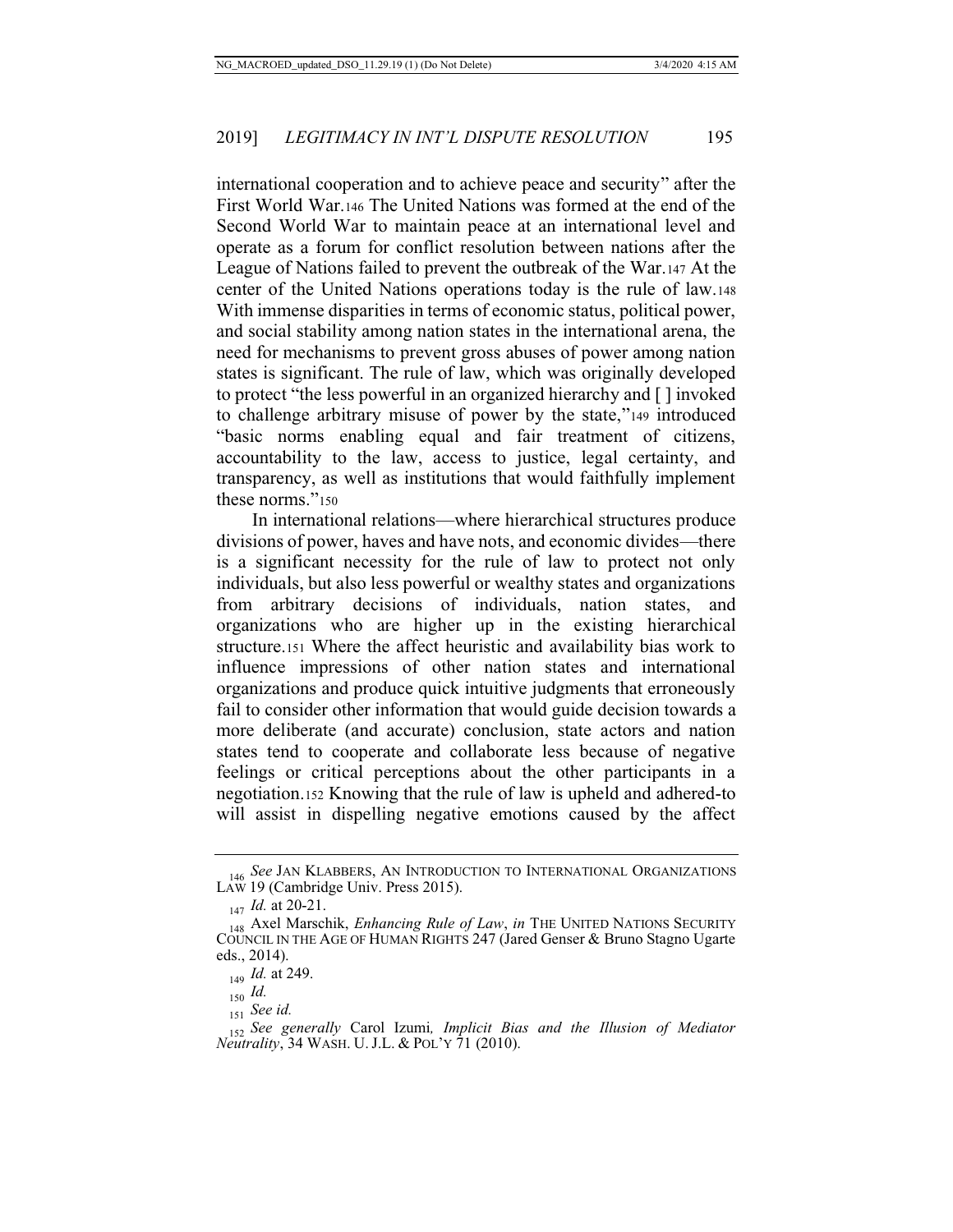heuristic and availability bias to the point where there can be honest and open dialogue that facilitates collaboration and cooperation for mutual benefit.

In recent years, there has been movement to encourage development in countries around the globe through good internal governance for sustainable development and this includes adherence to and implementation of the rule of law. The Millennial Development Goals of 2010 committed world leaders to work collaboratively to eradicate extreme poverty and hunger; achieve universal primary education; promote gender equality and empower women; reduce child mortality; improve maternal health; combat HIV/AIDS, malaria, and other diseases; ensure environmental sustainability; and develop a global partnership for development.153 There are increased calls for the international community to focus on governance issues, which include greater attention to the rule of law as a way of attaining sustained economic development, improving education and health, attaining gender equality, and eradicating poverty and hunger.154 While there are many nuances to the rule of law,155 one core tenet is citizen access to justice. To engender goodwill among countries in the pursuit of common development goals, countries must exhibit commitment to the rule of law that goes beyond merely having clear, widely publicized rules that apply prospectively. There must be access to quick, transparent, and easy access to justice and the settlement of disputes. Courts, especially in countries that have long dealt with pervasive corruption, may not be able to provide access necessary for the rule of law to thrive fully. In these circumstances, it is important that rigorous alternative dispute resolution mechanisms are implemented.156

<sup>&</sup>lt;sub>153</sub> The Millennium Development Goals Report 2015, U.N. (2015), https://www.un.org/millenniumgoals/2015\_MDG\_Report/pdf/MDG%202015%20r ev%20(July%201).pdf.

<sup>154</sup> James Michel, *Alternative Dispute Resolution and the Rule of Law in International Development Cooperation,* 2011 J. DISP. RESOL. 21, 28–32 (2011).

<sup>155</sup> *See id.* at 36-37 (explaining the U.S. Department of International Development's and the World Justice Project's definition of the rule of law).

<sup>156</sup> Michel, *supra* note 154, at 39. It is important that alternative dispute resolution mechanisms meet basic standards of the rule of law, such as being legitimate, having links to formal enforcement mechanisms, operating within the realm of legal rules, is of good quality, being accessible to the poor, and being consistent with human rights standards and principles. Without meeting these basic standards, there is a chance that these informal institutions of resolving disputes could become a "second-class justice system for the poor rather than an instrument of societal inclusion within a rule of law that aspires to equal justice."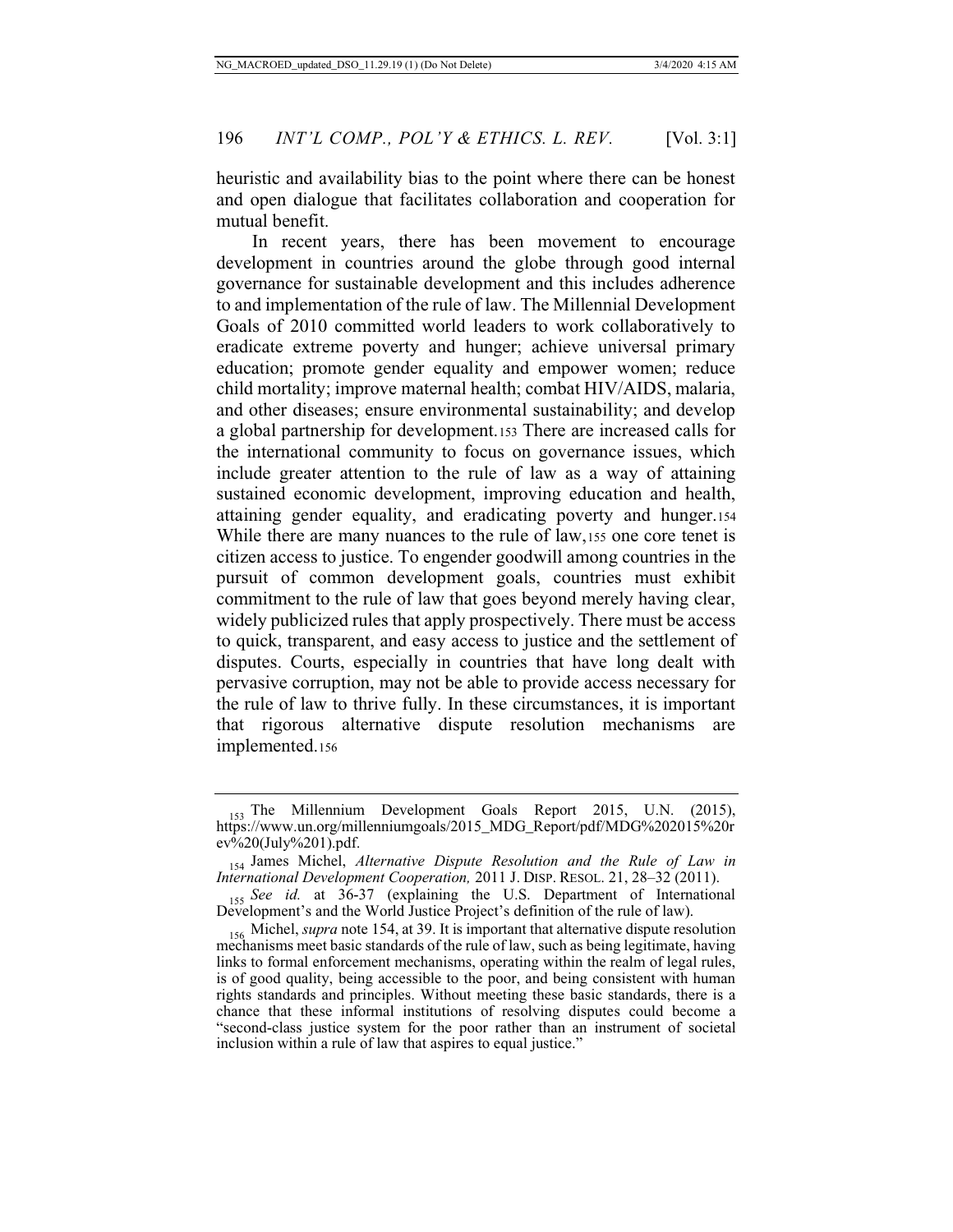#### C. *Building Trust*

It is difficult to build trust in an era when individuals, state actors, and nation states have negative feelings about a borderless world and open markets where goods and services can move seamlessly across international borders. The response to this lack of trust appears to be a retreat from globalization into localization strategies, where goods or services are produced, innovated, and sold at the same locality.157 For example, an analysis of media mentions for the term "globalization" across major newspapers—such as the Wall Street Journal, the New York Times, and the Washington Post in the United States and the Times of London, the Guardian, and the Financial Times in the United Kingdom—reveals that the public has a generally bleak view about globalization and what the term stands for.158 With the affect heuristic and availability bias causing cognitive errors, it is no surprise that individuals, state actors, and nation states are turning away from globalization and turning towards localization, populist, and even isolationist ideas. Business executives tend to believe that "the world is a lot more globalized than it actually is;"159 surveys show that when "businesspeople think the world is more globalized than it really is, they tend to underestimate the need to understand and respond to differences across countries when operating abroad."<sup>160</sup> "In the public policy sphere, leaders tend to underestimate the potential gains from additional globalization and to overestimate its harmful consequences for society."<sup>161</sup>

When there is an underestimation of the need to understand social and cultural differences in countries around the globe and an overestimation of the harms and costs of globalization, trust breaks down. Laws and legal institutions can rebuild trust to facilitate international cooperation and collaboration by introducing formal legal language to unify the international community. As the late Harold J. Berman indicates: "language can be used to enslave an individual or indeed, a whole nation. It can be used to whip men into fury against each other. It can be used to break a person down."162 But

<sup>157</sup> Pankaj Ghemawat, *Globalization in the Age of Trump*, HARV. BUS. REV. (July-Aug. 2017), https://hbr.org/2017/07/globalization-in-the-age-of-trump.

<sup>158</sup> *Id.*

<sup>159</sup> *Id.*

<sup>160</sup> *Id.*

<sup>161</sup> *Id.*

<sup>162</sup> HAROLD J. BERMAN, LAW AND LANGUAGE: EFFECTIVE SYMBOLS OF COMMUNITY 43 (John Witte, Jr. ed., Cambridge Univ. Press 2013).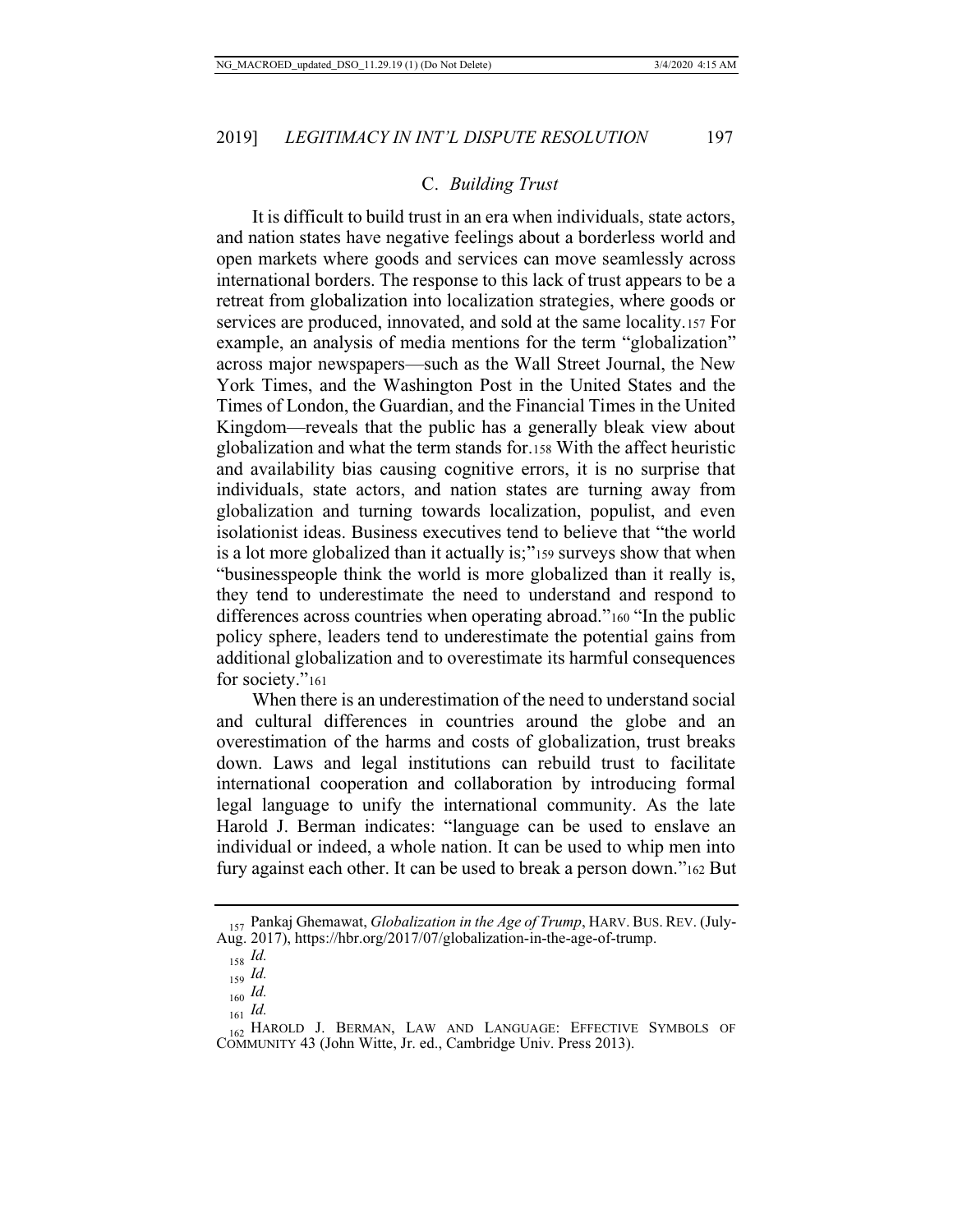it is this same destructive power of language that gives language its constructive power—"that is, the power of men through speech to reach out to each other, to share each other's experience, to achieve some sort of meeting of minds and hearts, some sort of agreement."<sup>163</sup> Because law is a type of language,164 law and legal institutions have the capacity to bring people together and build trust through shared language, organized society, and civil government. It is particularly important for the international community to come together under a common international legal system and agree to be bound by its legal norms. To this end, institutions such as the United Nations, International Court of Justice, Security Council of the United Nations, and international conventions—such as the well-known Universal Declaration of Human Rights and the lesser known Berne Convention (that protects literary and artistic expressions), the Patent Law Treaty (to formalize and harmonize patent filing procedures), and the Convention on Registration of Objects Launched into Outer Space (to support the exploration of space by making countries responsible for their activities in outer space)—are instrumental in bringing the international community together through common values and building trust among each other through common language. When the entire international community accepts international legal norms as morally binding, if not legally binding, nation states can come together to form a global community with shared values and be more open to the common pursuit of mutually beneficial interests and goals to the betterment of the global community.165

## IV. THE ROLE OF INTERNATIONAL COURTS IN PROMOTING REGIONAL AND INTERNATIONAL COOPERATION

International treatises can be used to facilitate cooperation among nation states and, in a perfect world, cooperation and collaboration in the pursuit of sustained global welfare and economic development would occur among nation states. Bilateral and multilateral agreements would be agreed upon entered into and nation states would agree to pursue the common good even if it means that some national sovereignty and autonomy may have to be surrendered. If policymakers in every nation state are able recognize and set aside their cognitive biases that cause isolationist world views, nation states can

<sup>163</sup> *Id.*

<sup>164</sup> *Id.* at 64.

<sup>165</sup> *Id.* at 76.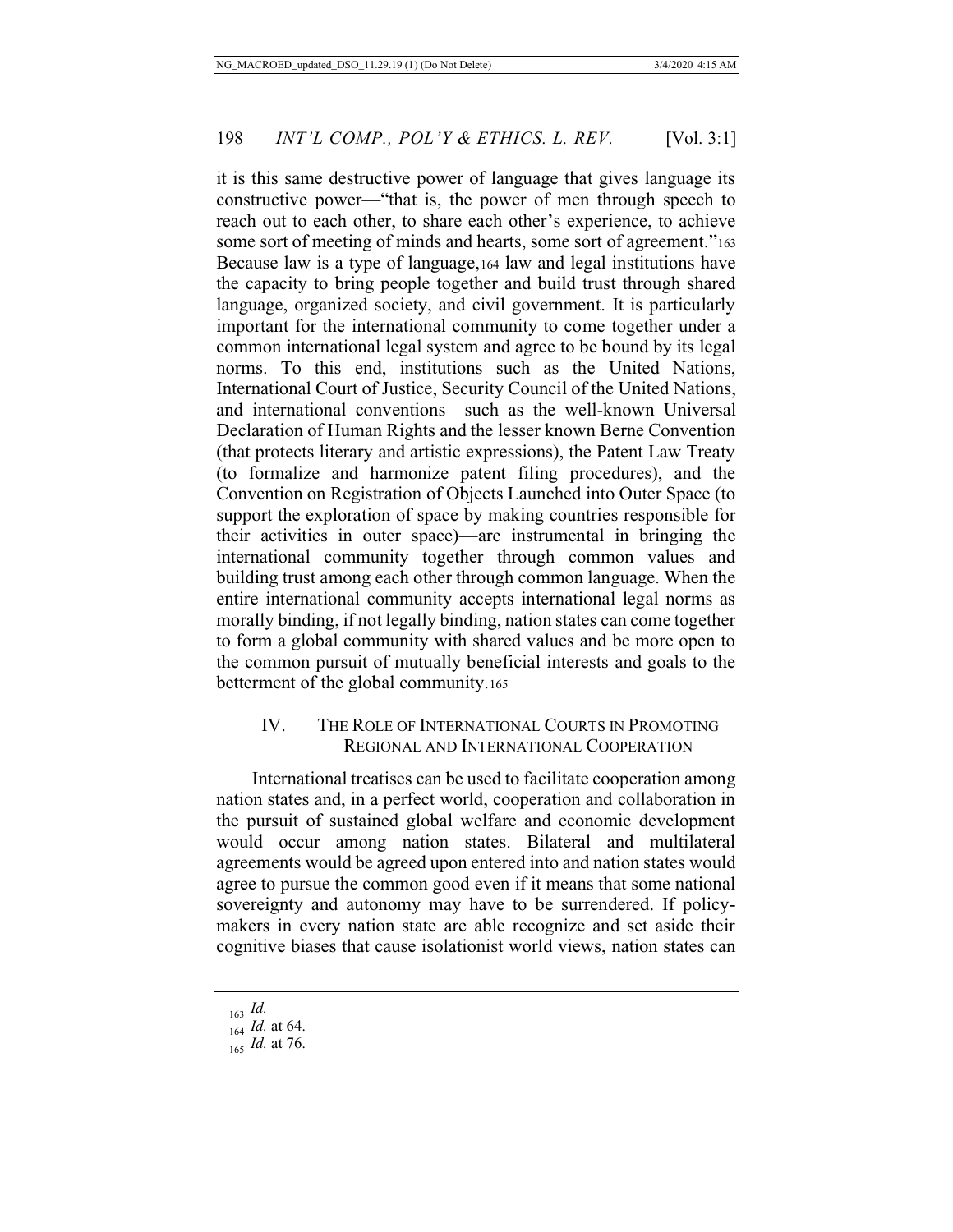then cooperate and collaborate to identify workable solutions to common global problems without the effects of implicit biases holding them back and committing them to views that are isolationist in nature. This notion exists to some extent with the Millennium Development Goals and international effort to eradicate child labor and human trafficking.166 However, sometimes effective global legislative compromise and action can prove elusive with bilateral and multilateral negotiations coming to a standstill.167 When international negotiations break down, nation-states cannot work together for the betterment of the common good. And even if international agreements are in place, nation-states may choose to breach their obligations under the treaty and ignore their commitments to the international community.168 There is no guarantee that legislative action can address the cognitive errors that cause isolationist views among nation-states and promote cooperative and collaborative behavior among nationstates.

However, international courts offer ways to facilitate compliance with international standards even if cooperation and collaboration with other countries cannot be achieved. Pressuring multinational companies to comply with international labor standards is one way to address the problem of child labor, and litigation or the threat of litigation against large multinational companies can sometimes pressure countries to adhere to international standards.169 The class action law suits against American clothing manufacturers such as The Gap, Tommy Hilfilger, J. Crew, Gymboree, Jones Apparel Group, Walmart, J.C. Penney, Sears, and others over sweatshop conditions in Saipan resulted in these companies settling and adhering to more

<sup>166</sup> *See* U.N. OFF. ON DRUGS AND CRIME, *The Global Initiative to Fight Human Trafficking* (2007)*,* https://www.unodc.org/pdf/gift%20brochure.pdf (last visited Oct. 29, 2018). *See also* Thomas*, supra* note 121.

<sup>&</sup>lt;sub>167</sub> Philippe Sands, QC, *Climate Change and the Rule of Law: Adjudicating the Future in International Law, Lecture at the Dickson Poon School of Law Symposium (Sept. 17, 2015)*, 28 J. ENVTL. L. 19 (2016).

<sup>168</sup> Nicar. v. U.S., 1986 I.C.J. 137 (where the United States was found by the International Court of Justice to be "in breach of its obligations under customary international law not to use force against another State," "not to intervene in its affairs," "not to violate its sovereignty," "not to interrupt peaceful maritime commerce," and "in breach of its obligations under Article XIX of the Treaty of Friendship, Commerce and Navigation between the Parties signed at Managua on 21 January 1956.").

<sup>169</sup> *See* Nancy L. Mensch, *Codes, Lawsuits Or International Law: How Should the Multinational Corporation Be Regulated with Respect to Human Rights?*, 14 U. MIAMI INT'L & COMP. L. REV. 243 (2006).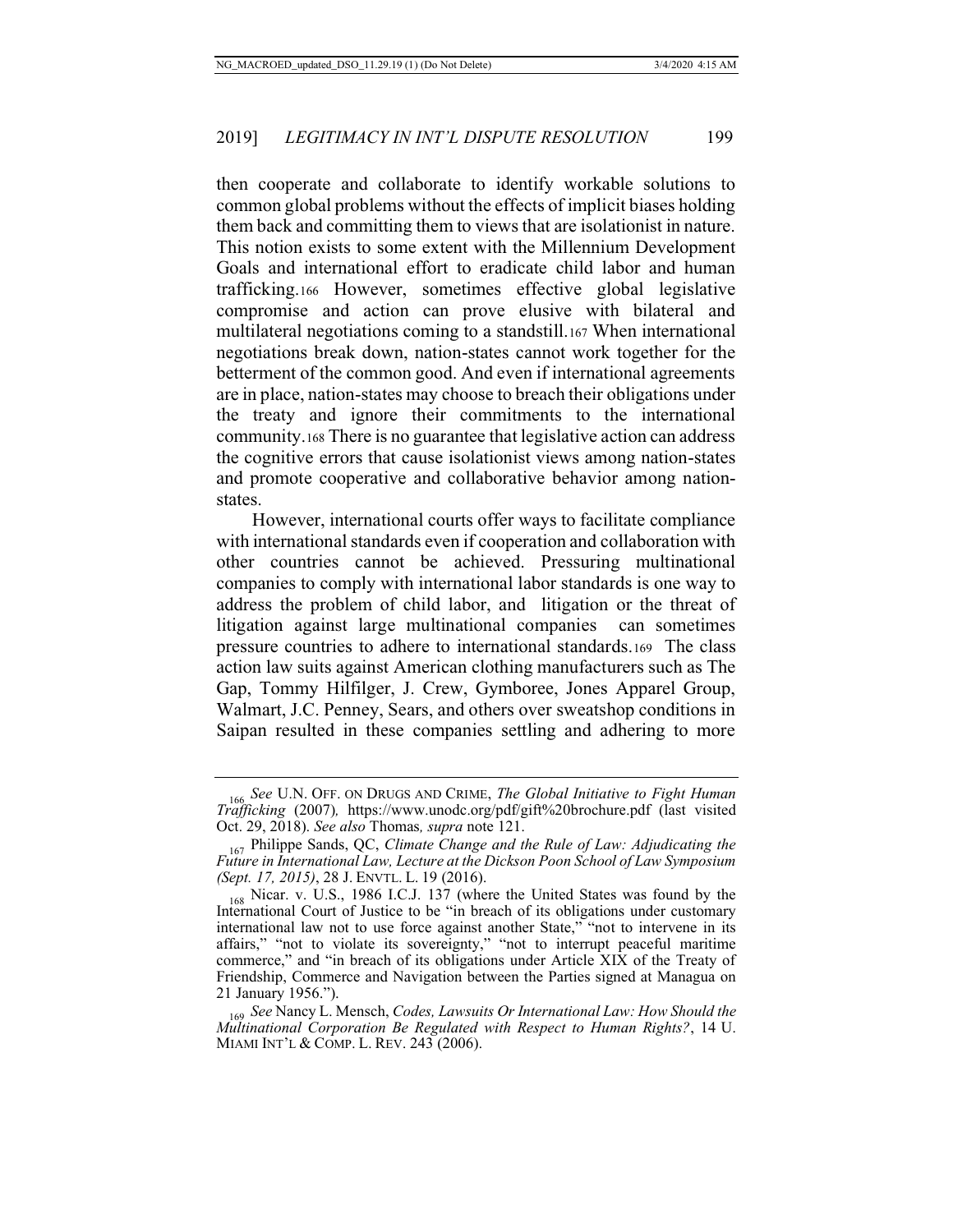acceptable working conditions for factory workers.170 The settlement established a system, comprised of a panel of three retired judges, to independently monitor labor practices in these factories through surveillance, random spot checks, and training of factory workers on basic labor rights.171 The prohibition against torture and slavery also works as a *jus cogens* preemptory norm from which national governments cannot derogate,172 thus obligating nation states to comply with certain international standards, even where governments do not agree, because these norms are so fundamental to the international community that to violate them would "shock the conscience of humankind . . . ."173 Child labor would ostensibly amount to torture and slavery, and how countries view the practice of child labor—whether they choose to see the practice as wrong or not would be largely irrelevant to the international community because of *jus cogens* status. In situations such as these, a country does not have much of a choice in whether to sanction the practice or not because derogation from the preemptory norm prohibiting torture and slavery would not be allowed by the international community.

International courts—whether regional or global, permanent or ad hoc—can play a role in facilitating cooperation and collaboration among nation states as they resolve particular disputes and/or contribute to how international law unfolds and develops by reviewing nation-states obligations under international treatises and customs. They can also help nation states recognize the issue at hand more clearly and guide nation states as to what needs to be achieved, how they fall short, or how they have failed to act. Whether international courts are able to exert enough influence that their decisions facilitate cooperation and collaboration among nation states depends on how they are perceived. The greater their legitimacy capital, the greater their sphere of influence. Legitimacy capital and international courts' sphere of influence over nation states to correct implicit biases and encourage cooperation and collaboration is important given that the

<sup>170</sup> Nancy Cleeland, *Firms Settle Saipan Factory Workers Suit*, L.A. Times (Sept. 27, 2002), http://articles.latimes.com/2002/sep/27/business/fi-saipan27.

<sup>171</sup> *Id.*

<sup>172</sup> Madeleine Grey Bullard, *Child Labor Prohibitions are Universal, Binding, and Obligatory Law: The Evolving State of Customary International Law Concerning the Unempowered Child Laborer,* 24 HOUS. J. INT'L L. 139, 182-84 (2001).

<sup>173</sup> Ligia M. De Jesus, *Revisiting* Baby Boy v. United States*: Why the IACHR Resolution Did Not Effectively Undermine the Inter-American System on Human Rights' Protection of the Right to Life from Conception*, 23 FLA.J. INT'L L. 221, 270 (2011).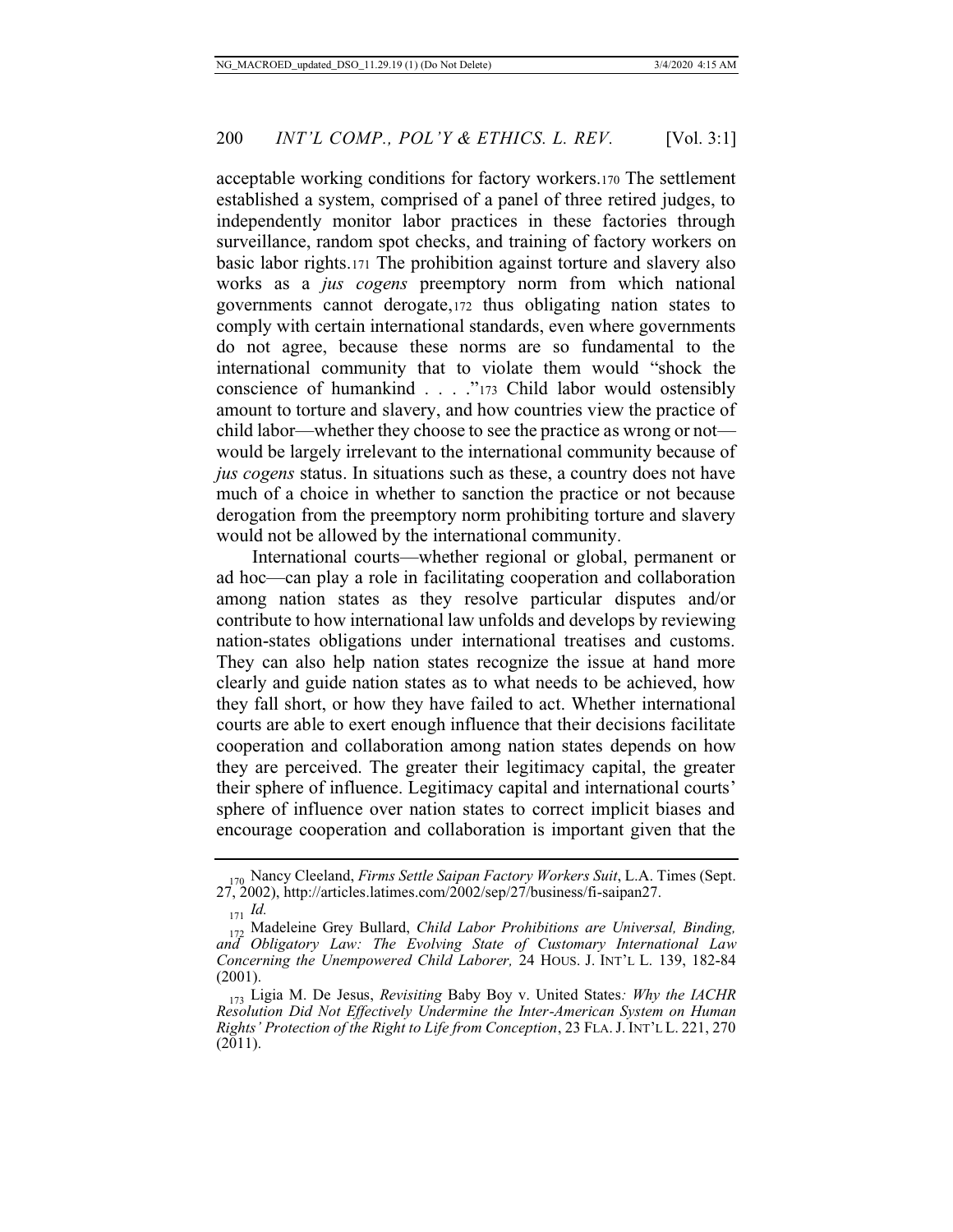decisions of international courts are only persuasive and not binding.174 To increase legitimacy capital and increase the persuasiveness of the decisions of international courts, international courts as an institution should also capture the viewpoints of decision makers with different geographical origin, gender, legal systems, legal culture, education and professional backgrounds.175 Countries will have greater respect for the decisions of international judges and arbiters and see them more as their peers with a common interest or goal as gender, cultural, educational, and geographical diversity increases on the international bench.176

## V. REDUCING THE IMPACT OF IMPLICIT BIASES ON THE INTERNATIONAL BENCH

As we increase diversity of judges and arbiters in international courts by making international courts as an institution more heterogenous and representative of the international community as a whole,177 the propensity for implicit biases of these judges to influence decisions and actions becomes heightened as well. One of the more pressing issues with increasing diversity on the international bench would be how to address unacknowledged biases and assure the public that the judiciary on the international bench are not influenced by their own implicit biases. To deal with implicit biases among the bar and bench, we would have to know when we are having a biased, stereotypical, or prejudiced thought and to make the concerted effort to acknowledge the thought and not act on it. Judges must be aware of unwanted processes in their mind, the direction and magnitude of a bias, and be aware enough to know how to adjust his or her responses to the bias-triggering stimuli.178 The presence of a biases does not mean that we are maleficent—the presence of biases is normal considering how our minds are wired.179 However, when we are in a position where our decisions and judgements affect the lives of others, we have a civic and moral responsibility to address that bias and

<sup>174</sup> Cohen et al., *supra* note 25.

<sup>175</sup> Vera Shikhelman, *Diversity and Decision-Making in International Judicial Institutions: The United Nations Human Rights Committee as a Case Study*, 36 BERKELEY J. INT'L LAW 60, 62-63 (2018).

<sup>176</sup> *Id.* at 63.

<sup>177</sup> *Id.*

<sup>178</sup> Evan R. Seamone, *Judicial Mindfulness*, 70 U. CIN. L. REV. 1023, 1051–53  $(2002)$ .

<sup>179</sup> TVERSKY & KAHNEMAN*,* JUDGMENT UNDER UNCERTAINTY, *supra* note 33.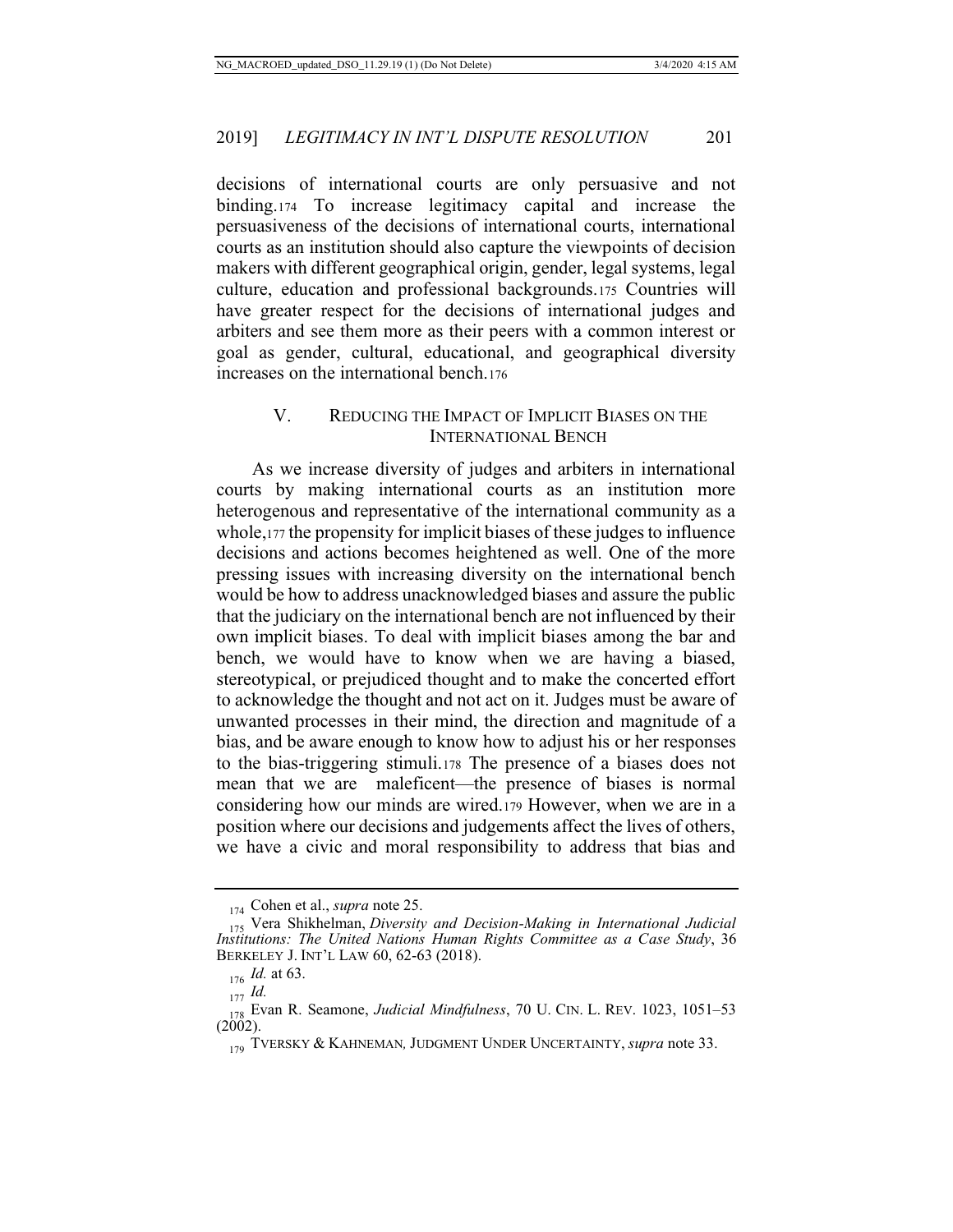prevent it from influencing our decisions. As part of its public service, the American Bar Association has an "Implicit Bias Initiative" to help the bar and the bench grasp the pervasiveness of implicit biases and obtain tools and strategies to reduce and minimize the influence of these biases in their professional, and, where relevant, personal, judgement and decision-making.180

Biases work in the same way on the international bench, but as diversity on the international bench increases there will also be an increase in biases based on the judges' national origins, cultural identities, educational backgrounds, gender, and other proxies used for group affiliation. It would be worthwhile for judges on the international bench to continuously educate themselves (and attend continuous education where appropriate) on what implicit biases are, why they exist, and how to overcome them. There are several strategies that judges in the international courts can use to minimize or counter the effects of implicit biases and heuristics.

#### *A. Test for The Existence of Implicit Biases*

As biases and heuristics are a predictable function of the human brain and are not necessarily a negative characteristic of how people think,181 judges in international courts can benefit from just being aware of the kinds of biases that may exist in their decision-making processes. Researchers at Harvard University have developed a computerized system to collect data for implicit biases research182 called "Project Implicit" that has a variety of "Implicit Association Test(s)" ("IAT"), which allow participants to look at various images and words and to sort them out into categories.183 The responses, based on the speed in which the participant reacts to the image, will then be scored and analyzed to provide the participant with information on whether she has an implicit preference for a particular quality or

<sup>180</sup> *Implicit Bias Initiative*, AMERICAN BAR ASSOCIATION, https://www.americanbar.org/groups/litigation/initiatives/task-force-implicit-bias/ (last visited Oct. 31, 2018).

<sup>181</sup> Thomas Gilovich & Dale Griffin, *Introduction – Heuristics and Biases: Then and Now*, *in* HEURISTICS AND BIASES: THE PSYCHOLOGY OF INTUITIVE JUDGMENT 8 (Thomas Gilovich, Dale W. Griffin & Daniel Kahneman eds. 2002).

<sup>182</sup> *See Published Papers Using Project Implicit Demo Site Data*, PROJECT IMPLICIT, https://www.projectimplicit.net/demopapers.html (last visited Oct. 18,

<sup>2019) (</sup>providing a list of research publications).<br>  $\begin{array}{cc}\n 183 \text{} & \text{See} \\
183 & \text{See}\n \end{array}$ <sup>183</sup> *See About the IAT*, PROJECT IMPLICIT, https://implicit.harvard.edu/implicit/iatdetails.html (last visited Oct. 18, 2019) (explaining the Implicit Association Test ("IAT")).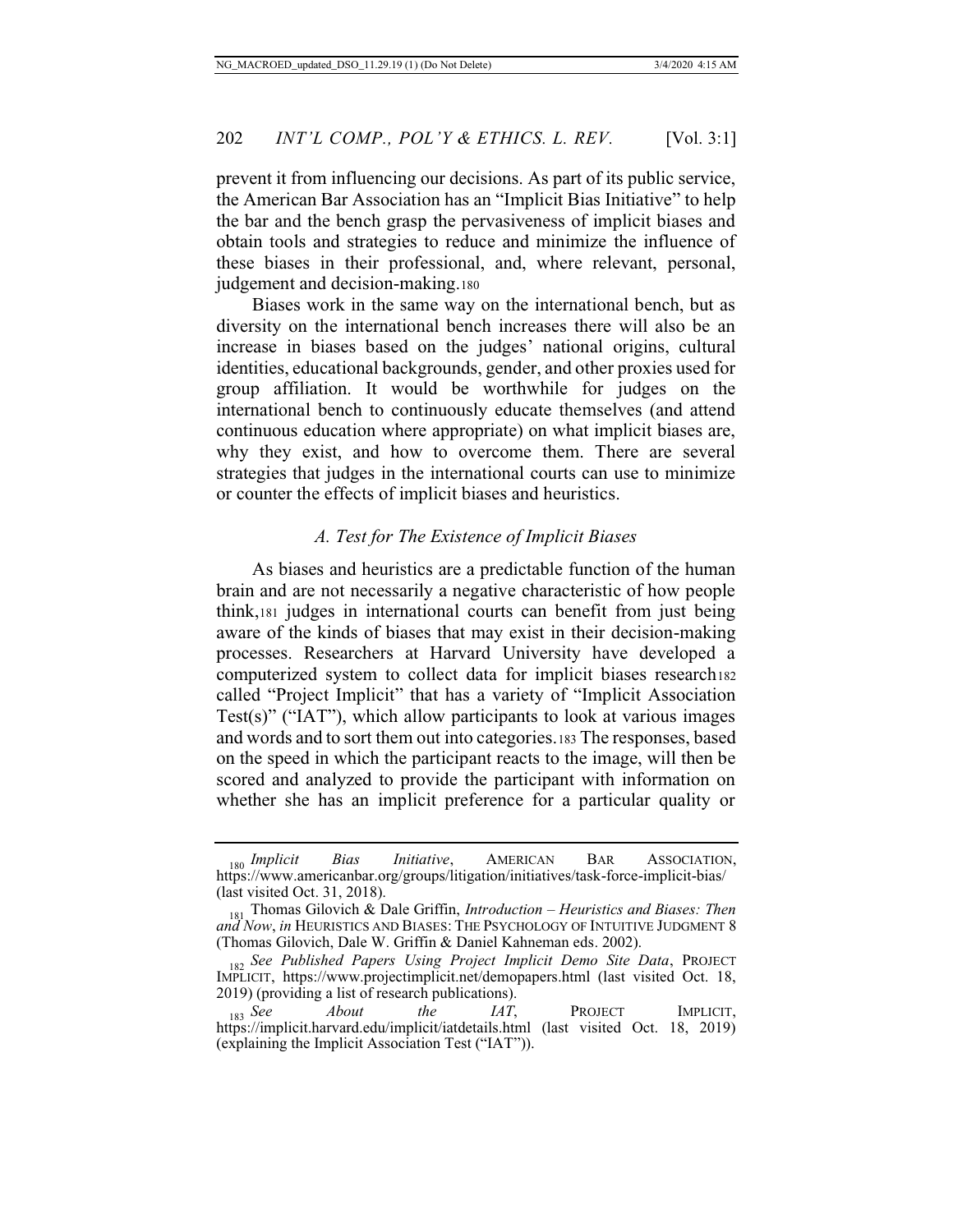characteristic in a person, e.g., a preference for thin people relative to fat people, labeled as "slight," "moderate," or "strong."<sup>184</sup>

Although the IAT has been subject to some criticism about its psychometric validity and reliability,185 it is still the most popular test among other measures for studying implicit biases.186 Judges on the international courts can use this test to determine whether they are working under any form of biases of which they may not be consciously aware.

### *B. Mitigation of Biases through Awareness and Mindfulness*

Judges on the international bench can take proactive steps to mitigate the effects of implicit biases by being more aware and mindful of how those biases manifest in their daily professional and personal lives. The Kirwan Institute for the Study of Race and Ethnicity is an interdisciplinary engaged research institute at The Ohio State University, which has some excellent resources on mitigating implicit biases in health care.187 Although the suggestions provided are intended to be for the health care field, they apply equally and as effectively in law. The four strategies suggested on the Ohio State University's website—fostering and increasing motivation toward egalitarian goals, perspective taking and empathy building, mindfulness, and building new associations188—are effective tools that can help judges remain impartial, unbiased, and fair in their deliberation and decisions at an international level.

For example, by fostering and increasing motivation toward egalitarian goals, such as to treat each party before their court as a party who has the right to a fair trial and just outcome, a judge can reinforce and uphold his or her commitment to the rule of law and justice while at the same time mitigating the influence of implicit bias against one or both of the parties before the court. As another example,

<sup>184</sup> *See Frequently Asked Questions*, PROJECT IMPLICIT, https://implicit.harvard.edu/implicit/faqs.html#faq3 (last visited Oct. 18, 2019) (explaining the meaning of IAT score labels).

<sup>185</sup> Beth Azar, *IAT: Fad or Fabulous? Psychologists Debate Whether the Implicit Association Test Needs More Solid Psychometric Footing Before It Enters the Public Sphere*, 39 AM. PSYCHOL. ASS'N 44, 46 (2008) (*available at* https://www.apa.org/monitor/2008/07-08/psychometric).

<sup>186</sup> *Id.* <sup>187</sup> *Mitigating Implicit Bias*, THE OHIO ST. UNIV., https://u.osu.edu/breakingbias/tools-for-mitigating-bias/ (last visited Oct. 18, 2019) (discussing approaches for "embracing active bias mitigation strategies").

<sup>188</sup> *Id.*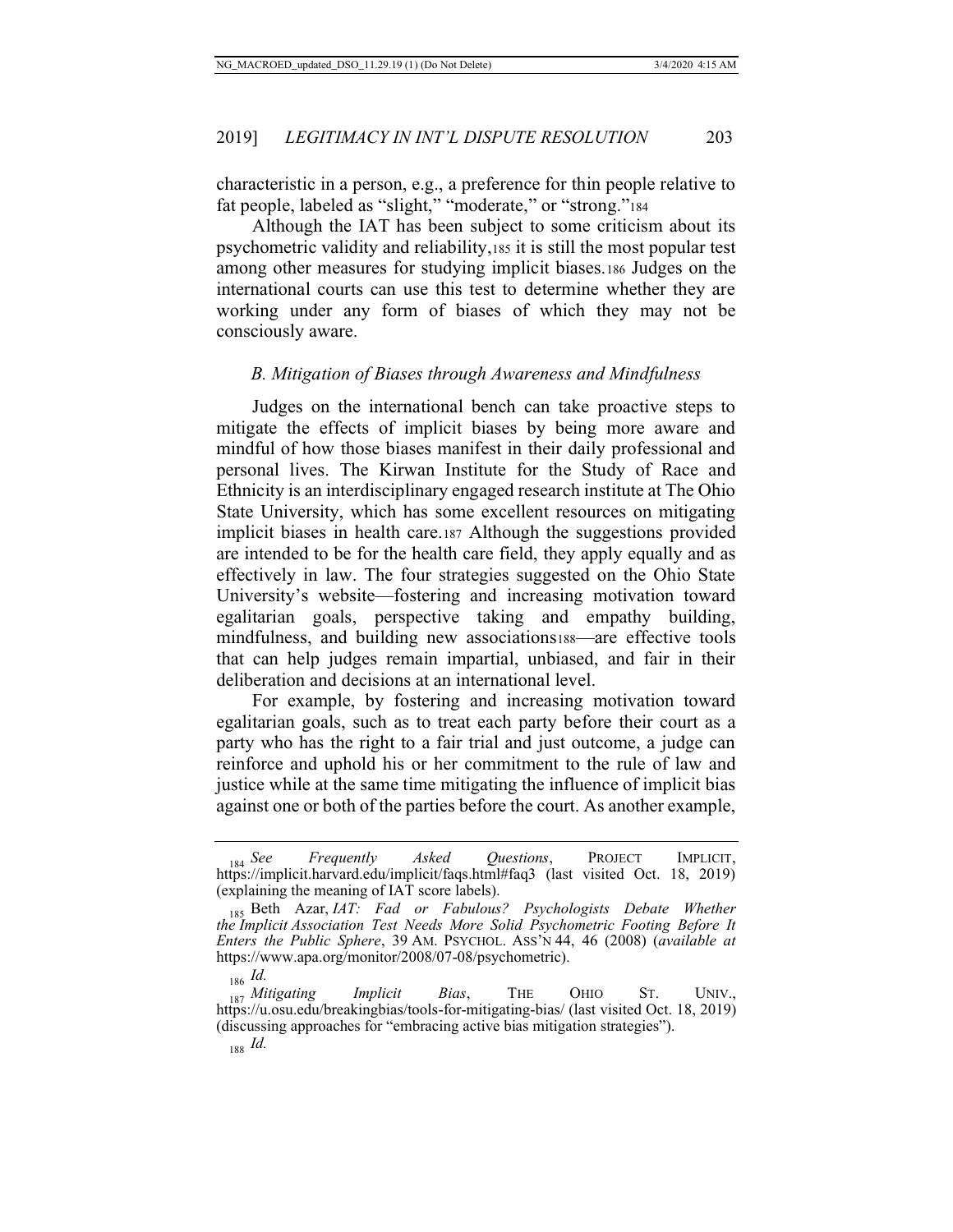by being mindful and focusing on the important role that the court has to play in resolving international disputes to the best of its ability, a judge is less likely to fall back on short cuts to make quick judgements that might be influenced by heuristics and biases.

## *C. Be More Conscious About Deliberation*

The third strategy that an international judge can employ to overcome the influence of implicit biases is to be more deliberative in their decision-making process and to undertake Kahneman's System 2 mode of careful more thoughtful deliberation as opposed to the more intuitive and reactionary System 1 mode of thinking.189 Research by Chris Guthrie, Jeffrey J. Rachlinski, and Andrew J. Wistrich show that "intuitive, heuristic-based decision making led the judges to make erroneous decisions that they probably would have avoided had they adopted a deliberative approach."190 They go on to comment that "intuition is also the likely pathway by which undesirable influences, like the race, gender, or attractiveness of parties, affect the legal system."191

Judges in the international courts can employ this strategy as a de-biasing technique by "paying attention"192 to the immediate task at hand, whether it is listening to an oral argument presented by a party before the court or deliberating on a judgement they are about to give. As "System 2 has some ability to change the way System 1 works, by programming the normal automatic functions of attention and memory,"193 judges can mitigate the influence of implicit biases in quick intuitive judgement by being more deliberative and attentive to the matter before them.

#### *D. Undergo Training*

International judges can also undergo training programs that might help them be aware of their implicit biases and provide strategies and tools to help them mitigate the effects of these biases. Some states, such as California, are taking steps to require their Bar Associations to develop training programs that their lawyers and

<sup>189</sup> KAHNEMAN, THINKING, FAST AND SLOW, *supra* note 42.

<sup>190</sup> Chris Guthrie et al., *Blinking on the Bench: How Judges Decide Cases*, 93 CORNELL L. REV. 1, 31 (2007).

<sup>&</sup>lt;sub>191</sub> *Id.* at 31-32.

<sup>192</sup> KAHNEMAN, THINKING, FAST AND SLOW, *supra* note 42, at 22-23.

<sup>193</sup> *Id.* at 23.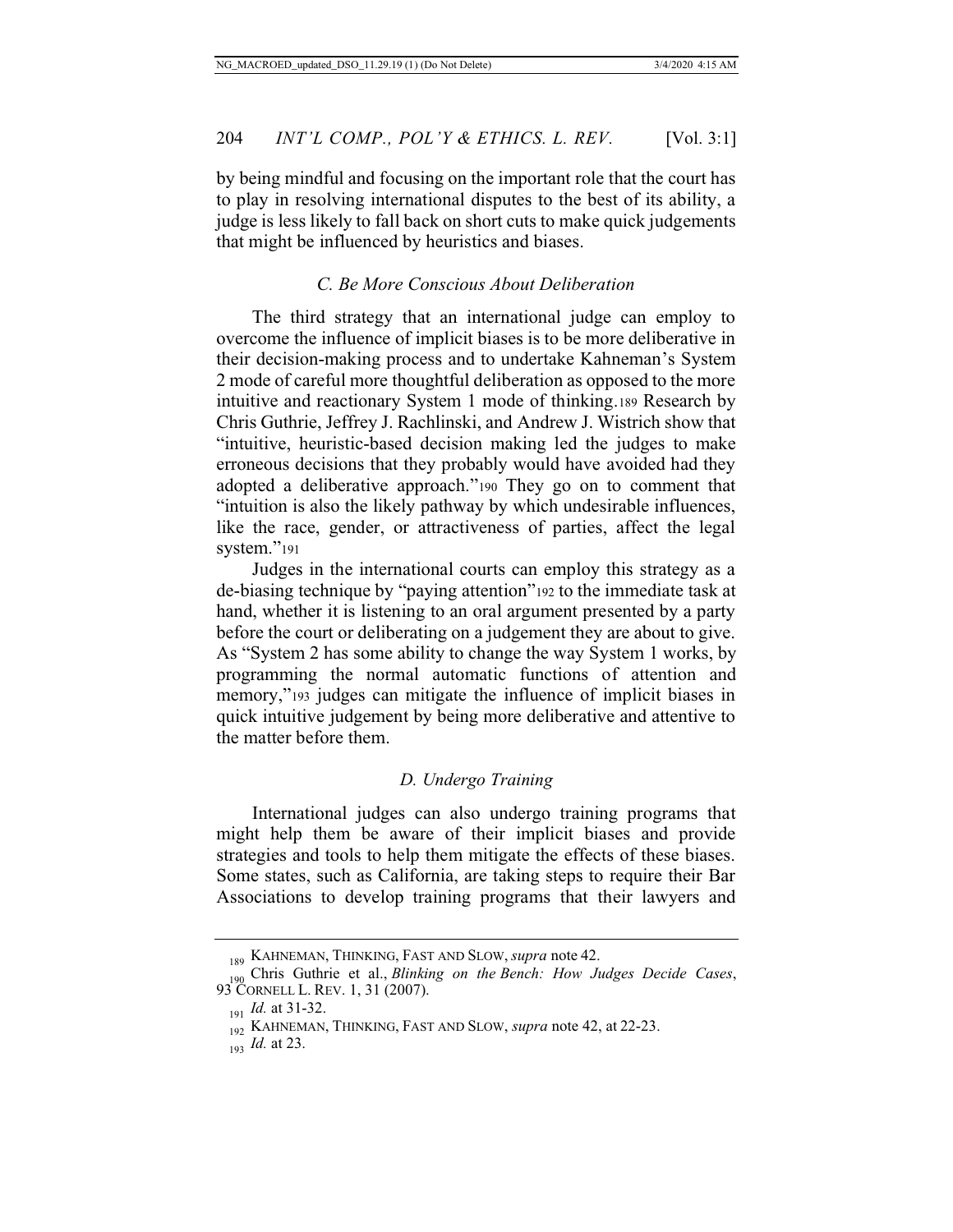judges will have to attend every couple of years (it would be every two years in California) to "ameliorate bias-based injustice in the courtroom."194 For international judges, the International Organization for Judicial Training, for example, can be tasked with providing international judges and arbiters with the training necessary to address the presence of implicit biases at an international court and the specific strategies that international judges can employ to mitigate the influence of such biases and be effective judges that can provide both fair and just resolution to international disputes and the direction to facilitate cooperation and collaboration among countries for the common good.

These techniques proposed here can be used for the international bench to help judges see the extent that implicit biases affect their judgement and decision-making process subconsciously. Being aware of the implications is half the battle won; once judges are aware of their implicit biases, counteracting their effects will be easier.

#### VI. CONCLUSION

The immediate solution to the problem of unreasonable resistance to globalization is to understand how heuristics and biases work to produce predictable and systematic errors in human cognition and to recognize that a lot of what we think about the globalized economy and its failures may be unwarranted because of these errors. But an awareness of cognitive errors only introduces reasons for why the forces of anti-globalization, nationalism, and populism exist and continue to grow. It does not provide long-term solutions to the real challenges facing us globally, challenges such as global property and hunger, access to healthcare, environmental devastation, and human rights violation, which require the international community's commitment to solve. These challenges cannot be solved by nation states acting unilaterally. In fact, nation states' singular actions to address global issues may cause more damage than good.195

To address global challenges, laws and legal institutions must step in to create the right conditions for international cooperation and

<sup>194</sup> Joyce E. Cutler*, Implicit Bias Training May Be Required for Calif. Judges, Lawyers* (May 14, 2019), https://biglawbusiness.com/implicit-bias-training-maybe-required-for-calif-judges-lawyers.

<sup>195</sup> Chris Huhne, *Nation States are Too Small to Fix Global Problems*, THE GUARDIAN https://www.theguardian.com/commentisfree/2014/jun/23/nation-states-too-smallfor-global-problems.